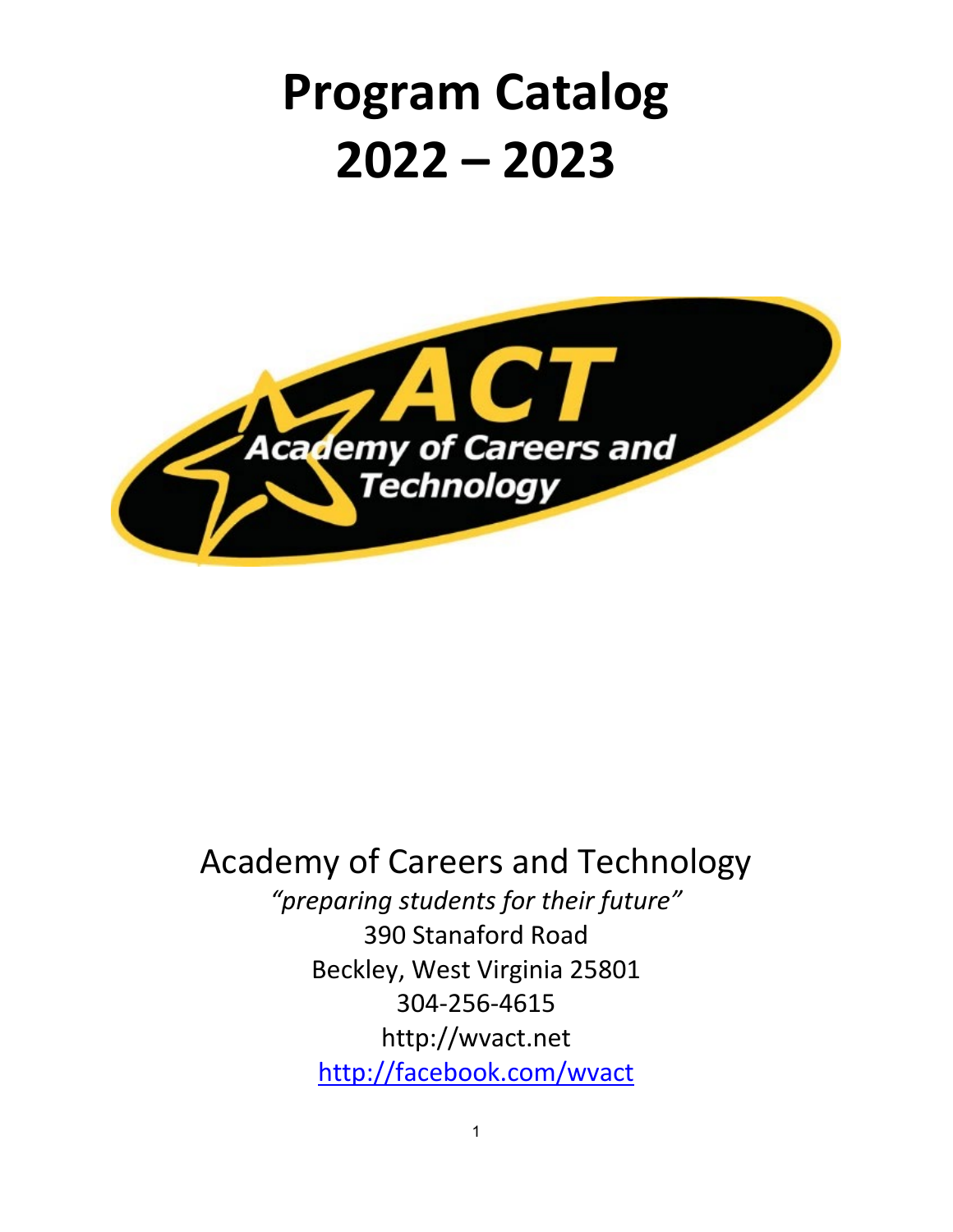Programs are provided under the administration of:

#### RALEIGH COUNTY BOARD OF EDUCATION

105 Adair Street Beckley, West Virginia 25801 (304) 256-4500

#### BOARD MEMBERS

Larry Ford, President Jack "Gordie" Roop , Vice-President Dr. Charlotte Hutchens Marie Hamrick Richard V. Snuffer II

# ACADEMY OF CAREERS AND TECHNOGY

390 Stanaford Road Beckley, West Virginia 25801 (304) 256-4615

#### ADMINISTRATIVE STAFF

Charles M. Pack, Jr., Director of Career Technical Education/Principal Jeff Lacy, Assistant Principal Kevin Bolen, Adult Education Coordinator Charles Fuller, Counselor Melani Hylton, Financial Aid Counselor Candace Crouse, Job Placement/Data Coordinator

# WEST VIRGINIA DEPARTMENT OF EDUCATION

1900 Kanawha Boulevard East Charleston, West Virginia 25305-0330 (304) 558-2699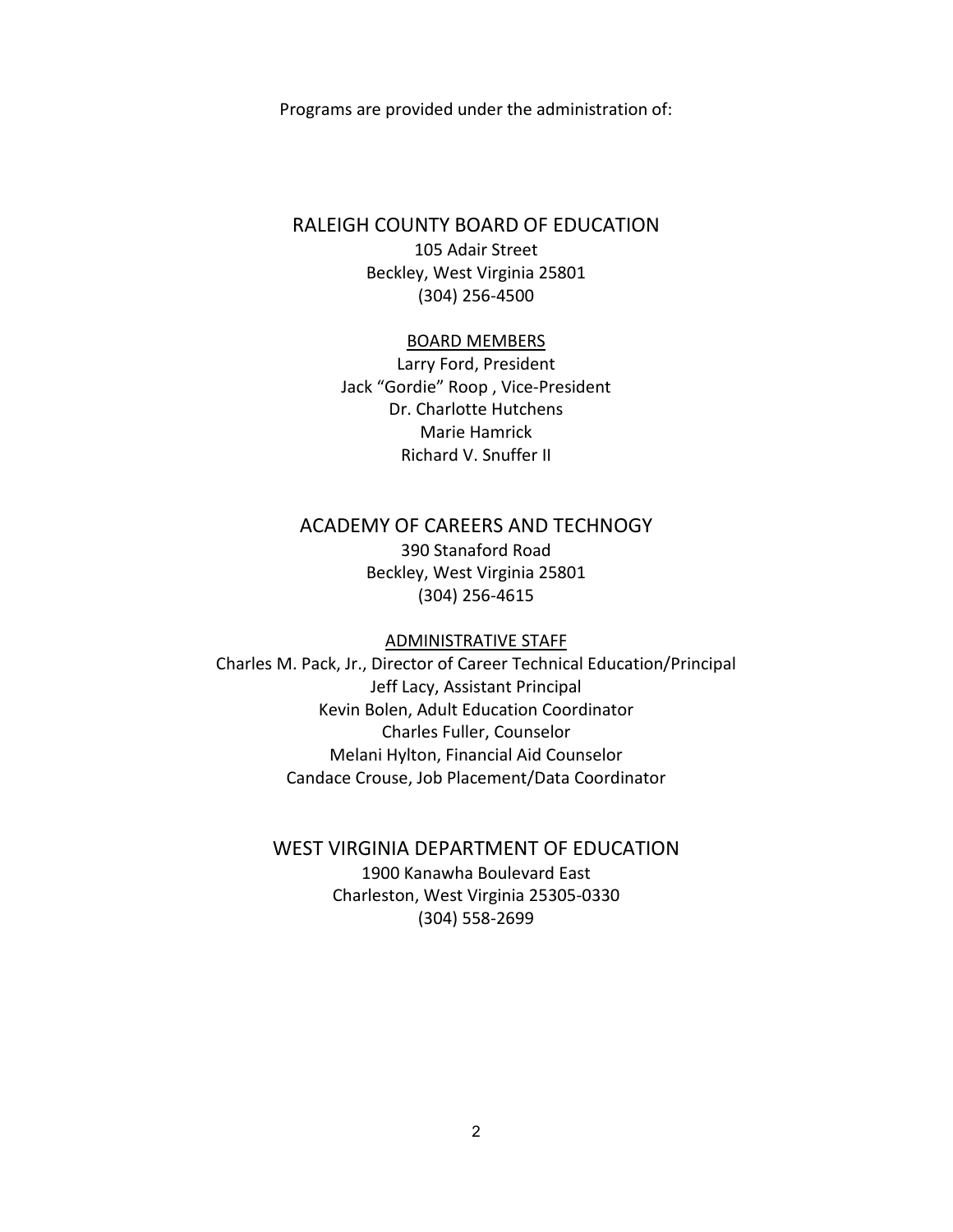#### **MISSION STATEMENT**

"Preparing Students for Their Future"

#### **CORE BELIEF**

Students will acquire: Academic Skills, Career Skills, and Technical Skills

<span id="page-2-0"></span>The Academy of Careers and Technology (ACT) is a West Virginia School of Excellence. It is a Career and Technical Education Center that serves adults and secondary students in Raleigh County and southern West Virginia. ACT provides students with the academic and technical skills, knowledge, and training necessary to succeed in future careers and develop skills they will use throughout their lives. The programs at ACT represent eleven of the sixteen career clusters, based on the National Career Cluster Framework®, which identifies the knowledge and skills students need as they follow a pathway to their goals. ACT prepares students for the world of work by introducing them to workplace competencies and makes academic content accessible to students by providing it in a hands-on context.

#### **ACCREDITATION**

The Academy of Careers and Technology is approved and operated in cooperation with the West Virginia Department of Education and the Raleigh County Board of Education. ACT is accredited by the Council on Occupational Education (COE). The Council on Occupational Education accredits post-secondary occupational institutions that offer certificate, diploma, or applied associate degree programs. These institutions include public technical colleges, private career colleges (both for-profit and not-for-profit), Army, Navy, and Department of Defense institutions, and Job Corps Centers. The Commission of the Council on Occupational Education (COE) is located at 7840 Roswell Road; Building 300, Suite 325; Atlanta GA 30350; (770) 396-3898; [www.council.org.](http://www.council.org/)

#### **EQUAL EDUCATION OPPORTUNITY**

The Raleigh County Board of Education does not discriminate based on race, color, national origin, sex, disability, or age in its educational programs and activities. The following person has been designated to handle inquiries regarding the nondiscrimination policies:

Eric Dillon, Director of Pupil Services Title IX and Title II Officer 105 Adair Street Beckley, WV 25801 Telephone: (304) 256-4500 extension 3329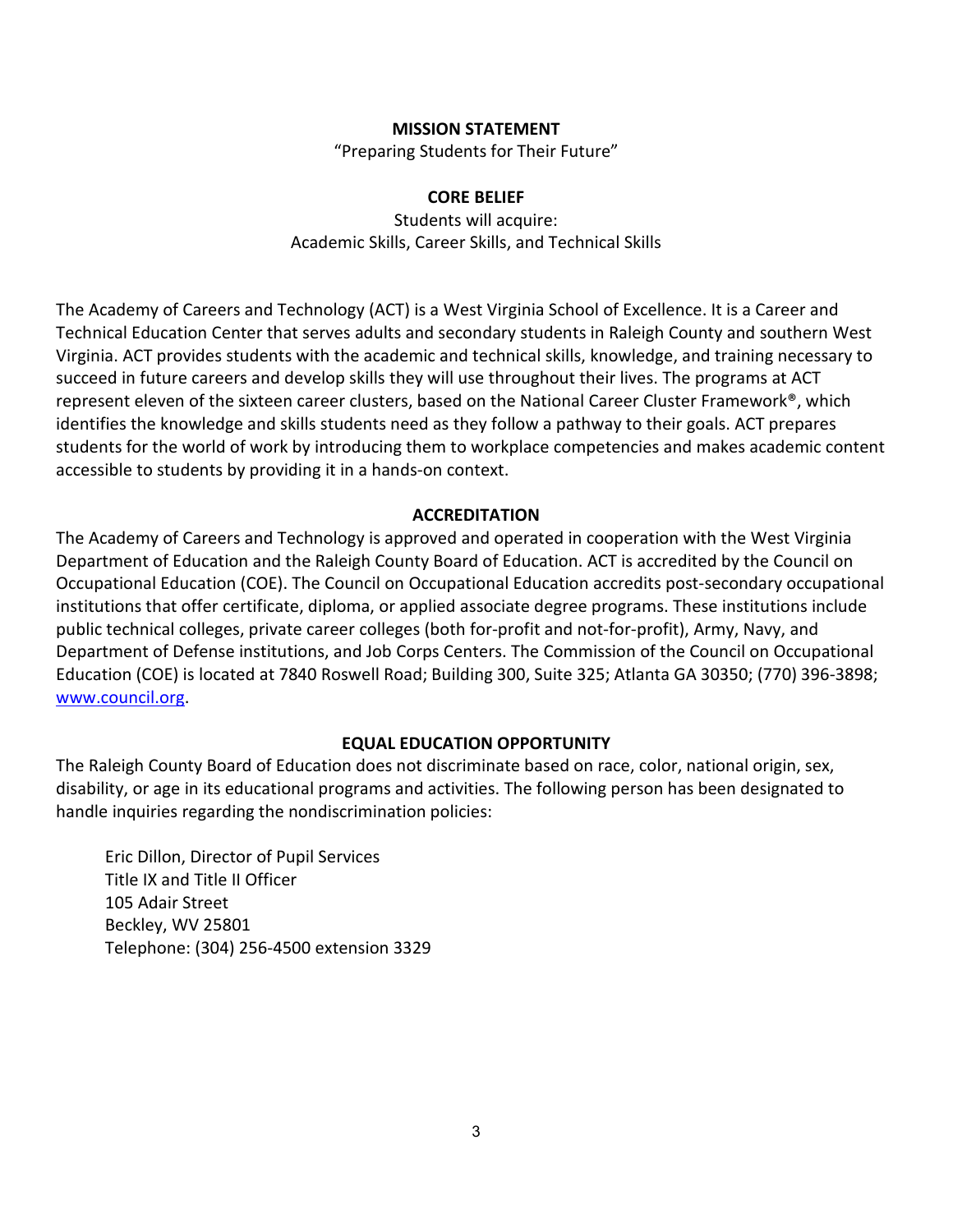# TABLE OF CONTENTS

| LA2200 EMERGENCY AND FIREFIGHTING MANGEMENT SERVICES 22                  |  |
|--------------------------------------------------------------------------|--|
|                                                                          |  |
|                                                                          |  |
| HE0715 ALLIED HEALTH SCIENCES: MEDICAL ASSISTING/HE1010 ADVANCED MEDICAL |  |
|                                                                          |  |
|                                                                          |  |
|                                                                          |  |
|                                                                          |  |
|                                                                          |  |
| MA9704-1 CERTIFIED WELDER (ACE)-ADULT STUDENTS ONLY 35                   |  |
| TR9803 COMMERCIAL DRIVING (ACE)-ADULT STUDENTS ONLY 36                   |  |
|                                                                          |  |
| AR9101-1 ELECTRICAL TECHNICIAN (ACE) -ADULT STUDENTS ONLY 40             |  |
| HE9301-1 PHLEBOTOMY TECHNICIAN (ACE)-ADULT STUDENTS ONLY 42              |  |
| HE9311-1 PRACTICAL NURSING (ACE)-ADULT STUDENTS ONLY 43                  |  |

The Program Catalog is a working document and subject to change. For the most updated version of the Handbook, visit [https://www.wvact.net/resources-links.](https://www.wvact.net/resources-links)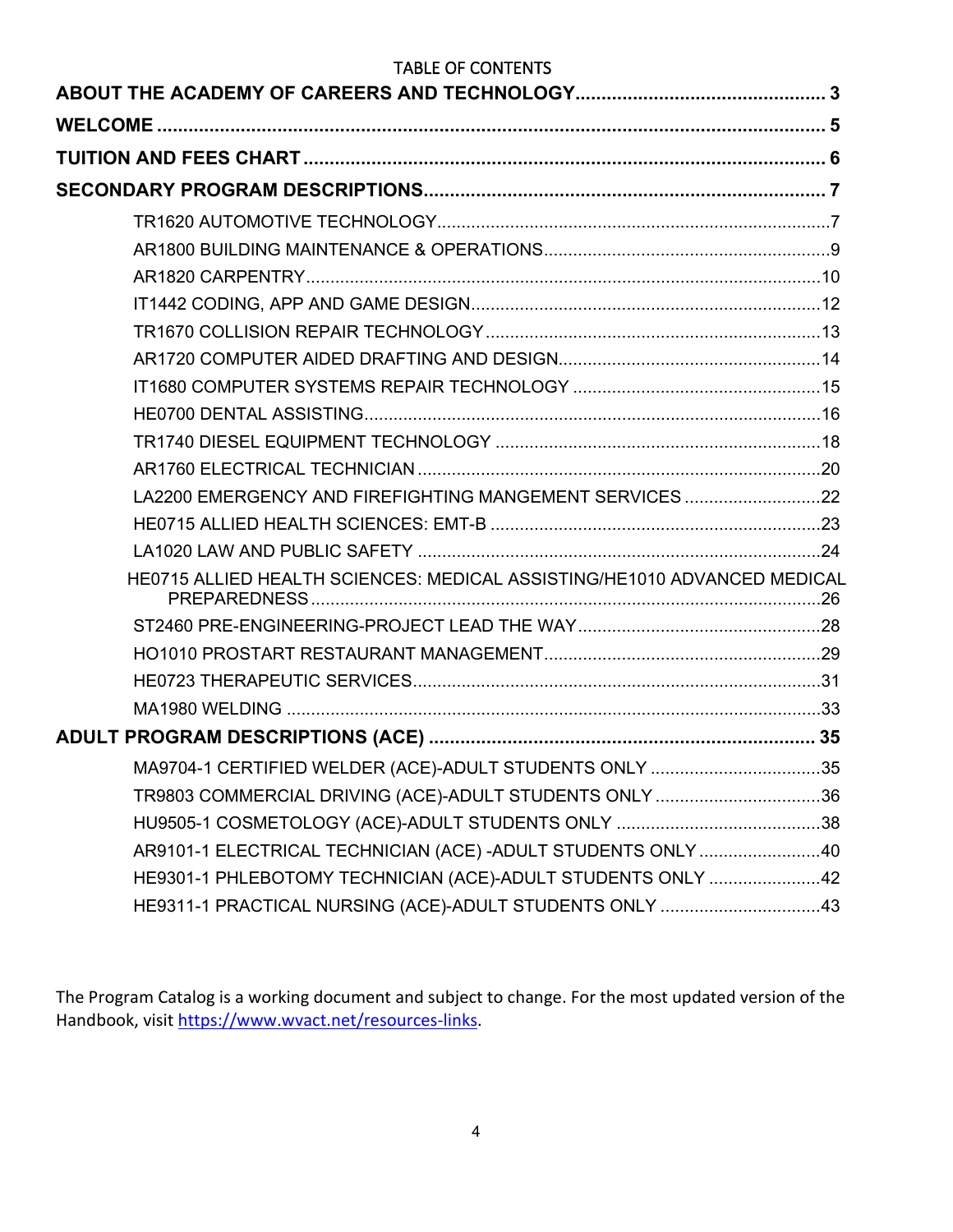Academy of Careers & Technology

BECKLEY, WEST VIRGINIA 25801 (304) 256-4615

August 2022

Dear Students:

Welcome to the Academy of Careers and Technology, located in Beckley, West Virginia! Our center is a premier career and technical education institution serving secondary students from Raleigh County's four high schools and adult students from southern West Virginia. We offer a broad spectrum of innovative and challenging technical programs that provide the knowledge and skills necessary to excel in the ever-changing world of work and post-secondary education.

Opened in 1977, ACT has long been recognized as a primary work-force provider and a significant educational institution and recently received the West Virginia Department of Education's highest rating, the School of Excellence award. To attain and maintain such distinction, our administration, faculty, and staff work in close cooperation with our partnering secondary schools and through collaborative efforts involving students, parents, businesses, industry, labor, and higher education.

The curricula at ACT are diverse and challenging. Our students are encouraged to actively explore challenging technical studies that enable them to see the relationship between course content and future career plans. The career and technical instructional programs are rigorous and yet designed to adapt to the needs of diverse learners.

Our goal at ACT is to provide the citizens of Raleigh County, West Virginia, opportunities to find and attain a position in life which is personally productive, useful, and satisfying. I invite you to visit our website, accept our invitation to visit Academy of Careers and Technology, or contact us for additional information.

Sincerely,

Charles Marte of

Charles M. Pack, Jr. Director of Career Technical Education/Principal [cmpack@k12.wv.us](mailto:cmpack@k12.wv.us)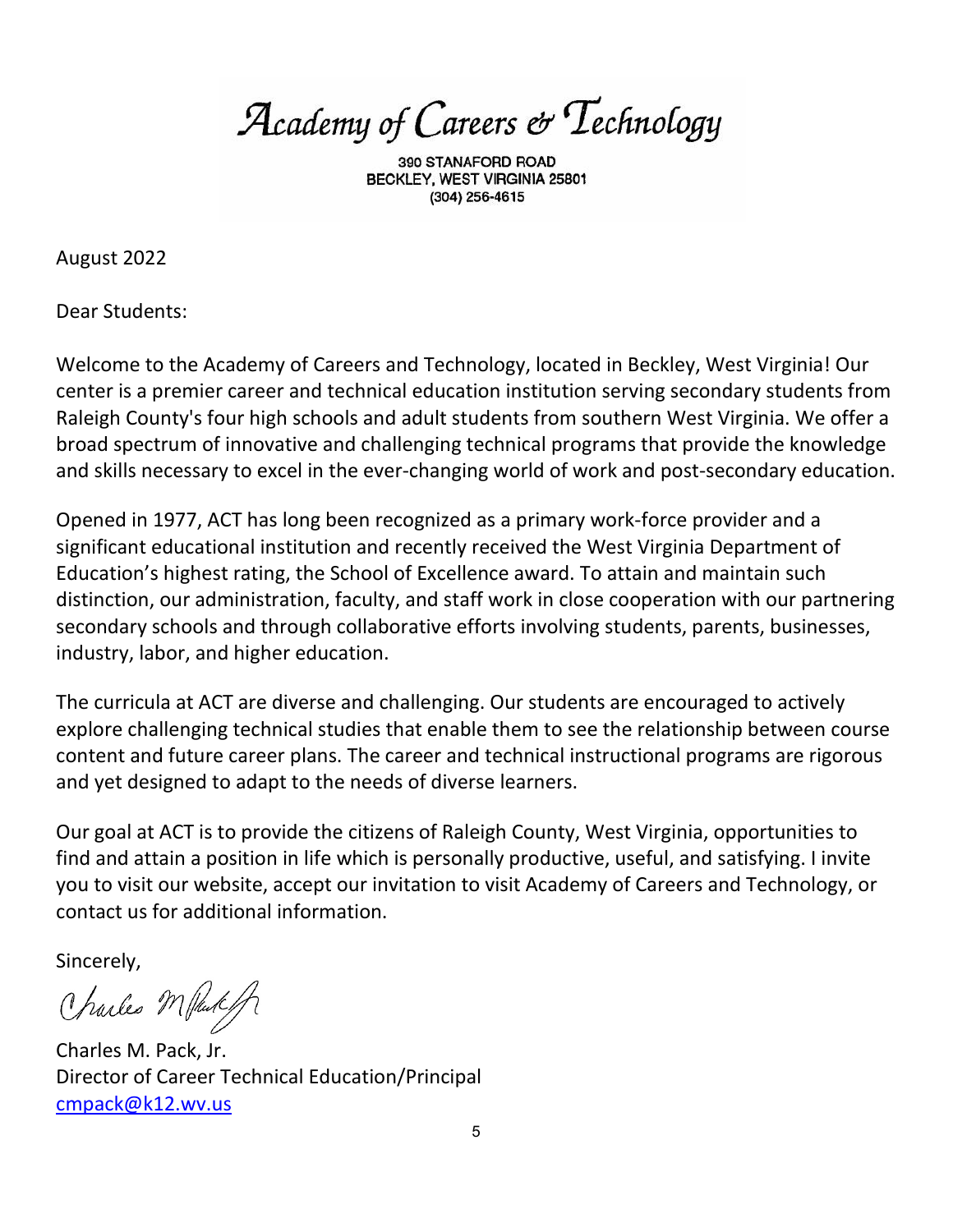<span id="page-5-0"></span>

|                                 |                                  |                                                          |                                           |             |             | <b>Academy of Careers and Technology</b> |                                 |                                                                                 |                  |                                       |                                      |                                 |                         |                             |                       |
|---------------------------------|----------------------------------|----------------------------------------------------------|-------------------------------------------|-------------|-------------|------------------------------------------|---------------------------------|---------------------------------------------------------------------------------|------------------|---------------------------------------|--------------------------------------|---------------------------------|-------------------------|-----------------------------|-----------------------|
|                                 | <b>TUITION AND FEES PROGRAMS</b> |                                                          |                                           |             |             |                                          |                                 |                                                                                 |                  |                                       |                                      |                                 |                         |                             |                       |
| P<br>r<br>o<br>g<br>r<br>a<br>m | т<br>u<br>i<br>t<br>î.<br>o<br>n | R<br>e<br>g<br>i<br>s<br>t<br>r<br>а<br>t<br>i<br>O<br>n | А<br>р<br>р<br>c<br>a<br>t<br>п<br>o<br>n | А<br>т<br>т | L<br>a<br>ь | В<br>$\Omega$<br>O<br>k<br>s             | s<br>u<br>р<br>р<br>i<br>e<br>s | G<br>в<br>r<br>$\mathbf{o}$<br>а<br>c<br>u<br>k n<br>d<br>c<br>h<br>е<br>c<br>k | т<br>e<br>s<br>t | А<br>d<br>m<br>î.<br>n<br>D<br>o<br>c | D<br>r<br>u<br>g<br>т<br>e<br>s<br>t | P<br>a<br>r<br>k<br>i<br>n<br>g | с<br>т<br>s<br>$\Omega$ | п<br>$\mathbf{r}$<br>D<br>٠ | т<br>o<br>t<br>a<br>T |
| Cosmetology                     | 7,560.00                         | 51                                                       | 100                                       | o           | 1464        | 400                                      | 700                             | 50                                                                              | 200              | 50                                    | 75                                   | 25                              | 200                     | 25                          | 10,900.00             |
| Phlebotomy<br>Technician        | 1,050.00                         | 25                                                       | 100                                       | 0           | 350         | 150                                      | o                               | 50                                                                              | 150              | 50                                    | 75                                   | 25                              | 0                       | 25                          | 2,050.00              |
| <b>Practical Nursing</b>        | 5,400.00                         | 25                                                       | 100                                       | 900         | 1090        | 1100                                     | 0                               | 100                                                                             | 410              | 50                                    | 0                                    | 25                              | 175                     | 25                          | 9,400.00              |
| <b>Commercial Driving</b>       | 2,000.00                         | 25                                                       | 100                                       | 0           | 1500        | 0                                        | 0                               | 50                                                                              | 450              | 50                                    | o                                    | 25                              | o                       | $\mathbf 0$                 | 4,200.00              |
| Certified Welder                | 4,320.00                         | 25                                                       | 100                                       | 0           | 2015        | o                                        | 0                               | 50                                                                              | 0                | 50                                    | 75                                   | 25                              | 40                      | 0                           | 6.700.00              |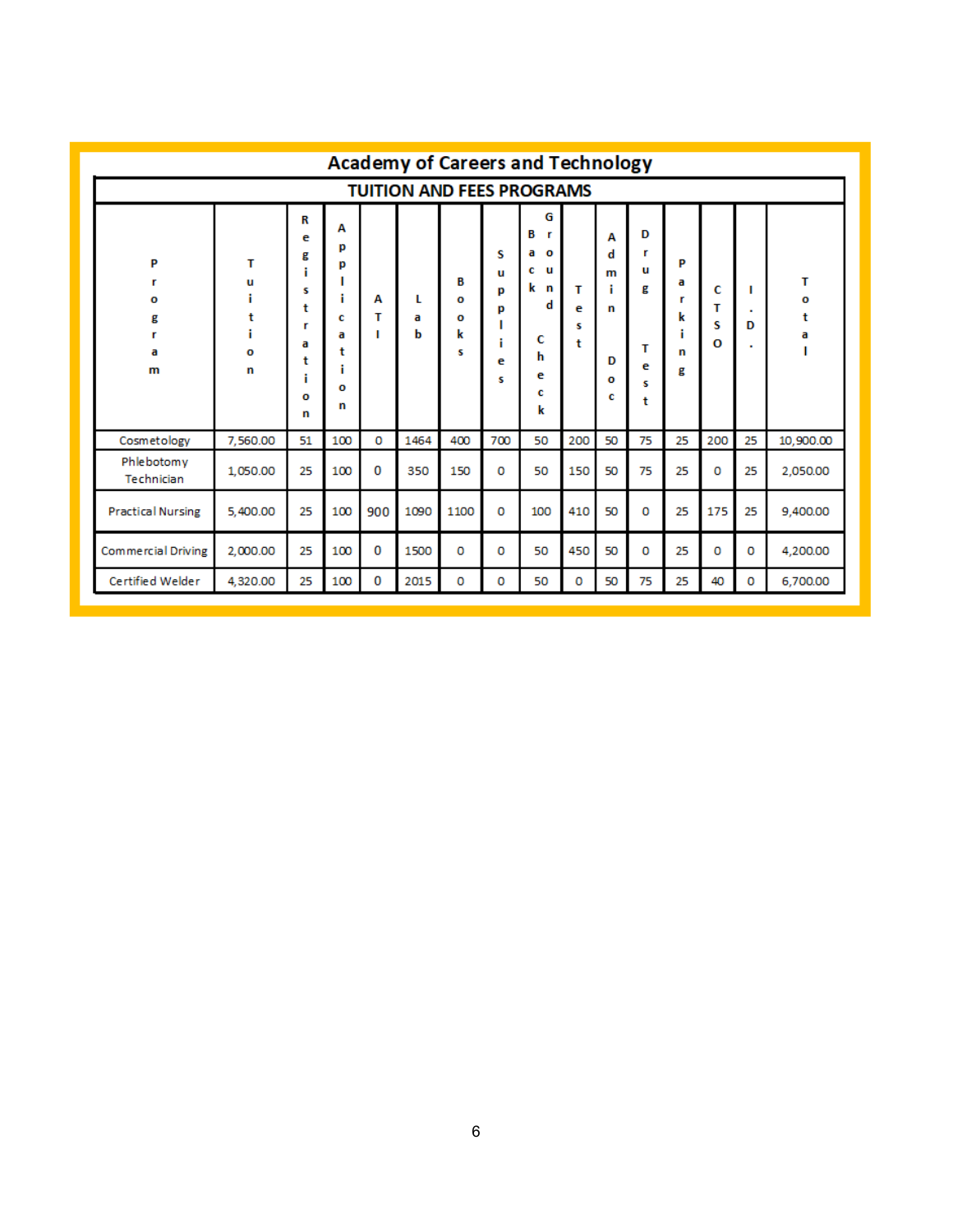# **TR1620 AUTOMOTIVE TECHNOLOGY**

<span id="page-6-1"></span><span id="page-6-0"></span>*The Automotive Technology Program of Study focuses on careers that will build a knowledge base and technical skills in all aspects of the automotive industry. Skill set standards for Career Preparation Skills, Safety, Leadership Development and Customer and Personal Service have been integrated throughout the Program of Study. Student skills sets will be acquired for Automotive Maintenance and Light Repair in the areas of Automotive Service Consultant, Tire Repair and Replacement, Maintenance Services, Electrical System Diagnosis and Repair, Engine and Engine Performance Diagnosis and Repair, Heating and Air Conditioning Diagnosis and Repair, Brake System Diagnosis and Repair, Suspension and Steering Diagnosis and Repair, and Driveline Diagnosis and Repair. Students will have the opportunity to acquire hours towards industry certification and be exposed to skills to develop positive work ethics.*

#### **Required Courses**

## **1631 Automotive Technology MLR-1**

This course introduces the student to the knowledge base and technical skills as they relate to the field of Automotive Technology. In the Automotive Technology MLR-1 class areas of study include Automotive Service Consultant, Career Opportunities and Practices, Shop and Personal Safety, Tools and Equipment, Preparing Vehicle for Service, Electrical-General Electrical System Diagnosis, Electrical-Diagnosis and Service of Batteries, and Engines-Lubrication and Cooling Systems Diagnosis and Repair.

## **1623 Automotive Technology MLR-2**

Automotive Technology MLR-2 continues as students are exposed to skills sets in areas such as Steering and Suspension-Diagnosis and Repair of Wheels and Tires, Brakes-Diagnosis and Repair of Hydraulic Systems, Brakes-Diagnosis and Repair of Drum Brake Systems, Brakes-Diagnosis and Repair of Disk Brake Systems, Brakes-Diagnosis and Repair of Power Assist Units, Brakes-Diagnosis and Repair of Miscellaneous Automotive Items, Brakes-Diagnosis and Repair of Antilock Brake Systems and Steering and Suspension-Diagnosis of Steering & Suspension Systems.

# **1625 Automotive Technology MLR-3**

Automotive Technology MLR-3 build student skill sets in the areas of Electrical-Demonstrate Starting System Diagnosis and Repair, Electrical-Demonstrate Charging System Diagnosis and Repair; Electrical-Demonstrate Lighting System Diagnosis and Repair, Electrical-Demonstrate Accessories System Diagnosis and Repair, Engines, General Engines, Engines-Diagnosis and Repair of Cylinder Head and Valve Train, and Engine Performance-General Engine Diagnosis.

# **1637 Automotive Technology MLR-4**

Automotive Technology MLR-4 completes the Program of Study with skills sets in the areas of Engine Performance-Computerized Engine Controls; Engine Performance-Fuel, Air Induction, and Exhaust Systems Diagnosis and Repair; Engine Performance-Emissions Control Systems Diagnosis and Repair; Automatic Transmission and Transaxle-Diagnosis Maintenance, and Adjustment; Manual Drive Train and Axles-Diagnosis, Maintenance, and Adjustment; and Heating and Air Conditioning-Diagnosis, Maintenance, and Adjustment.

# **1629 Automotive Technology AST-1**

#### **Specialization Courses**

The Skill Sets in Automotive Technology AST-1 will introduce students to the skills sets related to Electrical-Electrical/Electronic System Basics; and Alternative Fuels-Hybrid Vehicles; NAFTC Program or Additional electrical Tasks from NATEF MAST Program.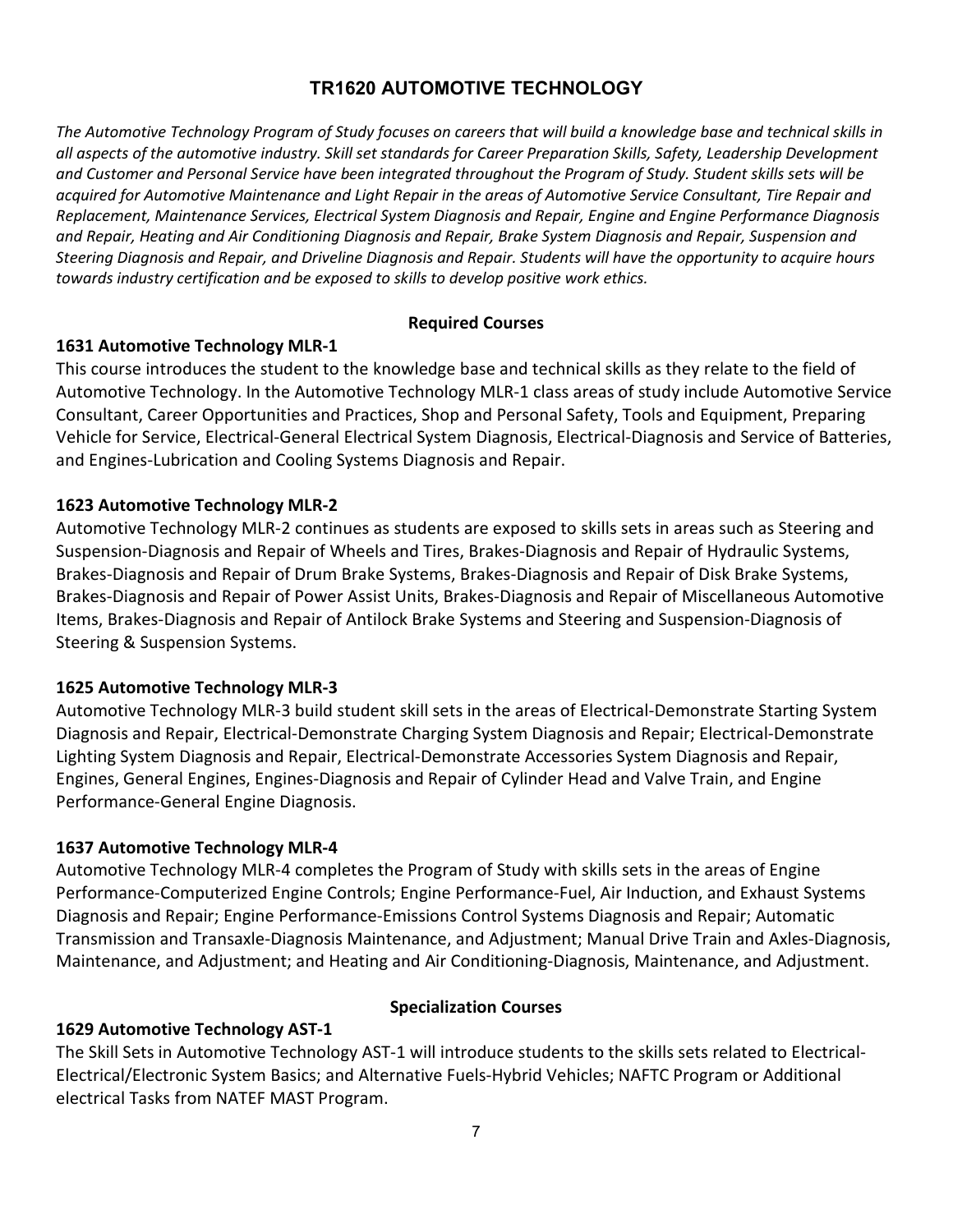#### **1633 Automotive Technology AST-2**

The Skill Sets in Automotive Technology AST-2 will concentrate on the skills sets related to Steering and Suspension; and Brakes.

## **1635 Automotive Technology AST-3**

The Skill Sets in Automotive Technology AST-3 will introduce students to Engines-General Engines: Engine Diagnosis; Removal and Re-installation (R&R); Engines-Diagnosis and Repair of Cooling and Lubrication Systems; and Engine Performance-General Engine Diagnosis.

#### **1627 Automotive Technology AST-4**

The Skill Sets in Automotive Technology AST-4 will introduce students to the skills, technology, and service of Automatic Transmission and Transaxle-Diagnosis, Maintenance, Repair and Adjustment; Manual Drive Train and Axles-Diagnosis, Maintenance, Repair and Adjustment; and Heating and Air Conditioning-Diagnosis, Maintenance, Repair and Adjustment.

| Course Length:                  | Two years (1080 hours)                                                                                                                                |
|---------------------------------|-------------------------------------------------------------------------------------------------------------------------------------------------------|
| <b>Meeting Times:</b>           | First Year: 7:25 AM - 10:15 AM; Second Year: 11:15 AM - 2:23 PM                                                                                       |
| <b>Articulation Agreements:</b> | <b>EDGE Credit</b>                                                                                                                                    |
| <b>Certifications:</b>          | Automotive Service Excellence (ASE)/National Automotive Technicians Education<br>Foundation (NATEF), OSHA 10, WV Motor Vehicle State Inspector, NOCTI |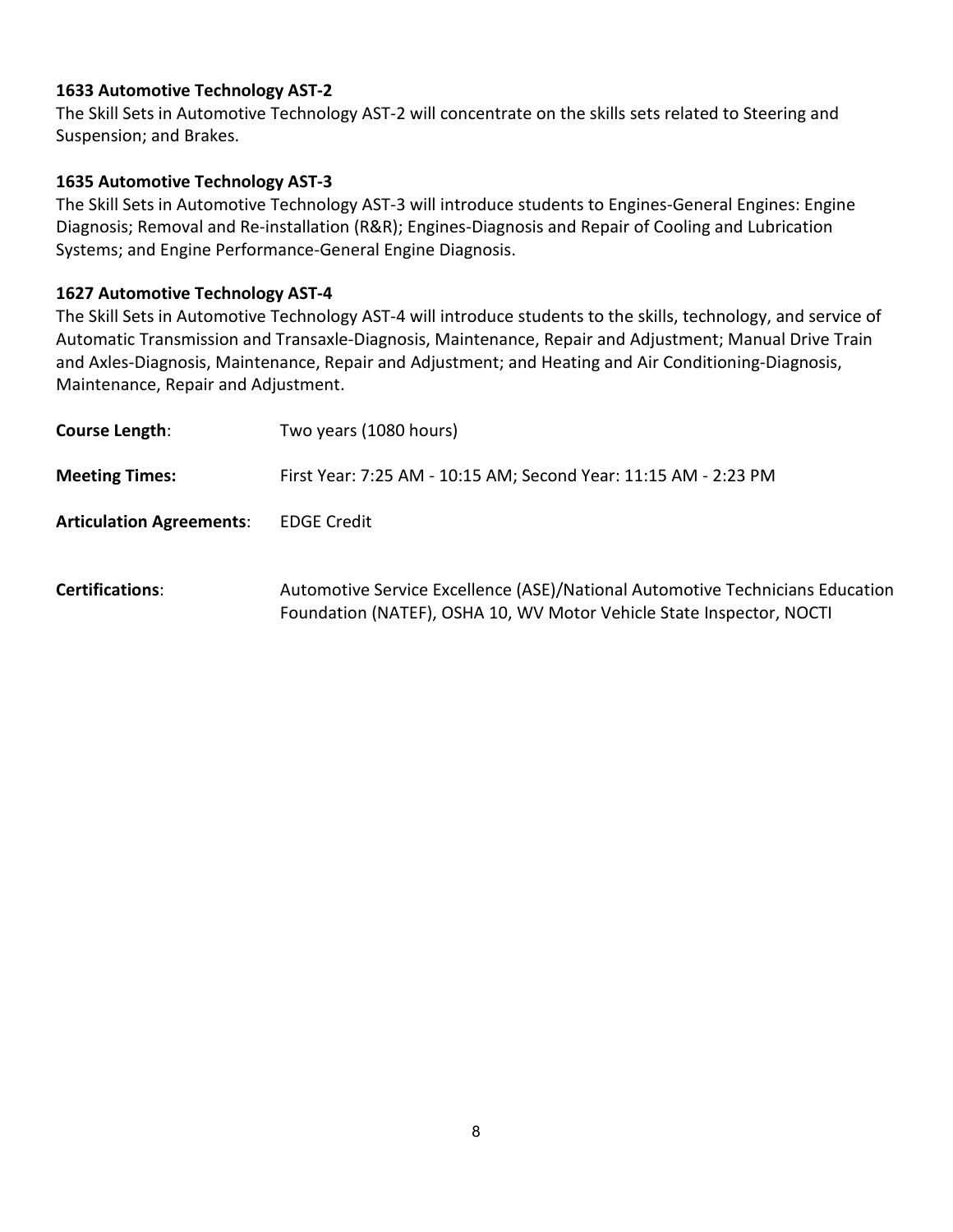# **AR1800 BUILDING MAINTENANCE & OPERATIONS**

<span id="page-8-0"></span>*The Building Maintenance and Operations Program of Study focuses on careers that maintain a safe and productive environment, follow codes and regulations, identify unsafe conditions, and take corrective actions to reinstate a proper working and safe environment. Students will have the opportunity to earn NCCER certification for each skill set mastered and be exposed to skills to develop positive work ethics.*

#### **Required Courses**

#### **1774 Building Maintenance and Operations I**

This course introduces the student to the knowledge base and technical skills of the Building Maintenance and Operations industry. Building Maintenance and Operations I begins with the NCCER Core curriculum which is a prerequisite to all Level I completions. The students will complete modules in Basic Safety; Introduction to Construction Math; Introduction to Hand Tools; Introduction to Power Tools; Introduction to Construction Drawings; Basic Rigging; Basic Communication Skills; Basic Employability Skills; and Introduction to Materials Handling. Students will then begin developing skill sets related to the fundamentals of Building Maintenance and Operations such as Site Layout One: Distance Measurement and Leveling; and Introduction to Concrete, Reinforcing Materials and Forms.

#### **1775 Building Maintenance and Operations II**

Building Maintenance and Operations II will continue to build student skill sets in areas such as Handling and Placing Concrete; Introduction to Masonry; and Masonry Units and Installation Techniques.

#### **1776 Building Maintenance and Operations III**

Building Maintenance and Operations III will continue to build student skill sets in areas of Floor Systems; Wall and Ceiling Framing; Roof Framing; and Roofing Applications.

#### **1777 Building Maintenance and Operations IV**

Building Maintenance and Operations IV will continue to build student skill sets in areas of Exterior Finishing; Basic Stair Layout; Electrical Safety; and Residential Electrical Services.

| <b>Course Length:</b>           | One year (540 hours)                                                                                                                                                   |
|---------------------------------|------------------------------------------------------------------------------------------------------------------------------------------------------------------------|
| <b>Meeting Times:</b>           | 7:25 AM - 10:15 AM or 11:15 AM - 2:23 PM                                                                                                                               |
| <b>Articulation Agreements:</b> | Edge Credit                                                                                                                                                            |
| <b>Certifications:</b>          | NCCER (National Center for Construction Education and Research)<br>OSHA 10 Construction Industry, NOCTI, Custodial Certification, Fire Extinguisher<br><b>Training</b> |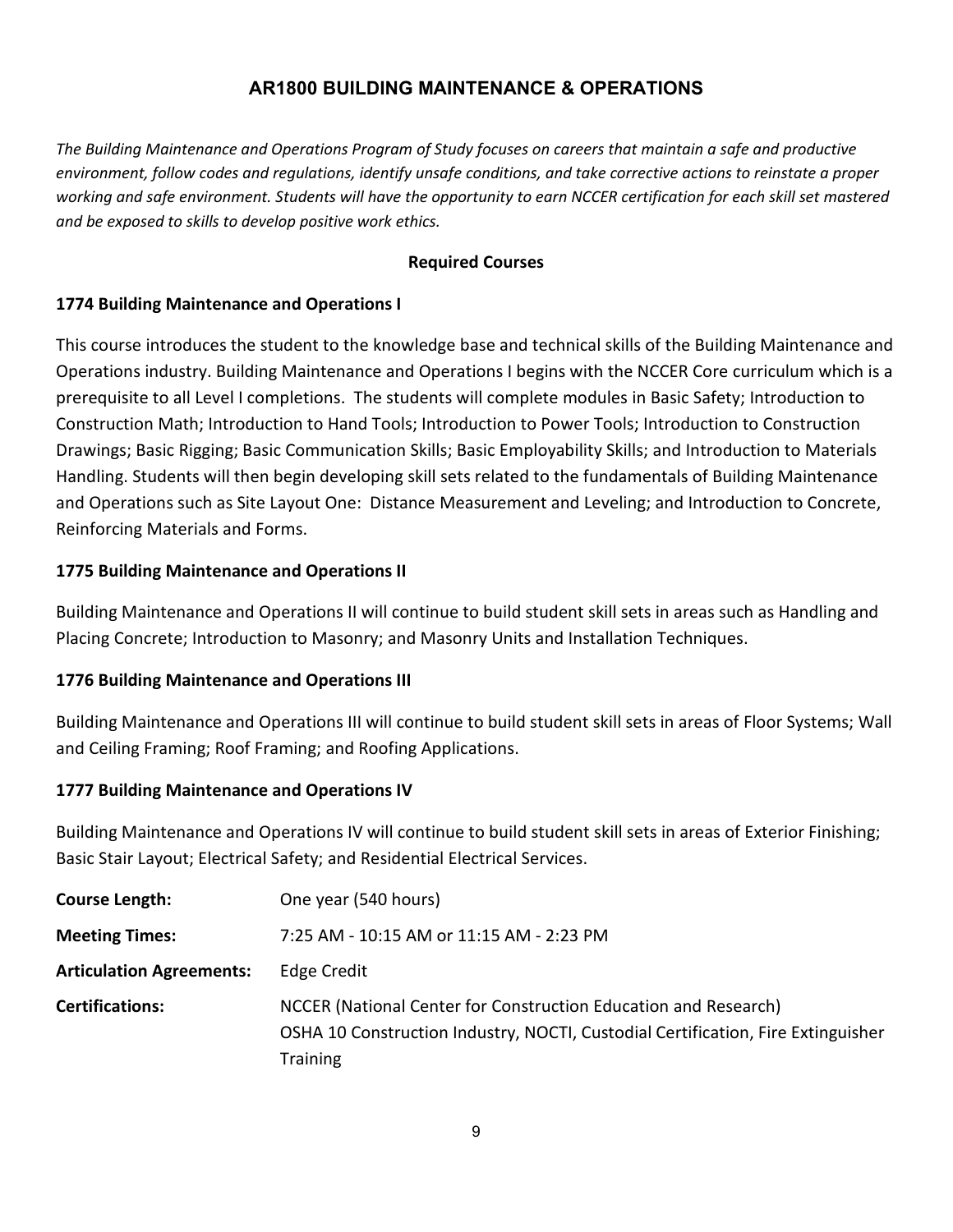# **AR1820 CARPENTRY**

<span id="page-9-0"></span>*The Carpentry concentration focuses on careers that will build a knowledge base and technical skills in all aspects of the carpentry industry. Learners will be exposed to a broad range of construction careers and foundation knowledge including basic safety; plan reading; use of tools and equipment; basic rigging; and how to employ positive work ethics in their careers. Students will have the opportunity to earn NCCER certification for each skill set mastered.*

#### **Required Courses**

#### **1842 Carpentry I**

This course introduces the student to the knowledge base and technical skills of the carpentry industry. Carpentry I begins with the NCCER Core curriculum which is a prerequisite to all Level I completions. The students will complete modules in Basic Safety; Introduction to Construction Math; Introduction to Hand Tools; Introduction to Power Tools; Introduction to Construction Drawings; Basic Rigging; Basic Communication Skills; Basic Employability Skills; and Introduction to Materials Handling. Students will then begin developing skill sets related to the fundamentals of Carpentry such as Orientation to the Trade; Building Materials, Fasteners, and Adhesives; and Hand and Power Tools.

#### **1843 Carpentry II**

Carpentry II will continue to build student skill sets in areas such as Reading Plans and Elevations; Floor Systems, Wall and Ceiling Framing; Roof Framing; Introduction to Concrete, Reinforcing Materials, and Forms; Windows and Exterior Doors; Basic Stair Layout.

#### **1844 Carpentry III**

Carpentry III will continue to build student skill sets in areas of Commercial Drawings; Roofing Applications; Thermal and Moisture Protection; and Exterior Finishing.

#### **1845 Carpentry IV**

Carpentry IV will continue to build student skill sets in areas of Cold-Formed Steel Framing; Drywall Installation; Drywall Finishing; Doors and Door Hardware; Suspended Ceilings; Window, Door, Floor, and Ceiling Trim; Cabinet Installation; and Cabinet Fabrication.

#### **Elective Courses**

#### **1829 Masonry and Plumbing**

This course introduces the student to the knowledge base and technical skills for concepts in the Building Construction Concentration. Areas of study include estimation, masonry materials, rough-in plumbing systems and installation of finish plumbing.

#### **1822 Blueprint Reading for Construction**

Areas of study include identifying various blueprints, terms, symbols, components, dimensions, classifications and construction task objectives.

#### **1803 Basic Plumbing and Electricity**

Areas of study include basic plumbing skills, advanced plumbing repair and basic electrical skills.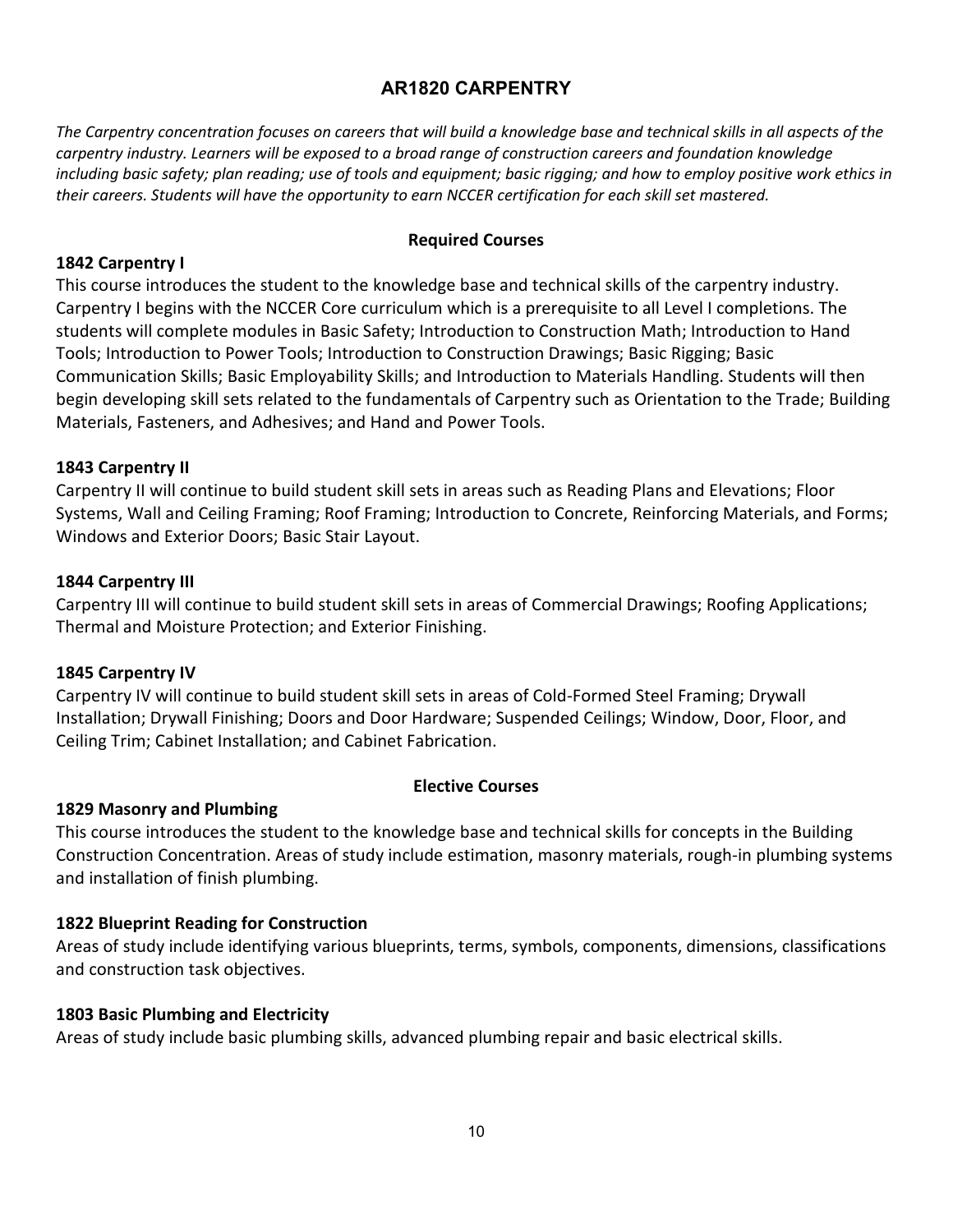## **1821 Concrete Finishing**

This course introduces the student to the knowledge base and technical skills for concepts in the Building Construction Concentration. Areas of study include estimation, concrete construction, finishing concepts, properties of concrete, tools and equipment, concrete placement, work site preparation, finishing techniques, curing and protecting and troubleshooting concrete problems.

| Course Length:                  | Two years (1080 hours)                                                                                  |
|---------------------------------|---------------------------------------------------------------------------------------------------------|
| <b>Meeting Times:</b>           | First Year: 7:25 AM - 10:15 AM; Second Year: 11:15 AM - 2:23 PM                                         |
| <b>Articulation Agreements:</b> | <b>EDGE Credit</b>                                                                                      |
| <b>Certifications:</b>          | National Center for Construction Education and Research (NCCER)<br>OSHA 10 Construction Industry, NOCTI |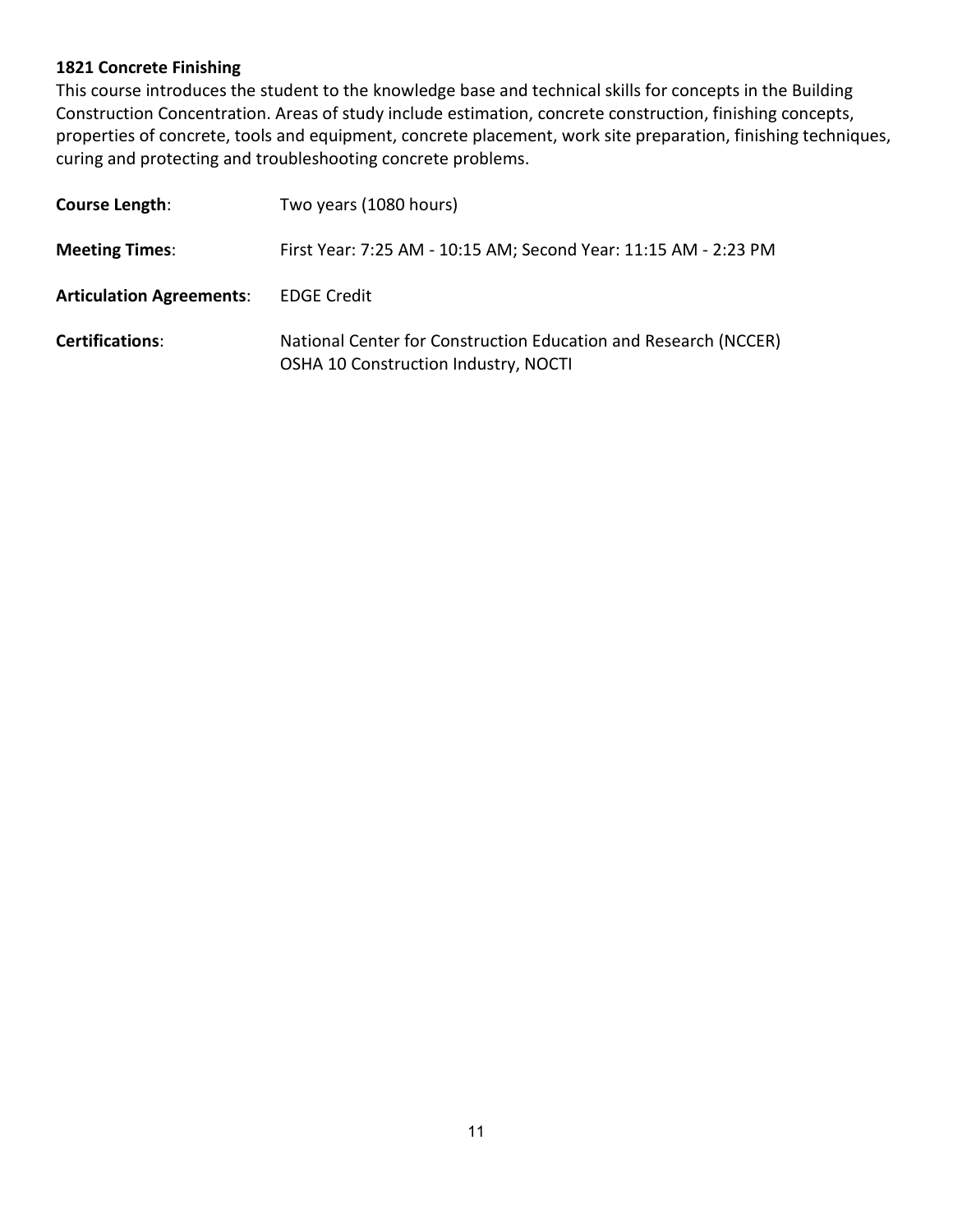# **IT1442 CODING, APP AND GAME DESIGN**

<span id="page-11-0"></span>*The Coding, App and Game Design provides knowledge and skills necessary for a career in coding, game and app design, web page publishing, computer programming, and software development industries. Students receive training in both the graphic design and technical programming elements of the industry.*

#### **Required Courses**

## **1431 Digital Imaging/Multimedia I**

This course is designed to develop student knowledge and skills in such areas as producing images, operating a digital camera, using imaging software, using drawing software, creating simple animations and manipulating video images.

## **1432 Digital Imaging/Multimedia II (prerequisite Digital Imaging/Multimedia I)**

This course is designed to develop student understanding and skills in such areas as imaging, drawing, animation, and video software which will be used to create advanced projects.

## **1456 Coding, App and Game Design I**

This course is designed to develop student knowledge and skills in programming and designing game and app ideas paper prototyping and other planning techniques. Using various design platforms, programming languages, drawing and animation techniques, students create an interactive demonstration of the games and apps.

## **1457 Coding, App and Game Design II**

This course is designed to develop student knowledge and skills in developing apps and games using more advanced coding and graphic design including both 2D and 3D elements.

| Course Length:                  | One year (540 hours)                                                                                                   |
|---------------------------------|------------------------------------------------------------------------------------------------------------------------|
| <b>Meeting Times:</b>           | $7:25$ A.M. $-10:15$ A.M                                                                                               |
| <b>Articulation Agreements:</b> | <b>EDGE Credit</b>                                                                                                     |
| <b>Certifications:</b>          | Adobe Certified Associate (Adobe Flash Professional, Adobe Dreamweaver,<br>Adobe Photoshop, Adobe Premiere Pro), NOCTI |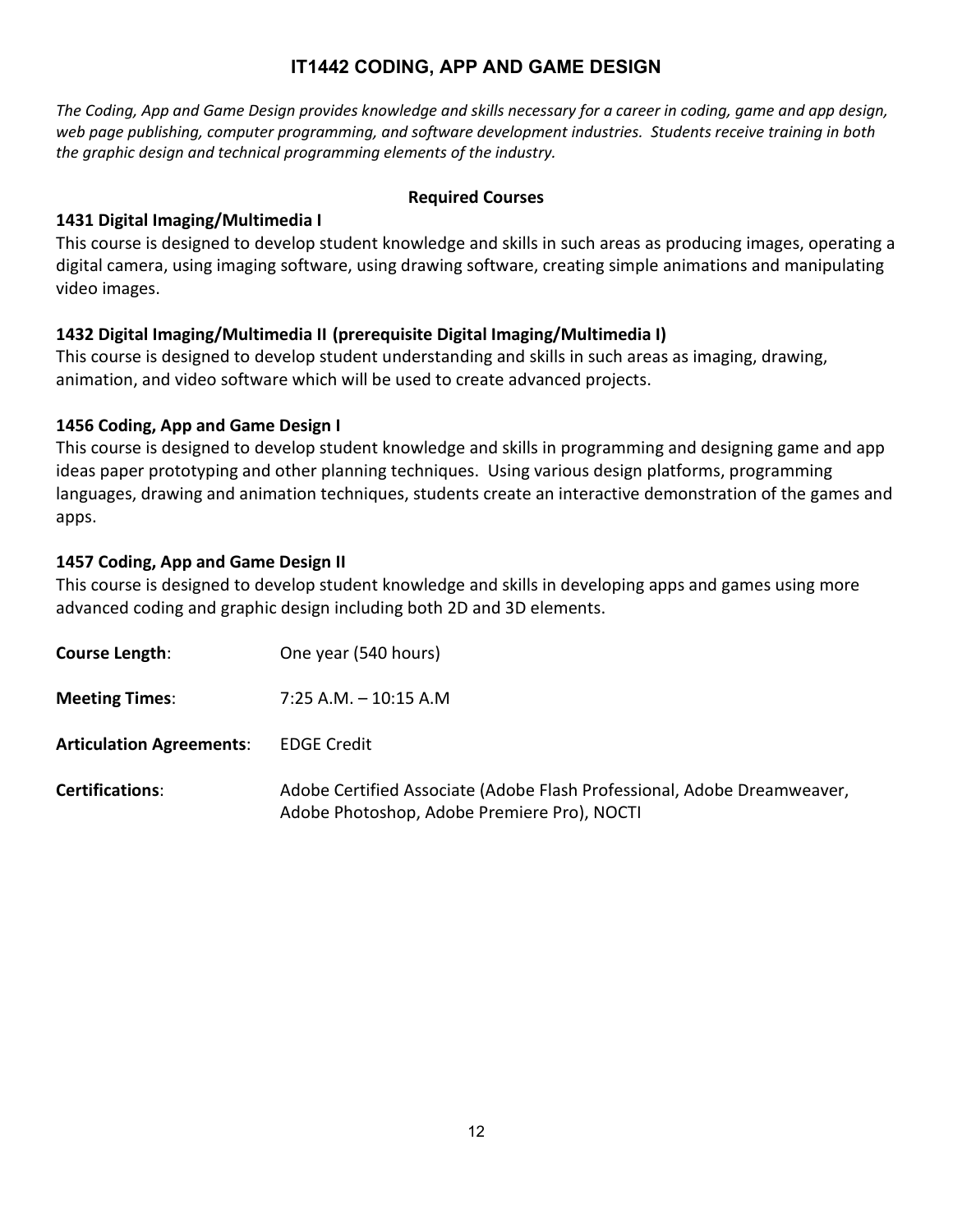# **TR1670 COLLISION REPAIR TECHNOLOGY**

<span id="page-12-0"></span>*The Collision Repair Technology concentration focuses on careers that will build a knowledgebase and technical skills in all aspects of the Collision Repair industry. Students will have the opportunity to acquire hours towards NATEF certification and be exposed to skills to develop positive work ethics.*

#### **Required Courses**

## **1671 Fundamentals of Collision Repair Technology**

Areas of study include career opportunities and practices, integrated academics, knowledge of tools and equipment, panel straightening techniques, and introduction to vehicle preparation. Safety instruction is integrated into all activities.

# **1675 Non-Structural Analysis and Damage Repair**

Student will continue to build student skill sets in non-structural analysis and repair of metal and composite parts.

## **1677 Structural Analysis and Damage Repair**

Students will continue to build student skill sets in frame and unibody type vehicles using welding techniques, measuring equipment, and frame machines.

# **1679 Surface Preparation and Refinishing**

Students will continue to build student skill sets in preparing a surface for refinishing; inspect, clean and operate spraying equipment; detail a vehicle; and diagnose finish defects.

## **Elective Courses**

## **1672 Detailing and Interior Parts**

Incorporated into this course are elements of introductory knowledge and skills necessary in detailing and maintaining interior parts as they apply to Collision Repair Technology.

# **1673 Mechanical and Electrical Components**

Incorporated into this course are elements of introductory knowledge and skills necessary for mechanical and electrical repairs as they apply to Collision Repair Technology.

#### **1674 Refinishing Techniques**

Incorporated into this course are elements of advanced refinishing skills necessary for a career in the collision repair industry.

#### **1676 Custom Finishing Processes**

Incorporated into this course are elements of advanced custom finishing processes and skills necessary for a career in the collision repair industry.

| Course Length:                  | Two years (1080 hours)                                                                                                          |
|---------------------------------|---------------------------------------------------------------------------------------------------------------------------------|
| <b>Meeting Times:</b>           | First Year: 7:25 AM - 10:15 AM; Second Year: 11:15 AM - 2:23 PM                                                                 |
| <b>Articulation Agreements:</b> | <b>EDGE Credit</b>                                                                                                              |
| <b>Certifications:</b>          | National Automotive Technicians Education Foundation (NATEF), OSHA 10, WV<br>Motor Vehicle State Inspector, NOCTI<br>$\sqrt{2}$ |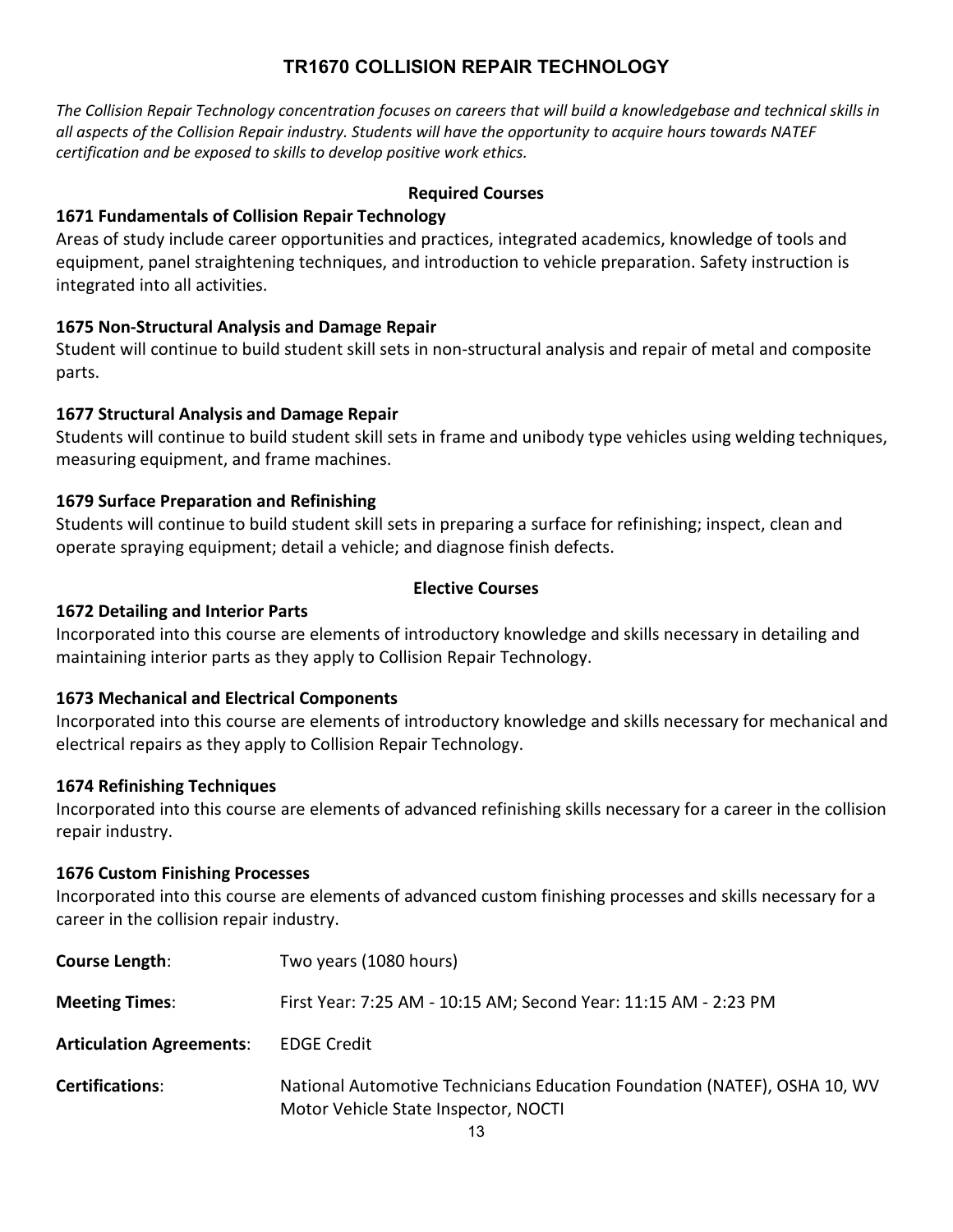# **AR1720 COMPUTER AIDED DRAFTING AND DESIGN**

<span id="page-13-0"></span>*The Computer Aided Drafting and Design concentration focuses a broad range of architecture and construction careers and foundation knowledge including basic safety, plan reading, use of tools and equipment as well as how to employ positive work ethics in a drafting career.*

## **Required Courses**

# **1729 Fundamentals of Drafting**

This course introduces the student to the knowledge base and technical skills for all courses in the Drafting concentration. Areas of study include tools and equipment, measurement, basic drafting techniques, freehand technical sketching, orthographic projection, dimensioning, basic computer skills, and drawing techniques. Emphasis will be placed on personal and professional ethics, and students will explore a variety of career opportunities.

# **1727 Drafting Techniques**

This course introduces the student to techniques used in advanced orthographic projection. Areas of study include sectioning, pictorial views, auxiliary views, patterns and developments, dimensioning, advanced 2D CAD techniques, and basic 3D modeling in CAD. Students will demonstrate knowledge and technical expertise in various fundamental drafting techniques.

# **1725 Mechanical Drafting**

This course introduces the student to the knowledge base and technical skills necessary for mechanical drafting. Areas of study include advanced dimensioning techniques, assembly drawings, threads and fasteners, gears and cams, welding, and basic solid modeling.

# **1721 Architectural Drafting**

This course introduces students to the specialization of architectural drawing and design. Areas of study include architectural styles, floor plans, dimensioning and annotation, site and foundation plans, elevations and section layouts, and residential utilities.

| <b>Course Length:</b>           | One year (540 hours)                                                                                             |
|---------------------------------|------------------------------------------------------------------------------------------------------------------|
| <b>Meeting Times:</b>           | $7:25$ AM $-$ 10:15 AM                                                                                           |
| <b>Articulation Agreements:</b> | <b>EDGE Credit</b>                                                                                               |
| <b>Certifications:</b>          | Autodesk Certified User AutoCAD Certification, Autodesk Certified User Inventor<br>Certification, OSHA 10, NOCTI |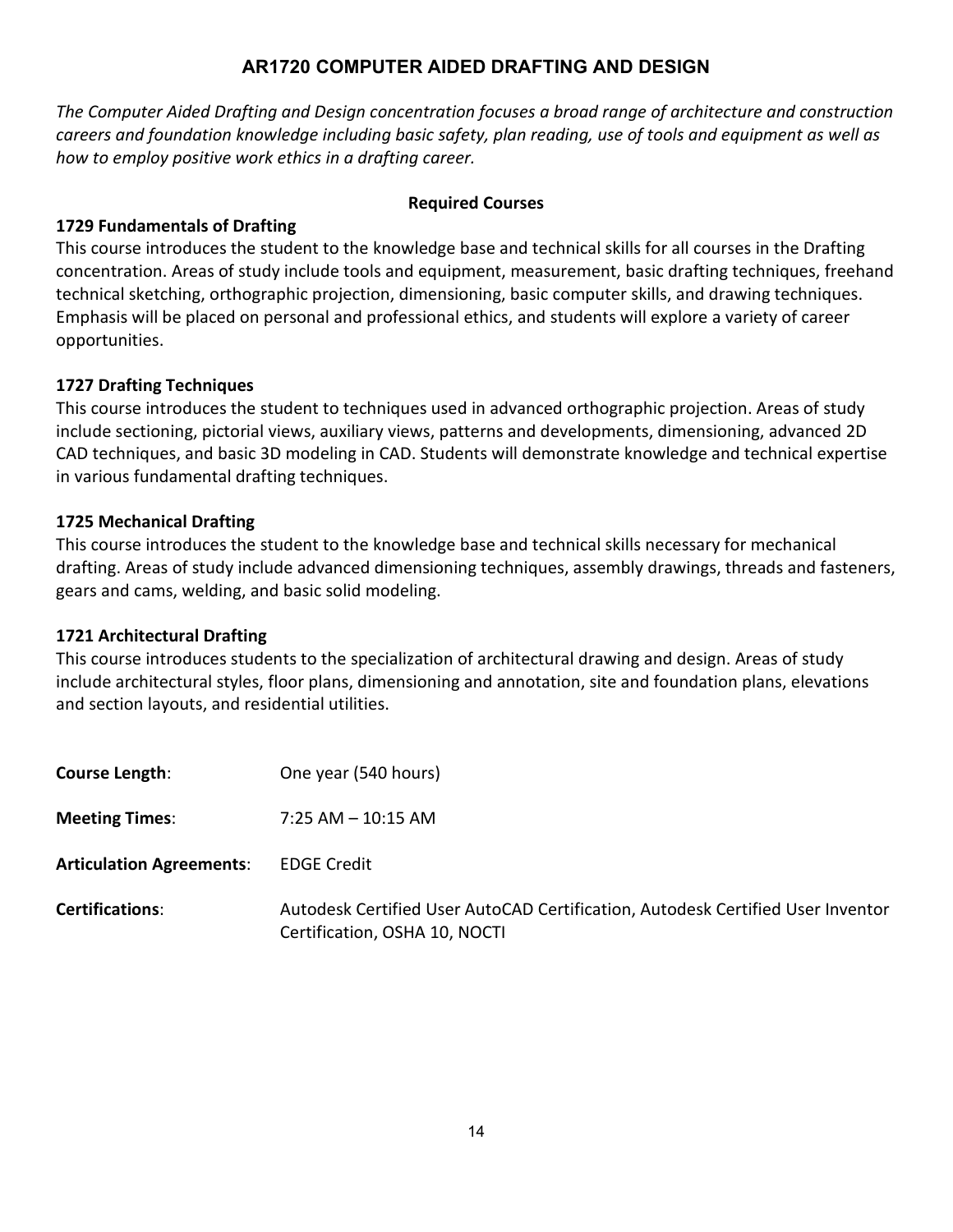# **IT1680 COMPUTER SYSTEMS REPAIR TECHNOLOGY**

<span id="page-14-0"></span>*The Computer Systems Repair Technology concentration validates foundation-level knowledge and skills necessary for a career in PC support. It is the starting point for a career. The CompTIA A+ and Network+ certifications are both international and vendor-neutral and prove competence in areas such as installation, preventative maintenance, networking, security and troubleshooting.*

## **Required Courses**

## **1664 CompTIA A+ Core 1**

This course covers PC hardware and peripherals, mobile device hardware, networking and troubleshooting hardware and network connectivity issues. Content Skill Sets are based on testing objectives for the CompTIA A+ Core 1 certification.

## **1665 CompTIA A+ Core 2**

This course covers installing and configuring operating systems including Windows, iOS, Android, Apple OS X and Linux. It also addresses security, the fundamentals of cloud computing and operational procedures. Content Skill Sets are based on testing objectives for the CompTIA A+ Core 2 certification.

## **1694 Networking+**

This course introduces the student to the knowledge base and technical skills related to networking. Areas of study include media and topologies, protocols and standards, network implementation and network support. Content Skill Sets are based on testing objectives for the CompTIA Network+ certification.

## **Specialization Course**

#### **1696 Security+**

This course introduces the students to the knowledge base and technical skills related to working with network security. Areas of study include Network Security, Compliance and Operational Security, Threats and Vulnerabilities, Application, Data and Host Security, Access Control and Identity Management and Cryptography. Courses are aligned with CompTIA standards. Emphasis will be placed on personal and professional ethics and students will explore a variety of career opportunities.

| Course Length:                  | One year (540 hours)                                                                  |
|---------------------------------|---------------------------------------------------------------------------------------|
| <b>Meeting Times:</b>           | 11:15 AM - 2:23 PM                                                                    |
| <b>Articulation Agreements:</b> | <b>EDGE Credit</b>                                                                    |
| <b>Certifications:</b>          | CompTIA A+ Core 1/CompTIA A+ Core 2/CompTIA Network +/PC Pro TestOut,<br><b>NOCTI</b> |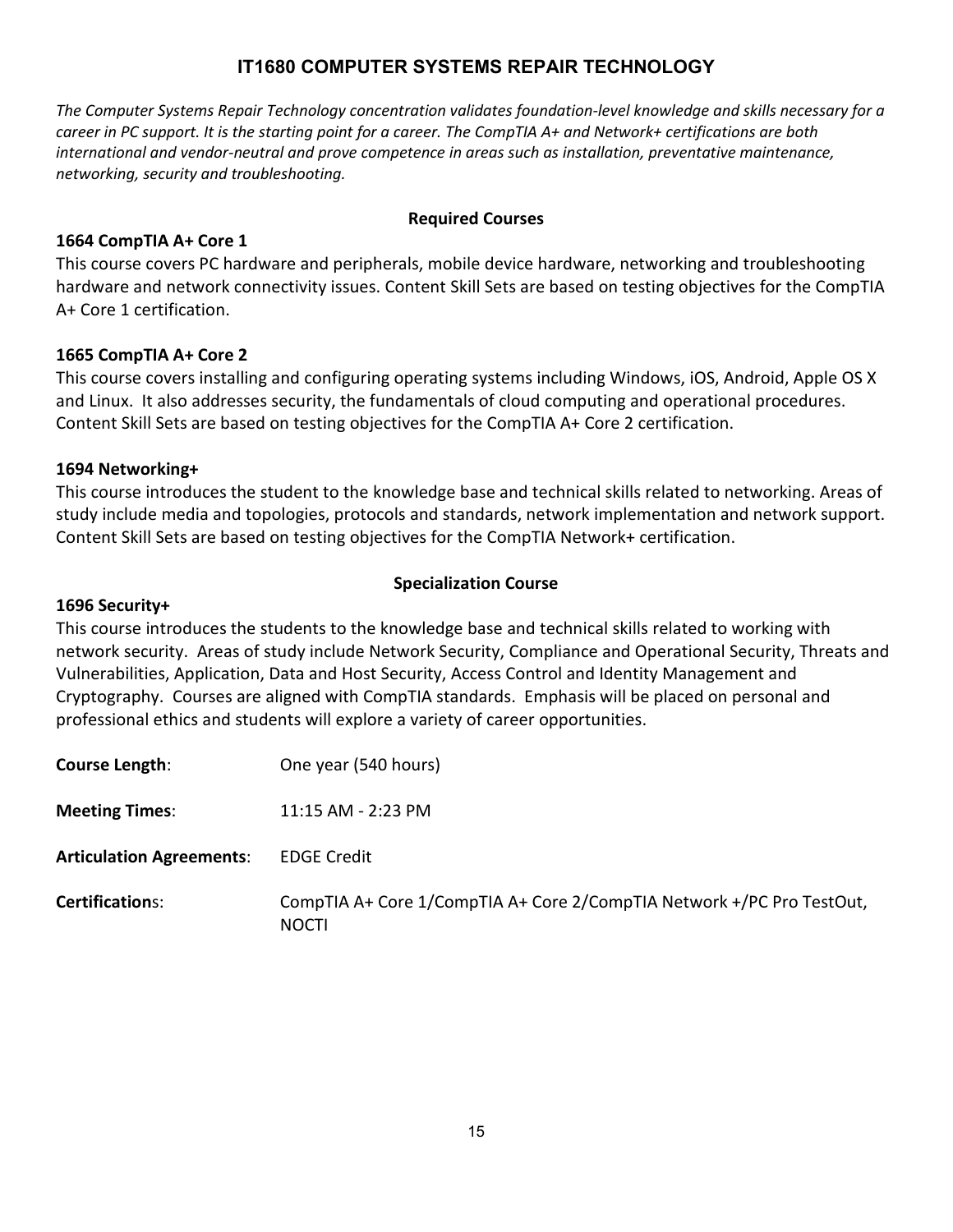# **HE0700 DENTAL ASSISTING**

<span id="page-15-0"></span>*The Allied Health Concentration allows the student to explore careers focused primarily on changing the health status of the patient over time. Health professionals in this concentration work directly with patients; they may provide care, treatment and health education information.*

# **Required Courses**

# **0740 Dental Assisting I**

This course provides introduction to the dental assisting profession while preparing the student with foundational dental assisting knowledge and entry level skill. Students will obtain knowledge in communication, safety, legal and ethics, and teamwork skills to prepare for employment as dental assistants.

## **0748 Dental Assisting II**

This course contains the dental concepts needed for entry-level employment as a Dental Assistant within both clinical and administrative areas. The course includes an overview of the role, function and utilization of dental assisting. Major instructional components include the use of dental terminology and concepts in the following areas: odontology and anatomical landmarks, infection control, chair side assisting, radiography, dental laboratory, pharmacology and emergency care, business office procedures and dental specialties.

## **0746 Dental Science**

This course provides an introduction to dental laboratory techniques and procedures while preparing the student for entry-level employment as a dental laboratory assistant. Students will obtain the knowledge and skills necessary to assist and/or perform basic laboratory and diagnostic procedures.

## **0743 Dental Assisting Clinical Science**

The student completing this course will be able to use knowledge from previously Required Courses to perform and practice all aspects of Dental Laboratory Assisting in a clinical setting. Students will obtain the knowledge and skills necessary to assist and/or perform basic laboratory and diagnostic procedures.

# **Elective Courses**

# **0742 Dental Assistant Clinical Practice**

The student within the Dental Assistant Clinical Practices course will focus on knowledge and skills required for the Dental Assistant to function within the areas of radiography and emergency medical care.

#### **0747 Dental Specialties**

This course contains the beginning concepts and skills students will need for entry-level employment as a dental assistant in a specialty office. Major instructional concepts include orientation to specialty areas, instrumentation and procedures. Students are required to complete a work-based clinical experience in each of the specialty areas within this course.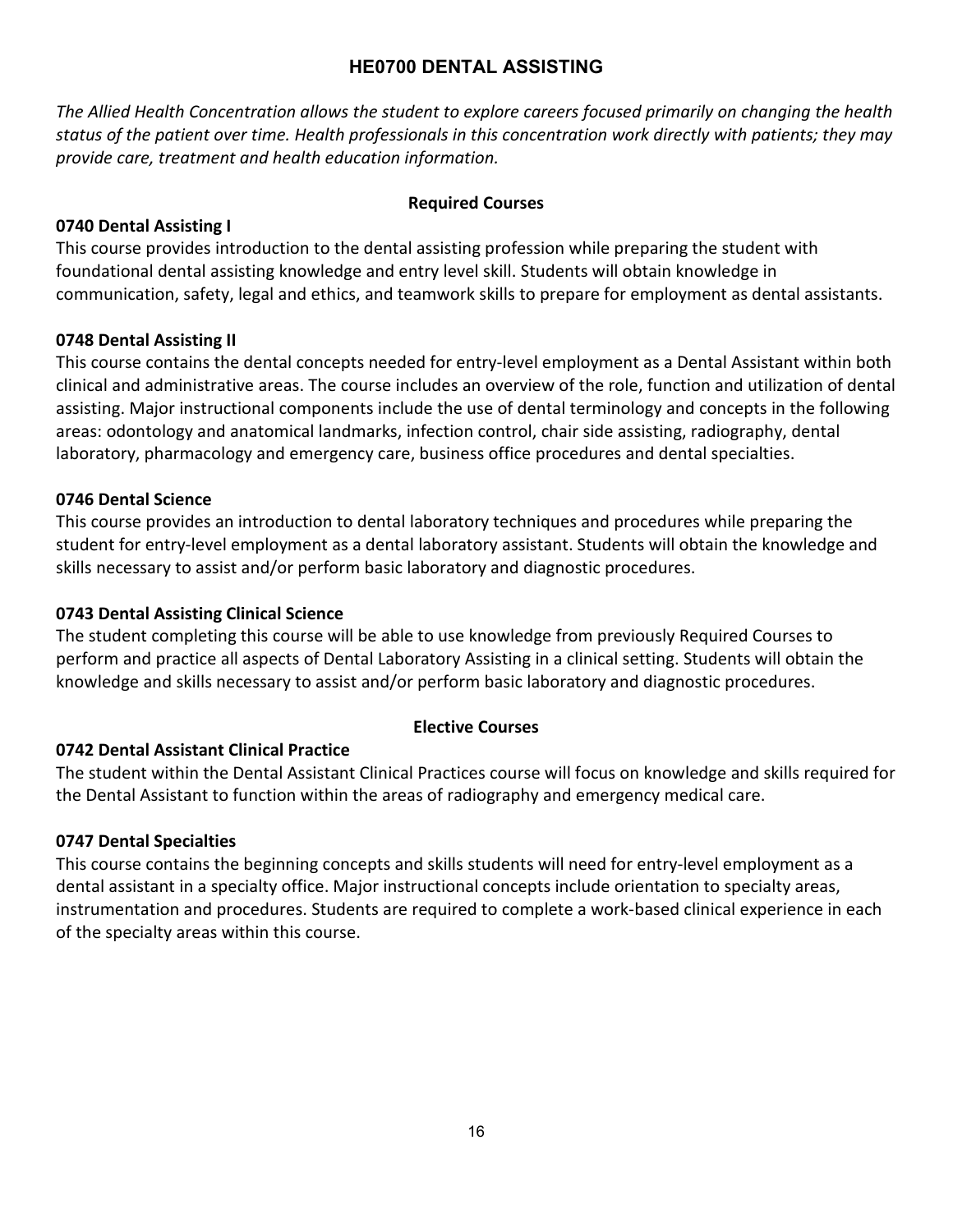# **0749 Supervised Dental Clinical Experience**

The student within the Supervised Dental Assistant Experience course will focus on instructional components that will enable him/her to work as an effective member of the dental team. Students will be introduced to the specialties of dentistry and the requirements necessary to function as an administrative and chair side assistant in a dental office.

# **0730 Health Science Clinical Experience**

This course is designed to be used in conjunction with a Health Science Education course that includes a clinical specialization experience.

| <b>Course Length:</b>           | Two years (1080 hours)                                                                                                                                          |
|---------------------------------|-----------------------------------------------------------------------------------------------------------------------------------------------------------------|
| <b>Meeting Times:</b>           | First Year: 7:25 AM - 10:15 AM; Second Year: 11:15 AM - 2:23 PM                                                                                                 |
| <b>Articulation Agreements:</b> | <b>EDGE Credit</b>                                                                                                                                              |
| <b>Certifications:</b>          | Certificate in Dental Assisting, CPR, Dean Vaughn Dental Terminology, NOCTI,<br>Nitrous Oxide Monitoring Certification (pending WV Board of Dentistry approval) |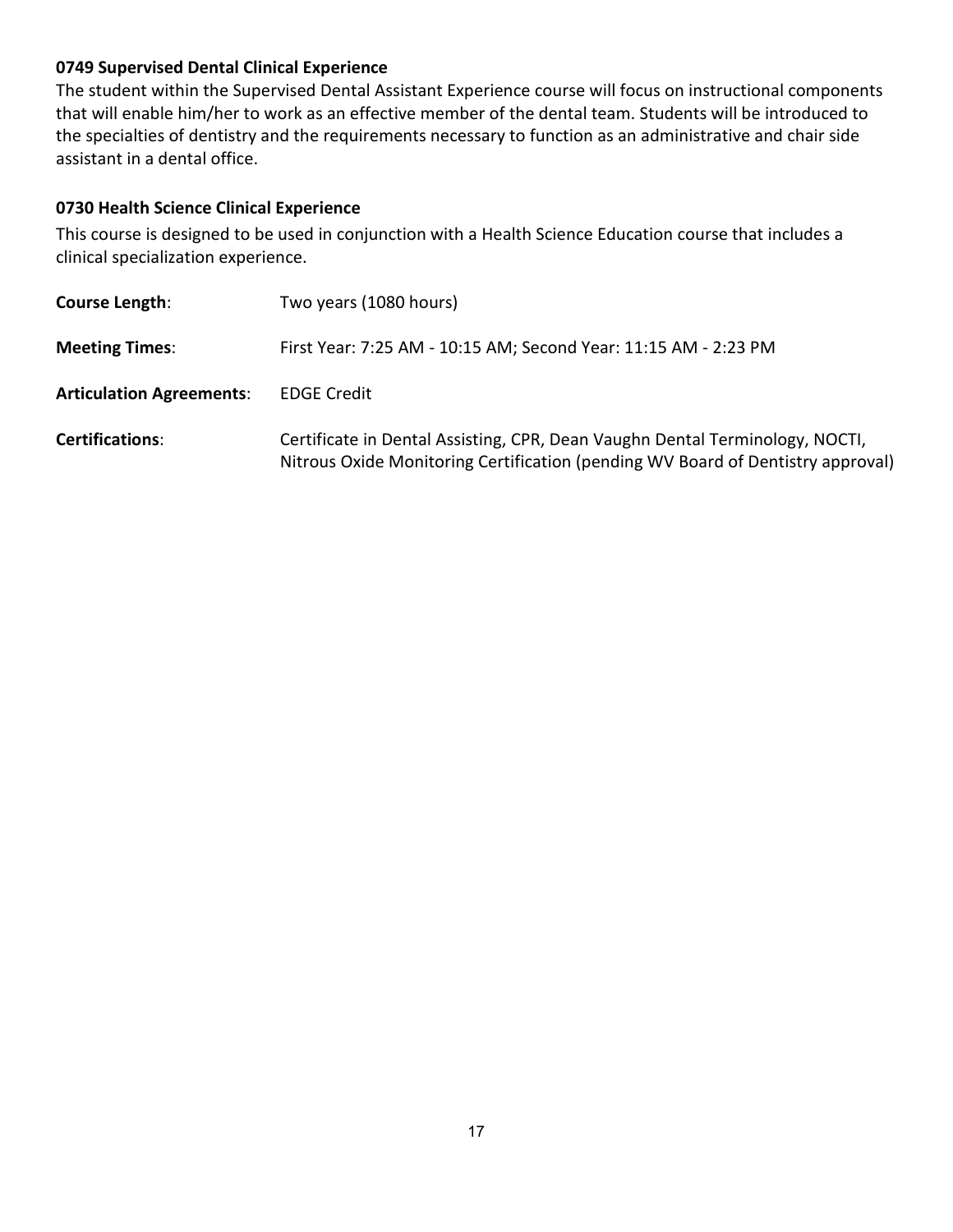# **TR1740 DIESEL EQUIPMENT TECHNOLOGY**

<span id="page-17-0"></span>*The Diesel Equipment Technology concentration focuses on careers that will build a knowledge base and technical skills in all aspects of the Diesel Equipment Technology industry. Students will have the opportunity to acquire hours towards industry ASE/NATEF certification and be exposed to skills to develop positive work ethics.*

# **Required Courses**

# **1751 Fundamentals of Diesel Equipment Technology**

This course introduces the student to the knowledge base and technical skills as they relate to the field of Fundamentals of Diesel Equipment Technology. Areas of study include personal and shop safety, career opportunities in the diesel technology industry, the proper use of hand and power tools, basic oxyacetylene cutting, electric welding, and basic shop etiquette. Safety instruction is integrated into all activities.

## **1747 Diesel Support Systems**

This course introduces the student to the knowledge base and technical skills as they relate to Diesel Support Systems. Areas of study include lubricating and cooling systems, air intake and exhaust systems, starting and charging systems, engine retarders, fuel systems, and governor operation. Safety instruction is integrated into all activities.

## **1744 Electronic Engine Control**

This course introduces the student to the knowledge base and technical skills for concepts in diesel electronic engine controls. Areas of study include electronic control modules, electronic fuel injection, and electronic control test equipment. Emphasis will be placed on career exploration, job seeking skills, and personal and professional ethics.

# **1741 Diesel Engine Components**

This course introduces the student to the knowledge base and technical skills as they relate to the field of Diesel Equipment Technology. In the Diesel Engine Components class areas of study include basic engine components, primary functions, service, inspection, and assembly procedures.

#### **Elective Courses**

#### **1745 Diesel Preventative Maintenance and Inspection**

Incorporated into this course include engine system maintenance, under hood and cab maintenance, electrical/electronic systems, frame and chassis maintenance.

# **1749 Diesel Truck Chassis Concepts**

Incorporated into this course are elements of transmissions, clutches, suspension, steering, and air brakes. Emphasis will be placed on operating theory, removal and installation of major components, and service and inspection procedures for a career in diesel equipment technology.

# **1743 Diesel Engine Tune Up and Troubleshooting**

Incorporated into this course are elements of introductory knowledge and skills necessary for a career in diesel mechanics.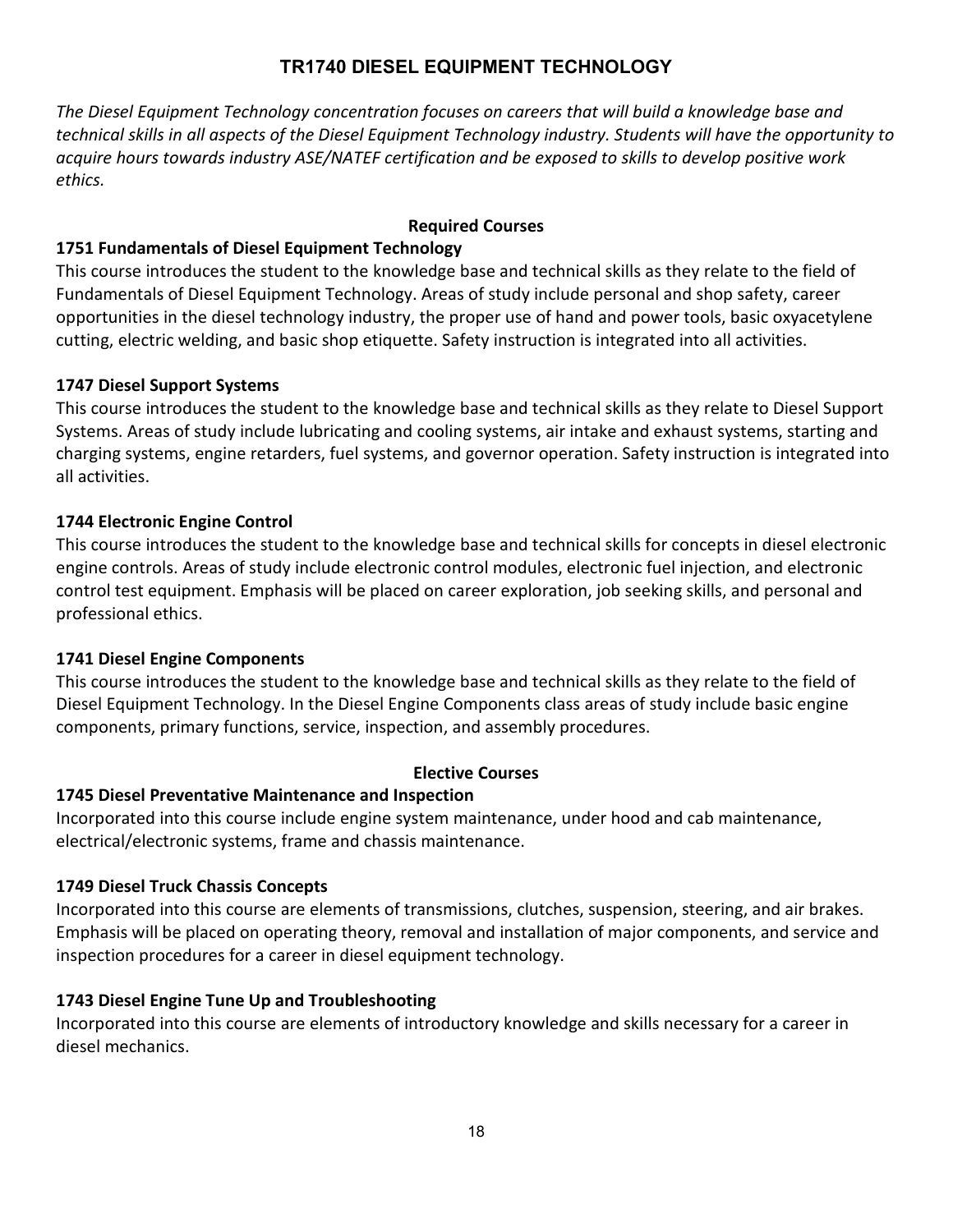# **1742 Diesel Equipment Electrical Systems**

Incorporated into this course are heavy-truck electrical theory, engine and truck wiring circuits, storage batteries and diesel electrical system testing.

| Course Length:                  | Two years (1080 hours)                                                                                  |
|---------------------------------|---------------------------------------------------------------------------------------------------------|
| <b>Meeting Times:</b>           | First Year: 7:25 AM - 10:15 AM; Second Year: 11:15 AM - 2:23 PM                                         |
| <b>Articulation Agreements:</b> | <b>EDGE Credit</b>                                                                                      |
| <b>Certifications:</b>          | OSHA, Forklift License, Automotive Service Excellence (ASE), WV Motor Vehicle<br>State Inspector, NOCTI |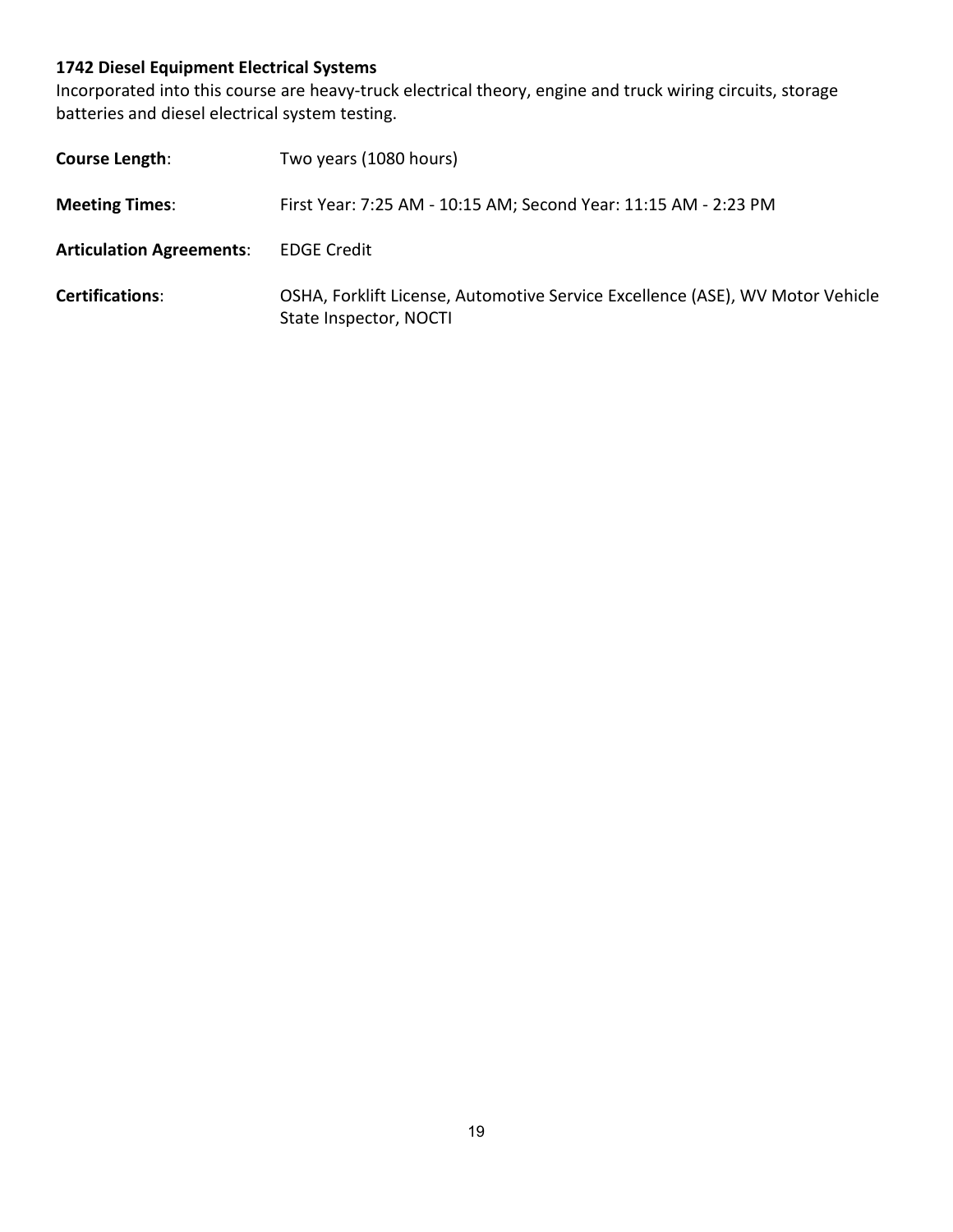# **AR1760 ELECTRICAL TECHNICIAN**

<span id="page-19-0"></span>*The Electrical Technician concentration focuses on careers that will build a knowledge base and technical skills in all aspects of the Electrical Trades industry. Students will have the opportunity to earn NCCER certification for each skill set mastered and be exposed to skills to develop positive work ethics.*

# **Required Courses**

# **1756 Electrical Trades I**

The students will complete modules in Basic Safety; Introduction to Construction Math; Introduction to Hand Tools; Introduction to Power Tools; Introduction to Construction Drawings; Basic Rigging; Basic Communication Skills; Basic Employability Skills; and Introduction to Materials Handling. Students will then begin developing skill sets related to the fundamentals of Electricity such as Orientation to the Electrical Trade; and Electrical Safety.

## **1757 Electrical Trades II**

Electrical Trades II will continue to build student skill sets in areas such as Introduction to Electrical Circuits; Electrical Theory; Introduction to the National Electrical Code®; Device Boxes; Hand Bending; Raceways and Fittings; Conductors and Cables; Basic Electrical Construction Drawings; Residential Electrical Services; and Electrical Test Equipment.

## **1758 Electrical Trades III**

Electrical Trades III will continue to build student skill sets in areas of Alternating Current; Motors: Theory and Application; Electric Lighting; and Conduit Bending.

#### **1759 Electrical Trades IV**

Electrical Trades IV will continue to build student skill sets in areas of Pull and Junction Boxes; Conductor Installations; Cable Tray; Conductor Terminations and Splices; Grounding and Bonding; Circuit Breakers and Fuses; and Control Systems and Fundamental Concepts.

#### **Elective Courses**

# **1762 Blueprint Reading for Electricians**

Areas of study include building plans and specifications and blueprint and schematic reading.

#### **1765 Industrial and Commercial Wiring**

Areas of study include conduit and raceways and commercial load calculations and configurations.

#### **1769 Residential Wiring**

Area of study include wiring data, service entrance equipment, luminary and receptacle outlets, protective devices, appliance and special circuits and low-voltage systems.

#### **1767 National Electrical Code**

This course introduces the student to the knowledge base and technical skills for the NEC. Areas of study include demonstrating skills in the use of the NEC, applying calculations to assure NEC standards are met.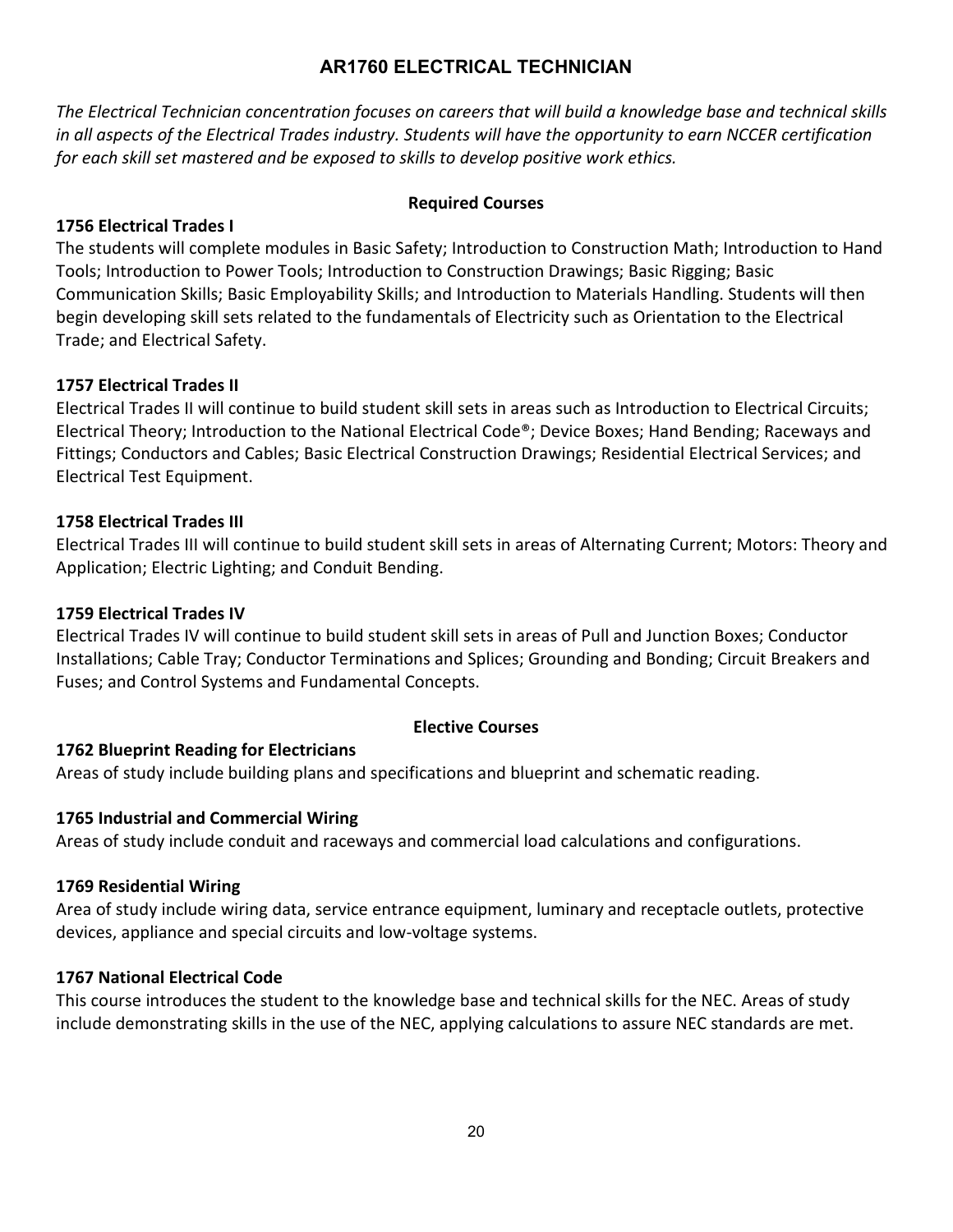| <b>Course Length:</b>           | Two years (1080 hours)                                                                                                                                                                                                                                                                                                                                                                                                                                                                                                                                                                                                                                                                                                                                                                                                                                                                                  |  |  |  |  |  |
|---------------------------------|---------------------------------------------------------------------------------------------------------------------------------------------------------------------------------------------------------------------------------------------------------------------------------------------------------------------------------------------------------------------------------------------------------------------------------------------------------------------------------------------------------------------------------------------------------------------------------------------------------------------------------------------------------------------------------------------------------------------------------------------------------------------------------------------------------------------------------------------------------------------------------------------------------|--|--|--|--|--|
| <b>Meeting Times:</b>           | First Year: 7:25 AM - 10:15 AM; Second Year: 11:15 AM - 2:23 PM                                                                                                                                                                                                                                                                                                                                                                                                                                                                                                                                                                                                                                                                                                                                                                                                                                         |  |  |  |  |  |
| <b>Articulation Agreements:</b> | <b>EDGE Credit</b>                                                                                                                                                                                                                                                                                                                                                                                                                                                                                                                                                                                                                                                                                                                                                                                                                                                                                      |  |  |  |  |  |
| <b>Certifications:</b>          | National Center for Construction Education and Research (NCCER),<br>Journeyman/Electrician License, OSHA 10, Forklift and Scissor Lift Certifications,<br><b>NOCTI Written and Performance</b>                                                                                                                                                                                                                                                                                                                                                                                                                                                                                                                                                                                                                                                                                                          |  |  |  |  |  |
|                                 | WVDE requirements to sit for the Electrical Journeyman License for secondary<br>students:<br>Attain an overall grade of "B" or better in the four required state-approved<br>1)<br>CTE Electrical Technician Program of Study required courses AND the four<br>specializations courses used to meet the 1080 hours needed to sit for the<br>Journeyman License as stated in the Electrician Licensing Rules from the<br>West Virginia State Fire Marshall's office;<br>2) Attain a verified school attendance record of no more than 6 days absent in<br>a 1 year-1080 hour program or 12 days absent in a two year-1080 hour<br>program;<br>3) Earn the OSHA 10 certification;<br>Pass a minimum of TWO (2) documented drug screenings; and<br>4)<br>5) Score at or above the Workforce Entry-Level cut score on the industry-<br>recognized written AND satisfactorily pass a performance assessment. |  |  |  |  |  |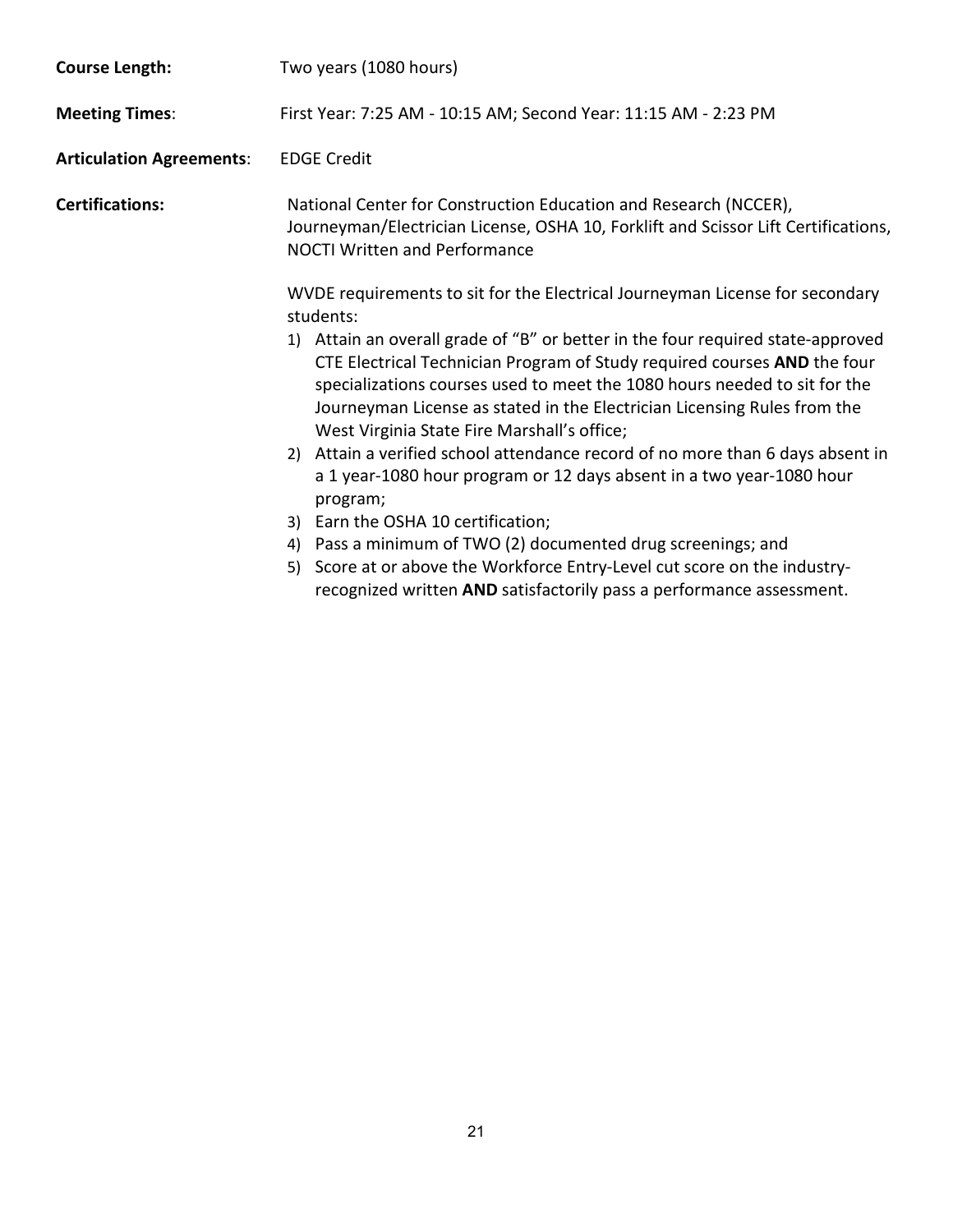# **LA2200 EMERGENCY AND FIREFIGHTING MANGEMENT SERVICES**

<span id="page-21-0"></span>*The emergency and fire management services pathway includes workers involved in public safety and rapid responses to fires and emergency situation, including providing medical services after or during traffic accidents, natural disasters and other medical emergencies.*

## **Required Courses**

# **2203 Fire Fighting I**

This course is designed to provide knowledge and skills needed in the fire service field including the basic fundamentals of firefighting. Students will demonstrate: proper procedures used in responding to a structure fire; safety procedures, lifting and carrying of equipment; forcible entry; rescue; use of radio equipment; working in hazardous environments; fire attack; advancement of hose lines and ventilation; disabling utilities; set-up of supply lines and fire apparatus; and hazardous materials awareness.

## **2205 Fire Fighting II**

This course is designed to provide knowledge and skills needed in the fire service field including: proper procedures for incident response involving automobile rescue, extrication, and fires; the role of emergency medical care in fire service; and basic emergency medical care.

## **2250 Industrial Incident Command**

This course is designed to provide the foundations of a successful response to an industrial emergency. Topics include: components of incident command; span of control; giving and receiving of orders; setting up a command post; and communications.

# **2251 Industrial Hazardous Material**

This course is designed to provide knowledge and skills related to the use of hazardous materials in an industrial setting. Topics include: OSHA General Industry Standards and other consensus and proprietary standards relating to the use of hazardous materials; flammable and combustible liquids; compressed gases; LP-gases; cryogenic liquids; processes such as spraying and dipping; and use of electrical equipment in hazardous locations.

| <b>Course Length:</b>           | One year (540 hours)                                                                                                                                                                                                                                                                        |
|---------------------------------|---------------------------------------------------------------------------------------------------------------------------------------------------------------------------------------------------------------------------------------------------------------------------------------------|
| <b>Meeting Times:</b>           | 7:25 AM - 10:15 AM or 11:15 AM - 2:23 PM                                                                                                                                                                                                                                                    |
| <b>Articulation Agreements:</b> | <b>EDGE Credit</b>                                                                                                                                                                                                                                                                          |
| <b>Certifications:</b>          | Fire Fighter I - National Fire Protection Association Standard 1001, Hazardous<br>Materials Operations, Fire Fighter II - National Fire Protection Association<br>Standard 1001, National Incident Management System, Healthcare Provider CPR,<br>First Aid, OSHA 10, Stop The Bleed, NOCTI |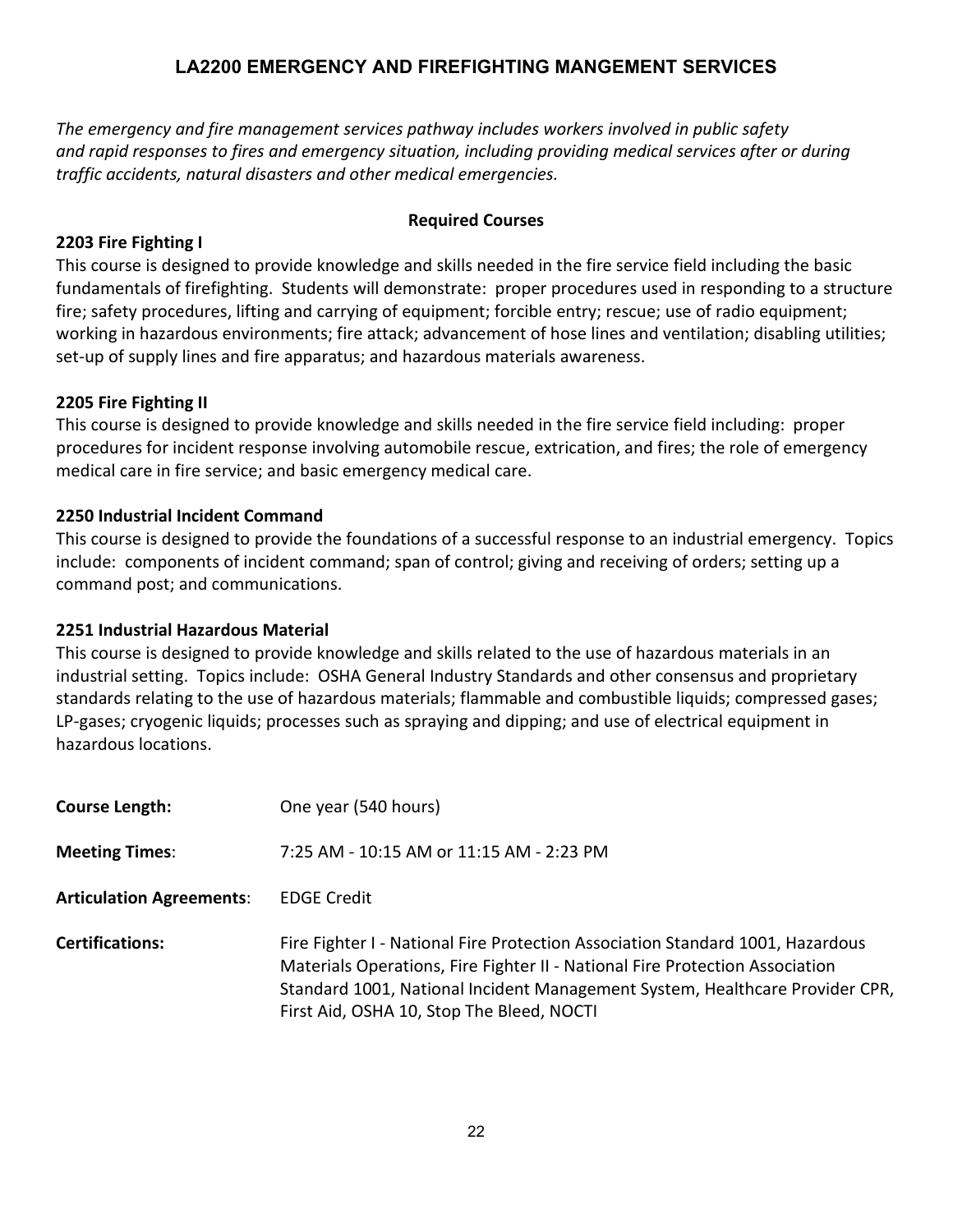# **HE0715 ALLIED HEALTH SCIENCES: EMT-B**

<span id="page-22-0"></span>*The Allied Health Concentration allows the student to explore careers focused primarily on changing the health status of the patient over time. Health professionals in this concentration work directly with patients; they may provide care, treatment and health education information.*

## **Required Courses**

# **0711 Foundations of Health Science**

This course is designed to allow instructional content to focus on basic medical terminology, growth and development, nutrition, health maintenance practices and healthcare delivery systems. It is designed to provide the student with knowledge and technical skills required for infection control and the prevention of disease transmission, CPR and First Aid. Students will be provided with the opportunity to acquire certification in these areas.

# **0715 Advanced Principles of Health Science**

Instructional content will focus on healthcare safety, environmental safety processes and procedures, ethical and legal responsibilities and mathematical computations. Medical terminology and the reinforcement, expansion and enhancement of biology content specific to diseases and disorders are an integral part of the course. Instruction will incorporate project and problem based healthcare practices and procedures to demonstrate the importance of these skills. Students will develop basic technical skills required for all health career specialties including patient privacy, communication, teamwork and occupational safety and be provided with opportunities to obtain certifications in HIPPA/Data Privacy and health care safety.

# **Specialization Courses**

# **0792 Emergency Services 1**

This course introduces students to the role of an emergency medical technician in the health care system. Students will focus on relevant medical terminology, anatomy and physiology, and pharmacology. Students learn to recognize, assess and manage medical and trauma emergencies in any pre-hospital setting.

# **0732 Emergency Services 2**

Students will continue to learn and practice techniques to manage medical and trauma emergencies, IV fluids, cardiac and respiratory emergencies, gynecological and obstetrics emergencies, musculoskeletal emergencies, and head, spinal, and neck injuries. Procedures to manage trauma will be studied in detail. Students will complete a clinical experience.

| <b>Course Length:</b>           | One year (540 hours)                                                                                                                                                                                                        |
|---------------------------------|-----------------------------------------------------------------------------------------------------------------------------------------------------------------------------------------------------------------------------|
| <b>Meeting Times:</b>           | 7:25 AM - 10:15 AM or 11:15 AM - 2:23 PM                                                                                                                                                                                    |
| <b>Articulation Agreements:</b> | <b>EDGE Credit</b>                                                                                                                                                                                                          |
| <b>Certifications:</b>          | Healthcare Provider CPR/HAZMAT Awareness/Mass Casualty Incident Awareness<br>and Operations Training/National Registry of Emergency Medical Technicians<br>(NREMT) Certification, OSHA 10 Healthcare, Stop The Bleed, NOCTI |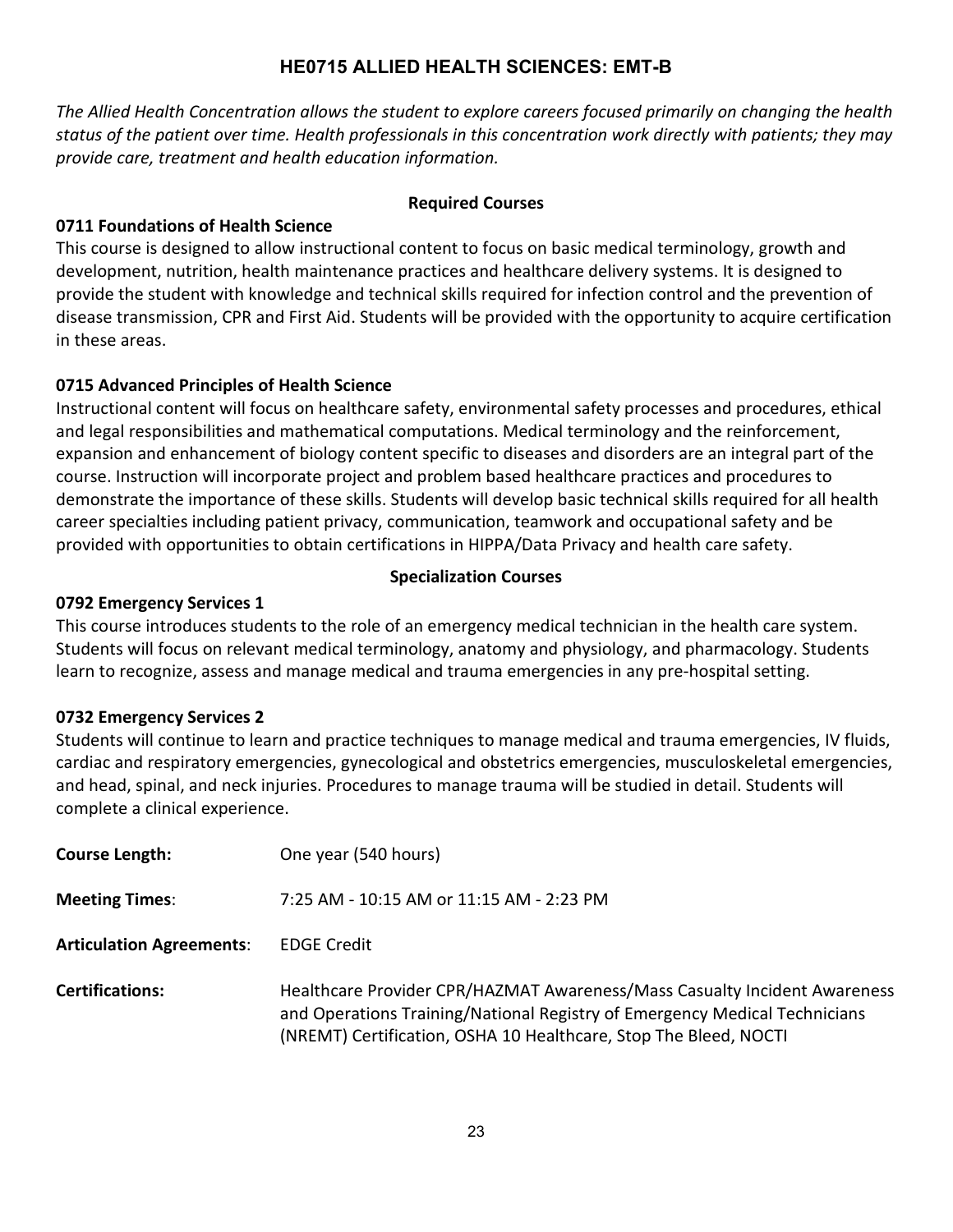# **LA1020 LAW AND PUBLIC SAFETY**

<span id="page-23-0"></span>*The Law and Public Safety concentration focuses on methods used by public safety leaders to protect a democratic society. The history and organization of the criminal justice system and issues relating to the administration and p and practice of law and public safety in a culturally diverse society are explored.*

## **Required Courses**

# **1035 Seminar in Law Enforcement**

This course is designed to provide students with fundamental principles of the law enforcement field such as the history of policing in the US, the characteristics of law enforcement agencies and types of police activities including criminal investigation. Current issues and trends in law enforcement will be investigated. Aspects of criminal investigation will be presented.

## **1226 Ethical Issues in Public Safety**

This course is designed to examine the philosophical issues and applications of the objectives and processes of Public Safety Leadership including; Constitutional limitations; accountability; civil liability; criminal investigation; criminal procedure; and forensics. Students will examine a variety of serious offenses and apply concepts of profiling, behavioral analysis and threat assessment within an ethical paradigm. Students will analyze and critique the system of dealing with convicted persons and the long-term implications of corrections policy.

# **1039 Practical Applications of Public Safety**

This course is designed to give students the opportunity to connect theory and practice by interacting with Public Safety professionals. Students will study various requirements for employability in the Public Safety field including ethics, teamwork, and professionalism. Students may participate in activities associated with Public Safety agencies for hands-on or work-based experiences.

# **1225 Fundamentals of Public Safety Leadership**

This course is designed to present foundational principles of Public Safety Leadership including: how public safety leaders protect a democratic society; public policy issues such as crime and justice; history, organization and functions of components of public safety including the criminal justice system; and the issues and challenges relating to the administration of justice in a culturally diverse society.

# **Elective Courses**

# **1034 Seminar in Corrections**

This course is designed to provide students with fundamental principles in the corrections field including: the evolution of correctional practices and philosophies including treatment models; correctional law; the relationship of correctional activities to other aspects of the criminal justice system; detention facilities; and probation and parole programs.

# **1031 Seminar in Courts and Legal System**

This course is designed to provide students with the knowledge and skills needed to assist the legal industry with court preparation, legal interventions, research, and office management.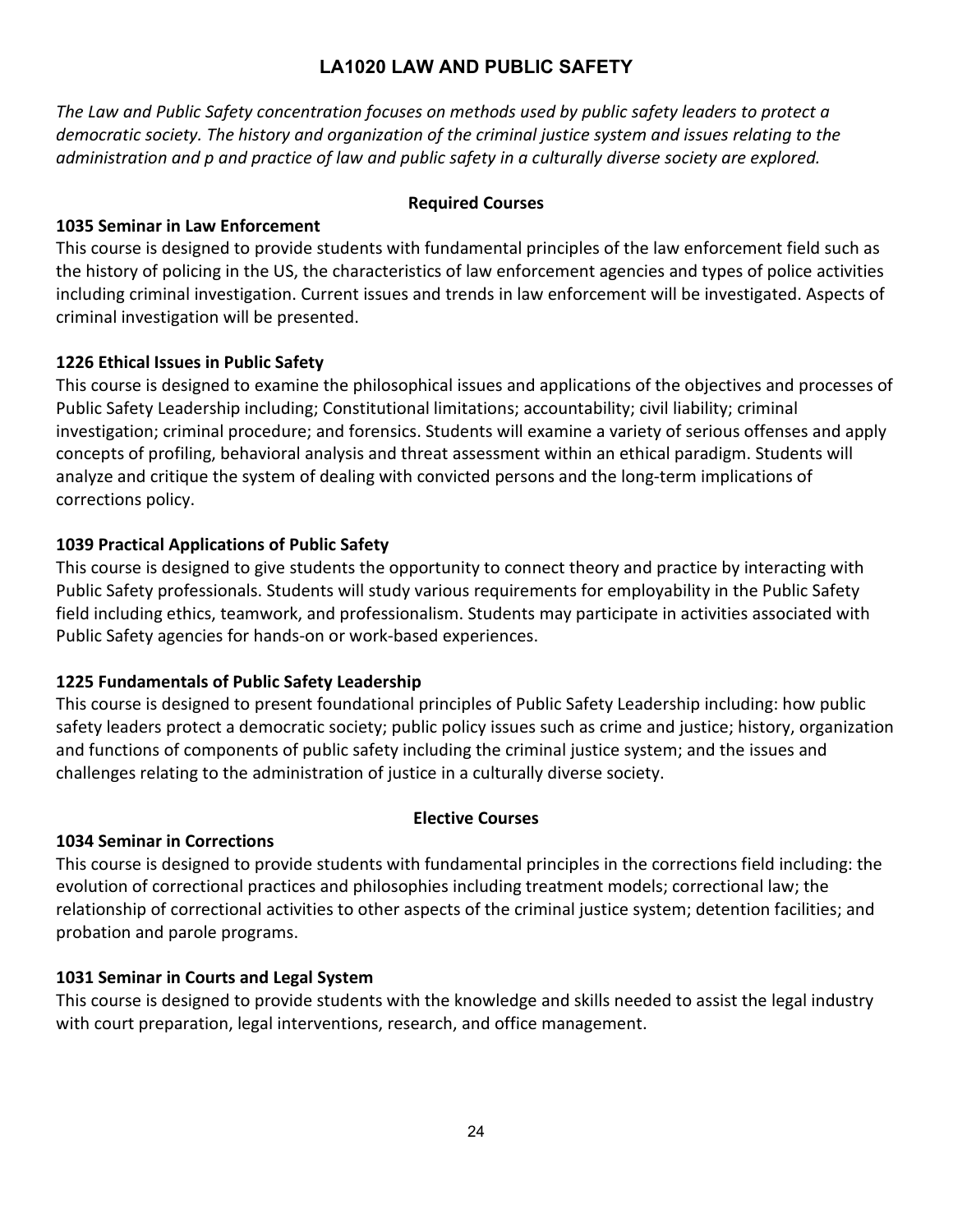# **1037 Strategic Security and Protection**

This course is designed to provide students with the knowledge and skills needed for the development and implementation of protective security operations including: the protective security law and management; procedures for basic instant response; methods of collecting intelligence and security related investigations; chemical, biological, radiological and nuclear weapons use; and aspects of domestic and international terrorism.

# **1055 Public Safety and Wellness**

This course focuses on knowledge necessary for improved capability to perform specific tasks, mobilize the body efficiently, reduced risk during physical tasks, psychological preparation, reduce stress and associated health risk.

| <b>Course Length:</b>           | Two years (1080 hours)                                                                                                                                                                                                              |
|---------------------------------|-------------------------------------------------------------------------------------------------------------------------------------------------------------------------------------------------------------------------------------|
| <b>Meeting Times:</b>           | First Year: 7:25 AM - 10:15 AM; Second Year: 11:15 AM - 2:23 PM                                                                                                                                                                     |
| <b>Articulation Agreements:</b> | EDGE Credit; Bluefield State College (14 credit hours)                                                                                                                                                                              |
| <b>Certifications:</b>          | Certified Criminal Justice Professional - courses plus work experience (WV<br>credential with international reciprocity), CPR, HAZMAT Awareness, Mass<br>Casualty Incident Awareness and Operations Training, Stop The Bleed, NOCTI |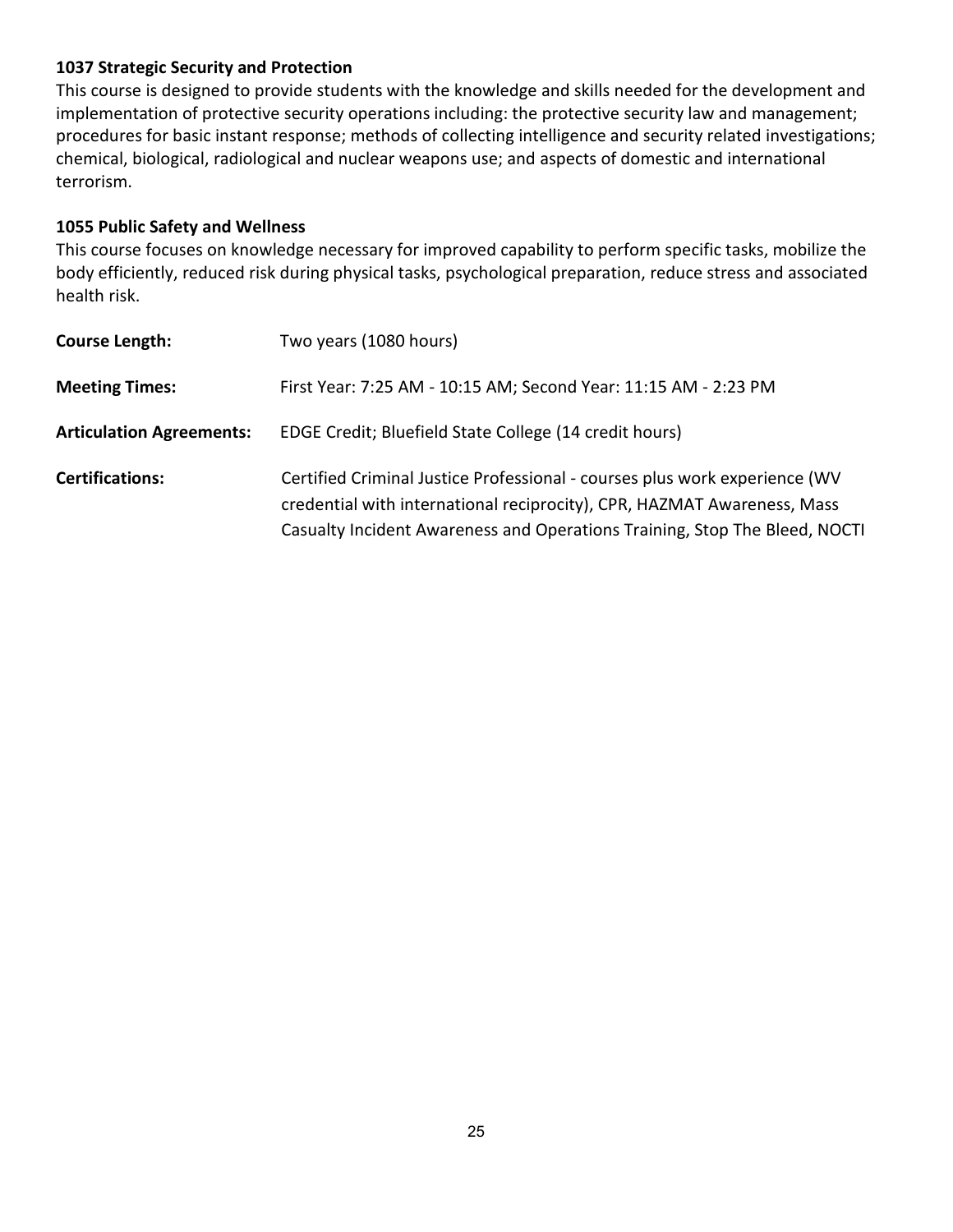# <span id="page-25-0"></span>**HE0715 ALLIED HEALTH SCIENCES: MEDICAL ASSISTING/HE1010 ADVANCED MEDICAL PREPAREDNESS**

*The Allied Health Concentration allows the student to explore careers focused primarily on changing the health status of the patient over time. Health professionals in this concentration work directly with patients; they may provide care, treatment and health education information.*

#### **Required Courses**

## **0711 Foundations of Health Science**

This course is designed to allow instructional content to focus on basic medical terminology, growth and development, nutrition, health maintenance practices and healthcare delivery systems. It is designed to provide the student with knowledge and technical skills required for infection control and the prevention of disease transmission, CPR and First Aid. Students will be provided with the opportunity to acquire certification in these areas.

## **0715 Advanced Principles of Health Science**

Instructional content will focus on healthcare safety, environmental safety processes and procedures, ethical and legal responsibilities and mathematical computations. Medical terminology and the reinforcement, expansion and enhancement of biology content specific to diseases and disorders are an integral part of the course. Instruction will incorporate project and problem based healthcare practices and procedures to demonstrate the importance of these skills. Students will develop basic technical skills required for all health career specialties including patient privacy, communication, teamwork and occupational safety and be provided with opportunities to obtain certifications in HIPPA/Data Privacy and health care safety.

#### **Specialization Courses**

# **0737 Medical Assistant Laboratory and Diagnostic Procedures**

Instructional content will focus on an introduction to the medical laboratory, safety, principles of disease transmission and prevention, as well as medical and surgical asepsis. Students will obtain the knowledge and skills necessary to assist and/or perform basic laboratory and diagnostic procedures.

# **0733 Medical Assistant Clinical**

Instructional content in this will focus on clinical procedures utilized within medical offices. Major components include emergency medical care, physical exam, basic pharmacology and administration of medication. Students will participate in a work-based clinical externship within a medical office or equivalent health care facility.

#### **0716 Body Structures and Functions**

This course focuses on the structure and function of each system in the human body. Additional instructional components include concepts that pertain to the body as a whole, applicable medical terminology and the pathophysiology common to each system.

#### **0721 Medical Terminology**

Through the study of medical terminology, the student will be introduced to the language of medicine. Students will gain an understanding of basic elements, rules of building and analyzing medical words, and medical terms associated with the human body utilizing a systems approach.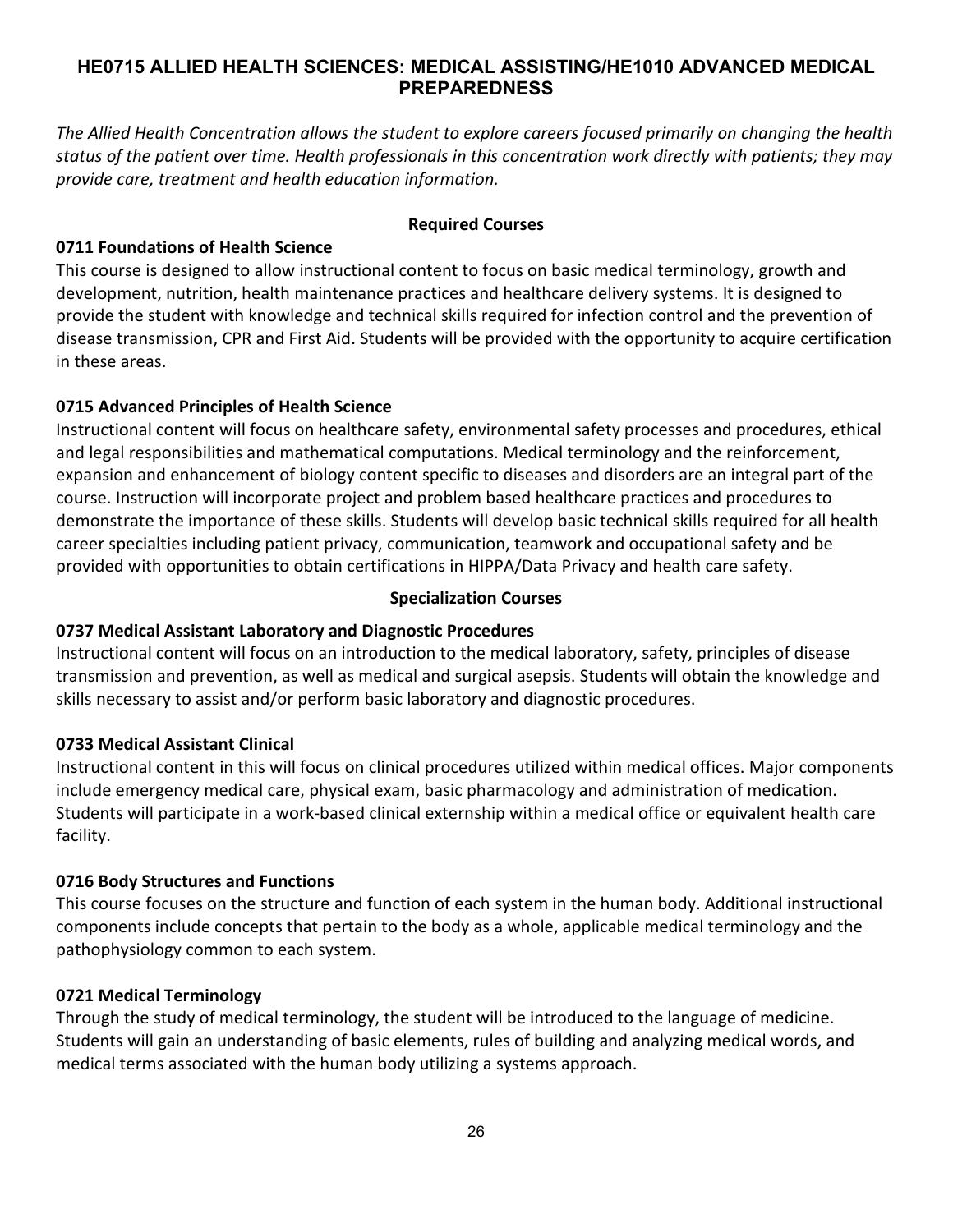# **0720 ECG/Phlebotomy**

Course content of ECG will focus on a review of the circulatory system and the electrical conduction of the heart. Students will learn proper placement of ECG electrodes and acquire accurate ECG tracing and interpret basic and lethal ECG rhythms. Phlebotomy content will focus on performing an accurate skin puncture procedure, proper specimen collection procedure, labeling and transporting specimens to the lab.

# **0730 Health Science Clinical Experience**

Instructional content is focuses on extending career preparation and technical skills associated with a previously selected clinical specialization.

| <b>Course Length:</b>           | Two years (1080 hours)                                                                                                                          |
|---------------------------------|-------------------------------------------------------------------------------------------------------------------------------------------------|
| <b>Meeting Times:</b>           | First Year: 7:25 AM - 10:15 AM; Second Year: 11:15 AM - 2:23 PM                                                                                 |
| <b>Articulation Agreements:</b> | <b>EDGE Credit</b>                                                                                                                              |
| <b>Certifications:</b>          | First Aid, CPR, OSHA 10 Healthcare, NOCTI, Nationally Registered Certified<br>Medical Assistant (National Association for Health Professionals) |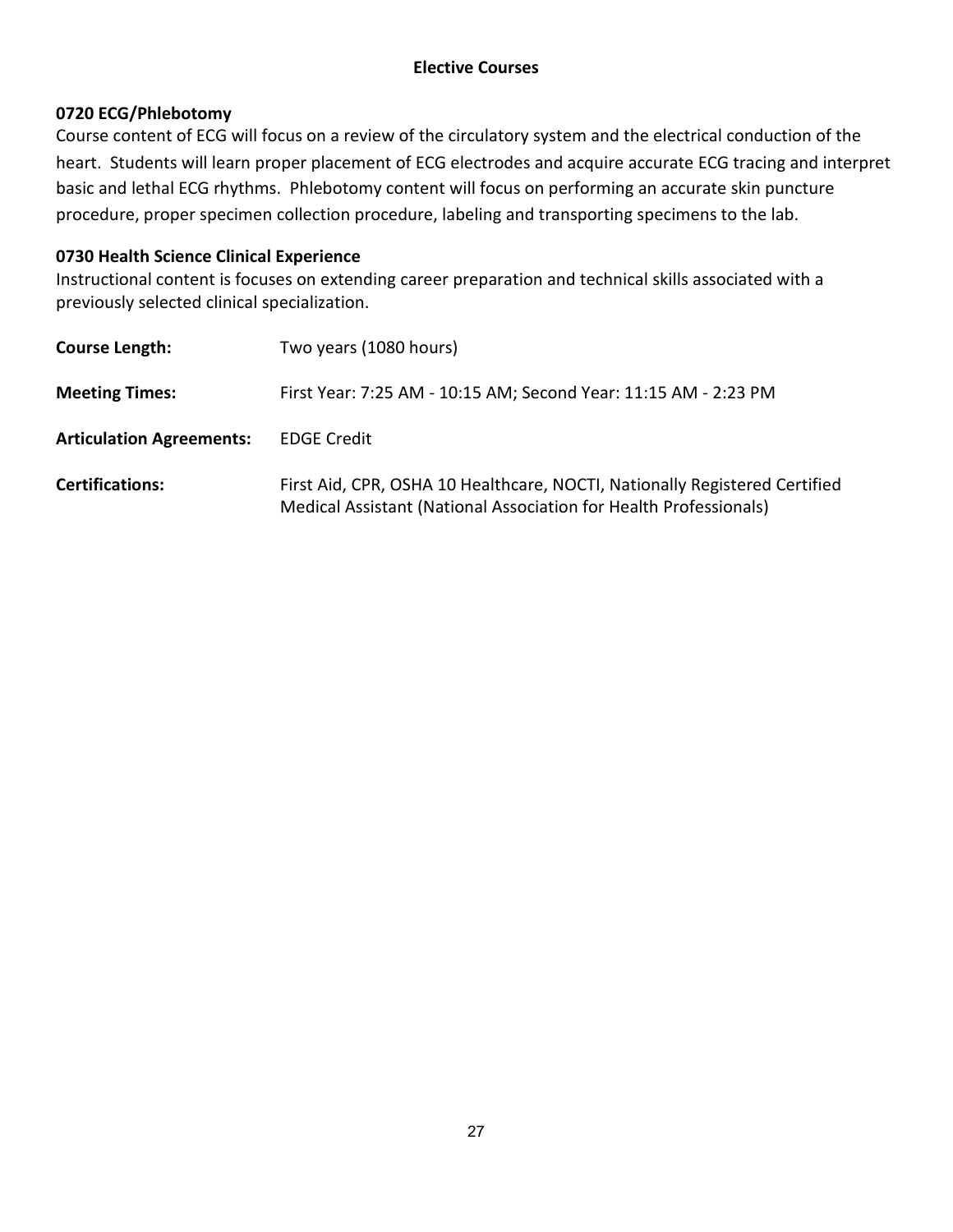# **ST2460 PRE-ENGINEERING-PROJECT LEAD THE WAY**

<span id="page-27-0"></span>*The Pre-Engineering Program of Study focuses on a broad range of engineering careers and foundation knowledge including basic safety, plan reading, use of tools and equipment as well as how to employ positive work ethics in an engineering career.*

#### **Required Courses**

# **2461 Introduction to Engineering Design**

This course teaches problem-solving skills using a design development process. Models of product solutions are created, analyzed, and communicated using solid modeling computer design software. Students utilize problem-solving techniques and participate in hands-on activities to develop an understanding of course concepts.

# **2463 Principles of Engineering**

This course will help students understand the field of engineering and engineering technology. Exploring various technology systems and manufacturing processes help students learn how engineers and technicians use math, science, and technology in an engineering problem solving process to benefit people. The course also includes concerns about social and political consequences of technological change. Students utilize problem-solving techniques and participate in hands-on activities to develop an understanding of course concepts. \*This course will fulfill the requirement for a third science course graduation requirement.

## **2465 Computer Integrated Manufacturing**

Computer Integrated Manufacturing is a component of the Project Lead the Way (PLTW) pre- engineering curriculum. This course will introduce students to principles of robotics and automation and CAD design. The course builds on computer solid modeling skills developed in Computer Integrated Manufacturing, and Design and Drawing for Production. Students use CNC equipment to produce actual models of their threedimensional designs. Fundamental concepts of robotics used in automated manufacturing and design analysis are included. Students utilize problem-solving techniques and participate in hands-on activities to develop an understanding of course concepts.

# **2464 Engineering Design and Development**

This is an engineering research course in which students work in teams to research, design, and construct a solution to an open-ended engineering problem. Students apply principles developed in the four preceding courses and are guided by a community mentor. They must present progress reports, submit a final written report, and defend their solutions to a panel of outside reviewers at the end of the school year. Safety instruction is integrated into all activities. Students utilize problem-solving techniques and participate in hands-on activities to develop an understanding of course concepts.

| <b>Course Length:</b>           | One year (540 hours)                                                                                 |
|---------------------------------|------------------------------------------------------------------------------------------------------|
| <b>Meeting Times:</b>           | $11:15$ AM $-$ 2:23 PM                                                                               |
| <b>Articulation Agreements:</b> | <b>EDGE Credit</b>                                                                                   |
| <b>Certifications:</b>          | Autodesk Certified User Inventor Certification, NIMS Level 1 Machining<br>Credential, OSHA 10, NOCTI |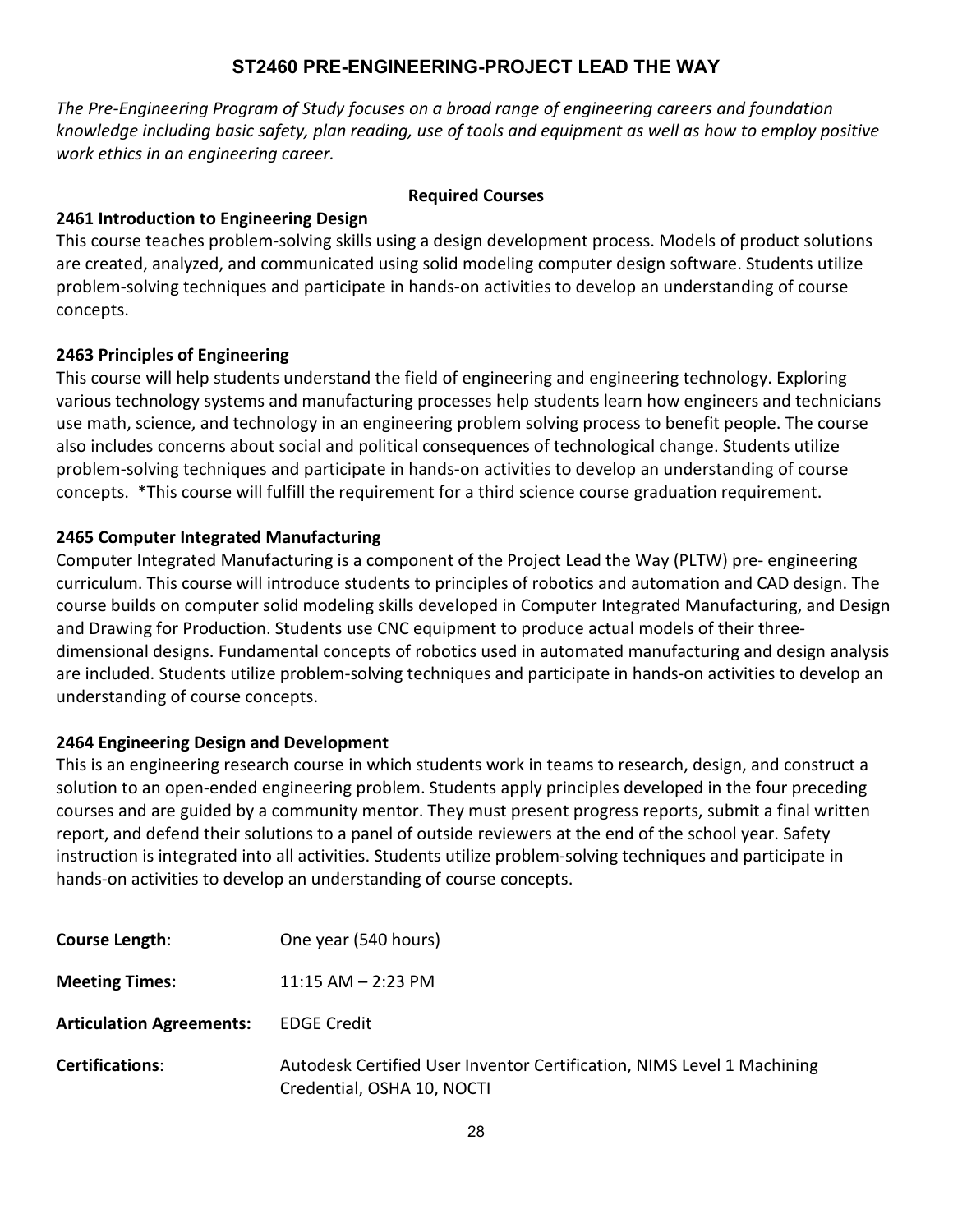# **HO1010 PROSTART RESTAURANT MANAGEMENT**

<span id="page-28-0"></span>*The ProStart Restaurant Management concentration focuses on the skills needed for a successful employment in a restaurant environment, but has applicability for students interested in culinary nutrition, dietary services, and child nutrition services.*

#### **Required Courses**

#### **1013 Restaurant and Culinary Foundations**

This course focuses on the basic preparation and service of safe food, introduction to industry safety standards, restaurant equipment, knife skills, stocks and sauces, and communication concepts in the restaurant industry.

#### **1014 Restaurant Management Essentials**

This course focuses on management essentials in the restaurant industry, guest service, food production, and career exploration and pursuit.

#### **1019 Advanced Principles in Food Production**

This course is designed to examine advanced food production, nutrition, and cost control.

#### **1020 Restaurant Professional**

This course is designed to provide content related global cuisine, sustainability, desserts and baked goods, and marketing.

#### **Elective Courses**

#### **1015 Hospitality Products and Services**

Students will research and review career options and qualifications in hospitality services, integrate hospitality skills, food service etiquette, and processes used by many enterprises, including individual and group settings, and food environments into hospitality service.

#### **1016 Food Service Management Practices**

Management roles and financial responsibilities, staff supervision and training, marketing and advertising, menu planning, food safety, sanitation, labor rules and regulations, and HACCP planning are incorporated in the coursework.

#### **1017 Culinary Nutrition and the Menu**

Nutrition basics and the guidelines used for foodservice meal planning are covered. Dietary guidelines and special dietary needs will be used in modifying menu choices.

#### **1018 Baking and Pastry Applications**

This course focuses on weights, measures, and general baking, classifications, handling and storage of ingredients, safety and handling, yeast raised dough products, cakes, cookies, batters, breads, muffins, pies, and special desert preparation.

| Course Length:        | Two years (1080 hours)                                          |
|-----------------------|-----------------------------------------------------------------|
| <b>Meeting Times:</b> | First Year: 7:25 AM - 10:15 AM; Second Year: 11:15 AM - 2:23 PM |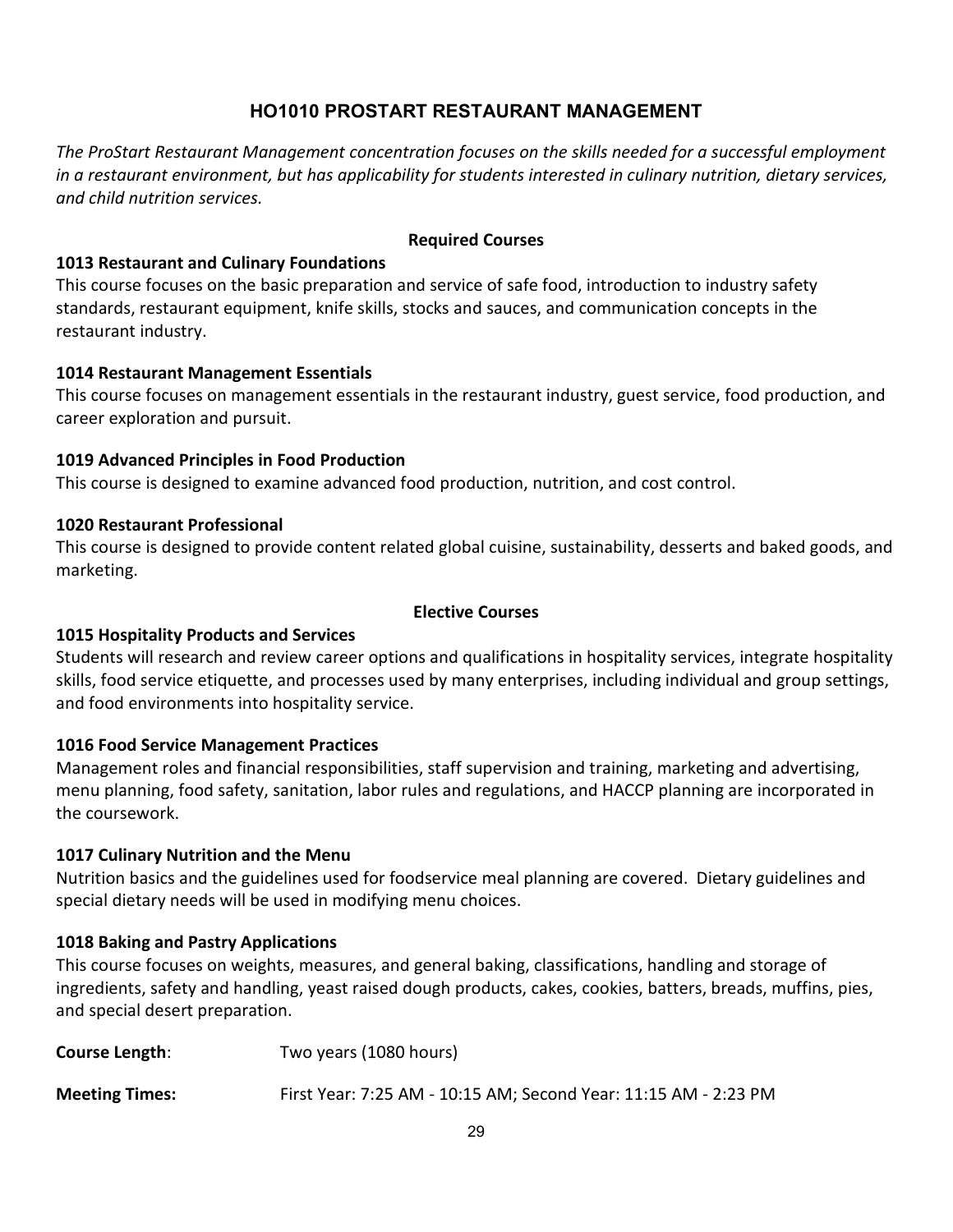# **Articulation Agreements:** EDGE Credit

**Certifications**: ProStart Certificate of Achievement/ServSafe Food Handler's Certificate; WV Welcome Certificate in Customer Service/ServSafe Certification for Managers/American Culinary Foundation (ACF) Junior Culinarian, NOCTI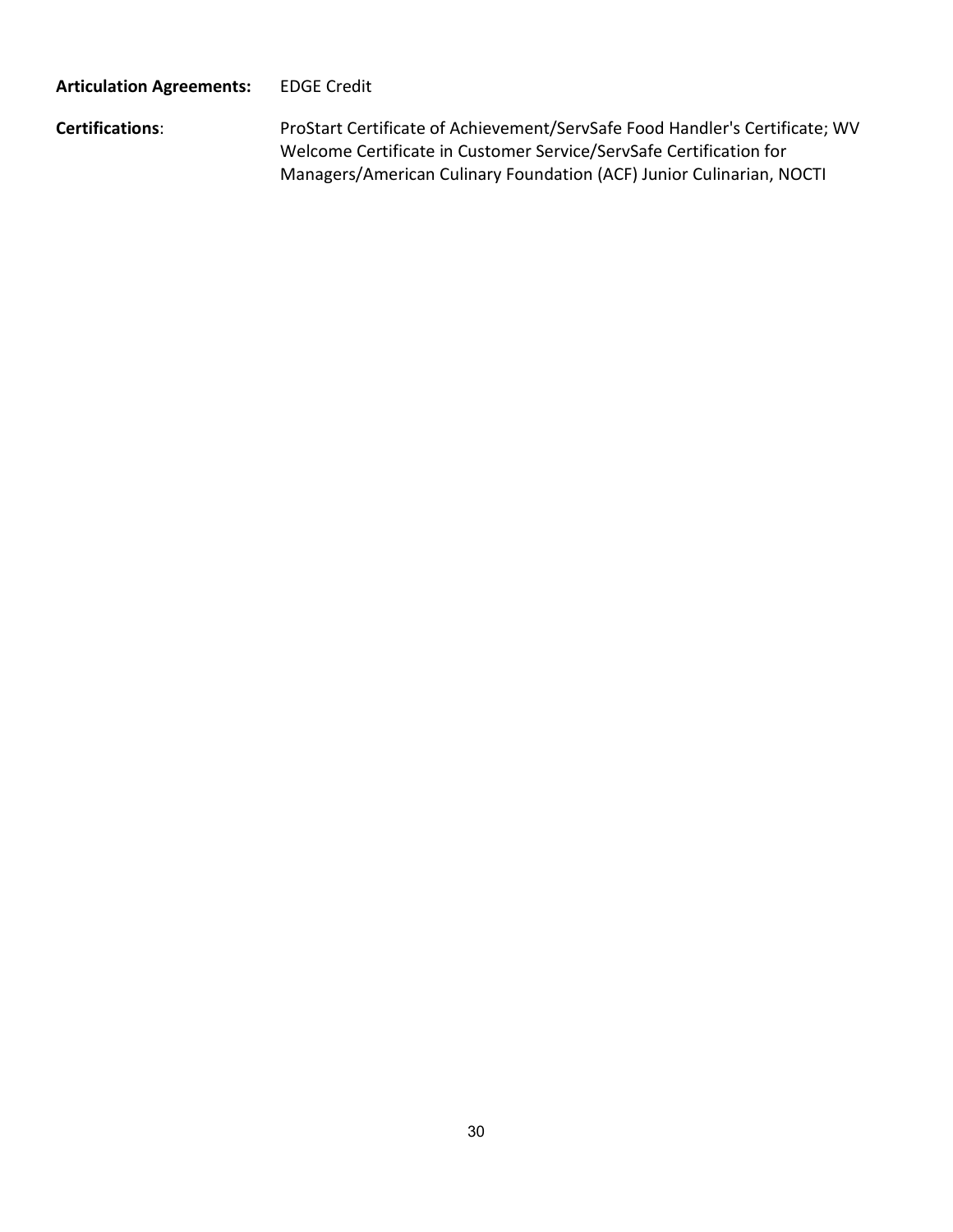# **HE0723 THERAPEUTIC SERVICES**

<span id="page-30-0"></span>*The Therapeutic Services Concentration allows the student to explore careers focused primarily on changing the health status of the patient over time. Health professionals in this concentration work directly with patients; they may provide care, treatment, counseling and health education information*

# **Required Courses**

# **0711 Foundations of Health Science**

This course is designed to allow instructional content to focus on basic medical terminology, growth and development, nutrition, health maintenance practices and healthcare delivery systems. It is designed to provide the student with knowledge and technical skills required for infection control and the prevention of disease transmission, CPR and First Aid. Students will be provided with the opportunity to acquire certification in these areas.

# **0715 Advanced Principles of Health Science**

Instructional content will focus on healthcare safety, environmental safety processes and procedures, ethical and legal responsibilities and mathematical computations. Medical terminology and the reinforcement, expansion and enhancement of biology content specific to27diseases and disorders are an integral part of the course. Instruction will incorporate project and problem based healthcare practices and procedures to demonstrate the importance of these skills. Students will develop basic technical skills required for all health career specialties including patient privacy, communication, teamwork and occupational safety and be provided with opportunities to obtain certifications in HIPPA/Data Privacy and health care safety.

# **0789 Clinical Specialties I**

Upon successful completion of the prerequisite courses in the Health Science Education concentration, students will be provided the opportunity in Clinical Specialty I to participate in a work-based clinical experience. Students choose a health career specialty for in-depth study and must complete a minimum of 25- 55 hours in an applicable clinical rotation. Instruction is guided by career-specific content skill sets that must be mastered before students are eligible to attain established credentials and/or industry validation.

# **0790 Clinical Specialties II**

Upon successful completion of the prerequisite courses in the Health Science Education concentration, students will be provided the opportunity in Clinical Specialty II to participate in a work-based clinical experience. Students choose a health career specialty for in-depth study and must complete a minimum of 25- 55 hours in an applicable clinical rotation. Instruction is guided by career-specific content skill sets that must be mastered before students are eligible to attain established credentials and/or industry validation.

# **Elective Courses**

# **0721 Medical Terminology**

Through the study of medical terminology, the student will be introduced to the language of medicine. Students will gain an understanding of basic elements, rules of building and analyzing medical words, and medical terms associated with the human body utilizing a systems approach.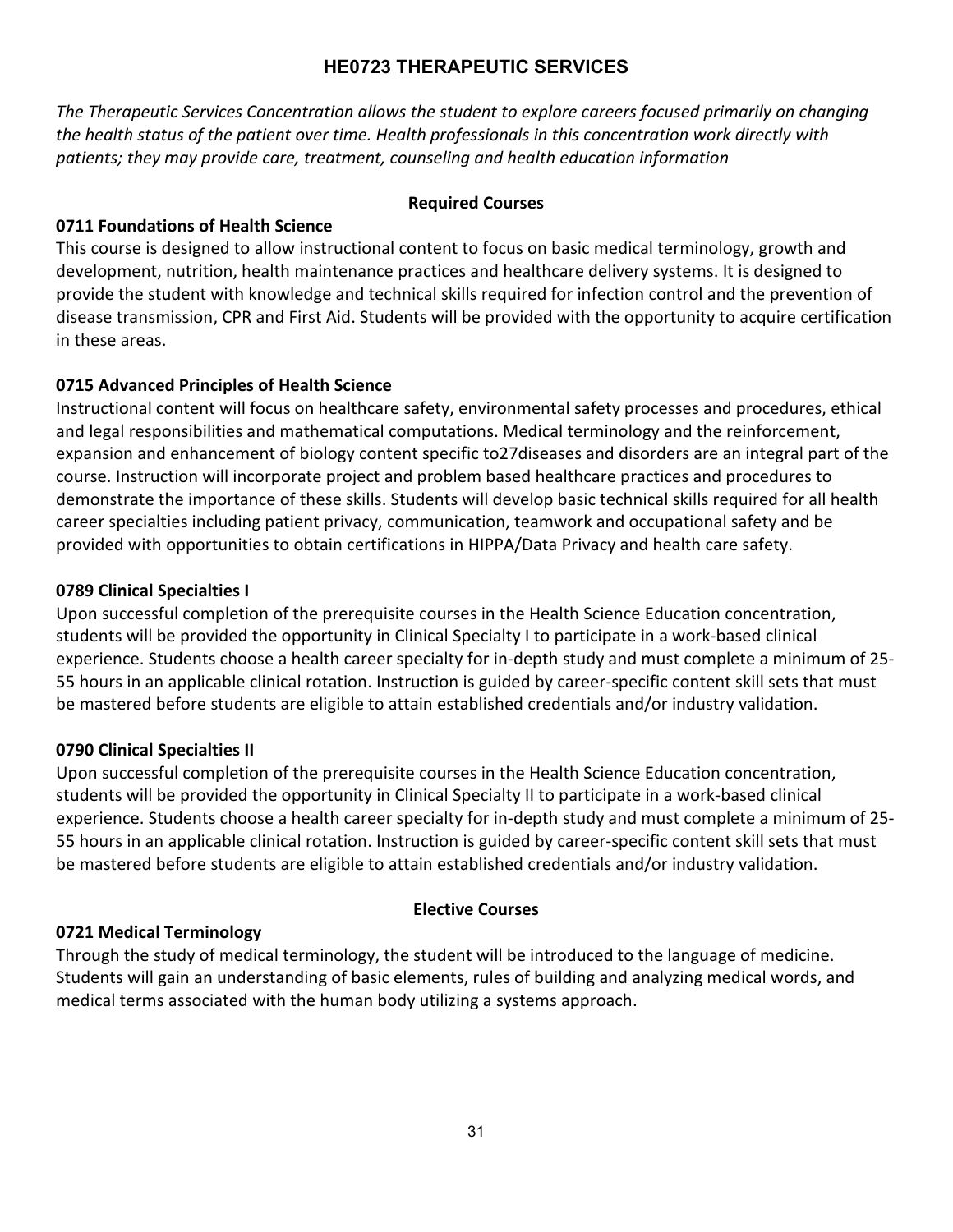## **0725 Understanding Human Behavior**

Within this course, students will learn basic principles of human behavior. Because of this knowledge, students should gain an improved sense of self and build interpersonal relationship skills. The end goal will be the delivery of conscientious, personalized care which conveys respect and sincerity.

#### **0716 Body Structures and Functions**

This course focuses on the structure and function of each system in the human body. Additional instructional components include concepts that pertain to the body as a whole, applicable medical terminology and the pathophysiology common to each system.

#### **0730 Health Science Clinical Experience**

This course is designed to be used in conjunction with a Health Science Education course that includes a clinical specialization experience. Instructional content focuses on extending career preparation and technical skills associated with a previously selected clinical specialization.

| <b>Course Length:</b>           | Two years (1080 hours)                                                                  |
|---------------------------------|-----------------------------------------------------------------------------------------|
| <b>Meeting Times:</b>           | First Year: 7:25 AM - 10:15 AM; Second Year: 11:15 AM - 2:23 PM                         |
| <b>Articulation Agreements:</b> | <b>EDGE Credit</b>                                                                      |
| <b>Certifications:</b>          | Pharmacy Technician, Phlebotomy, ECG, NOCTI, CPR, First Aid, Stop The Bleed,<br>OSHA 10 |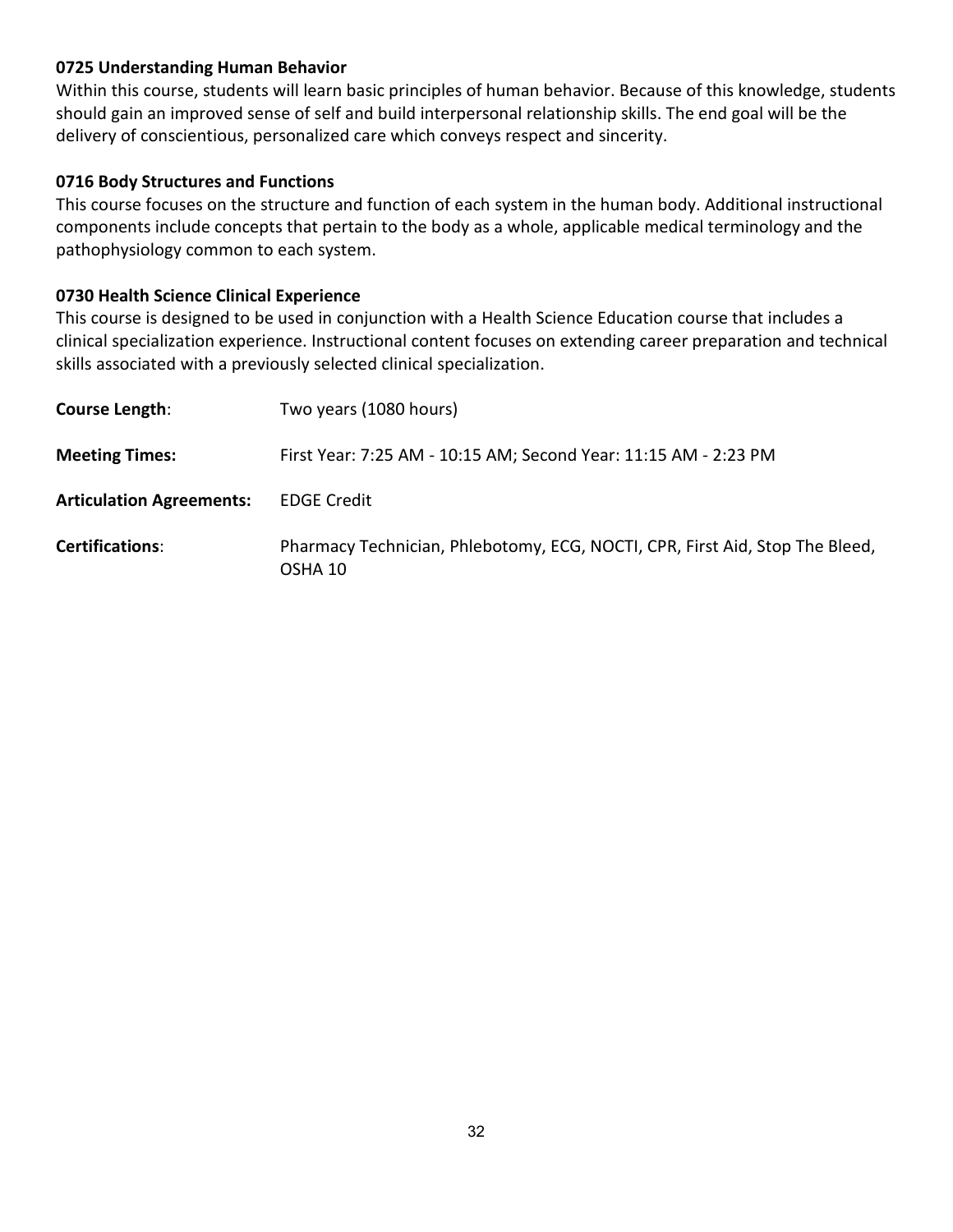# **MA1980 WELDING**

<span id="page-32-0"></span>*The Welding concentration focuses on careers that will build a knowledge base and technical skills in all aspects of the Welding industry. Students will have the opportunity to earn both NCCER certification and the WV Welding Certification for each skill set mastered and be exposed to skills to develop positive work ethics.*

## **Required Courses**

# **1862 Welding I**

This course is designed to introduce the student to the knowledge base and technical skills of the Welding industry. Welding I begins with the NCCER Core curriculum which is a prerequisite to all Level I completions. The students will complete modules in Basic Safety; Introduction to Construction Math; Introduction to Hand Tools; Introduction to Power Tools; Introduction to Construction Drawings; Basic Rigging; Basic Communication Skills; Basic Employability Skills; and Introduction to Materials Handling. Students will then begin developing skill sets in the fundamentals of Welding such as Welding Safety; Oxyfuel Cutting; and Plasma Arc Cutting.

## **1863 Welding II**

Welding II will continue to build student skill sets in areas of Air Carbon Arc Cutting and Gouging; Base Metal Preparation; Weld Quality; SMAW-Equipment and Setup; Shielded Metal Arc Electrodes; SMAW-Beads and Fillet Welds; Joint Fit Up and Alignment; SMAW-Groove Welds with Backing; and SMAW-Open V-Groove Welds.

#### **1864 Welding III**

Welding III will continue to build student skill sets in areas of Welding Symbols; Reading Welding Detail Drawings; Physical Characteristics and Mechanical Properties of Metals; Preheating and Post-Heating of Metals; GMAW and FCAW-Equipment and Filler Metals; and GMAW and FCAW-Plate.

#### **1865 Welding IV**

Welding IV will continue to build student skill sets in areas of GTAW-Equipment and Filler Metals; and GTAW-Plate.

#### **Elective Courses**

#### **1983 Blueprint Reading and Metallurgy**

Areas of study include drawing fundamentals, sketching and fabricating, basic welding symbols, and properties of metals and alloys.

#### **1987 Gas Metal Arc Welding**

Incorporated into this course are elements of introductory knowledge and skills necessary for a career in welding.

#### **1982 Ornamental Metalwork**

Areas of study include measurement, metal layout and bending, operation of the drill press, band saw, and the iron worker.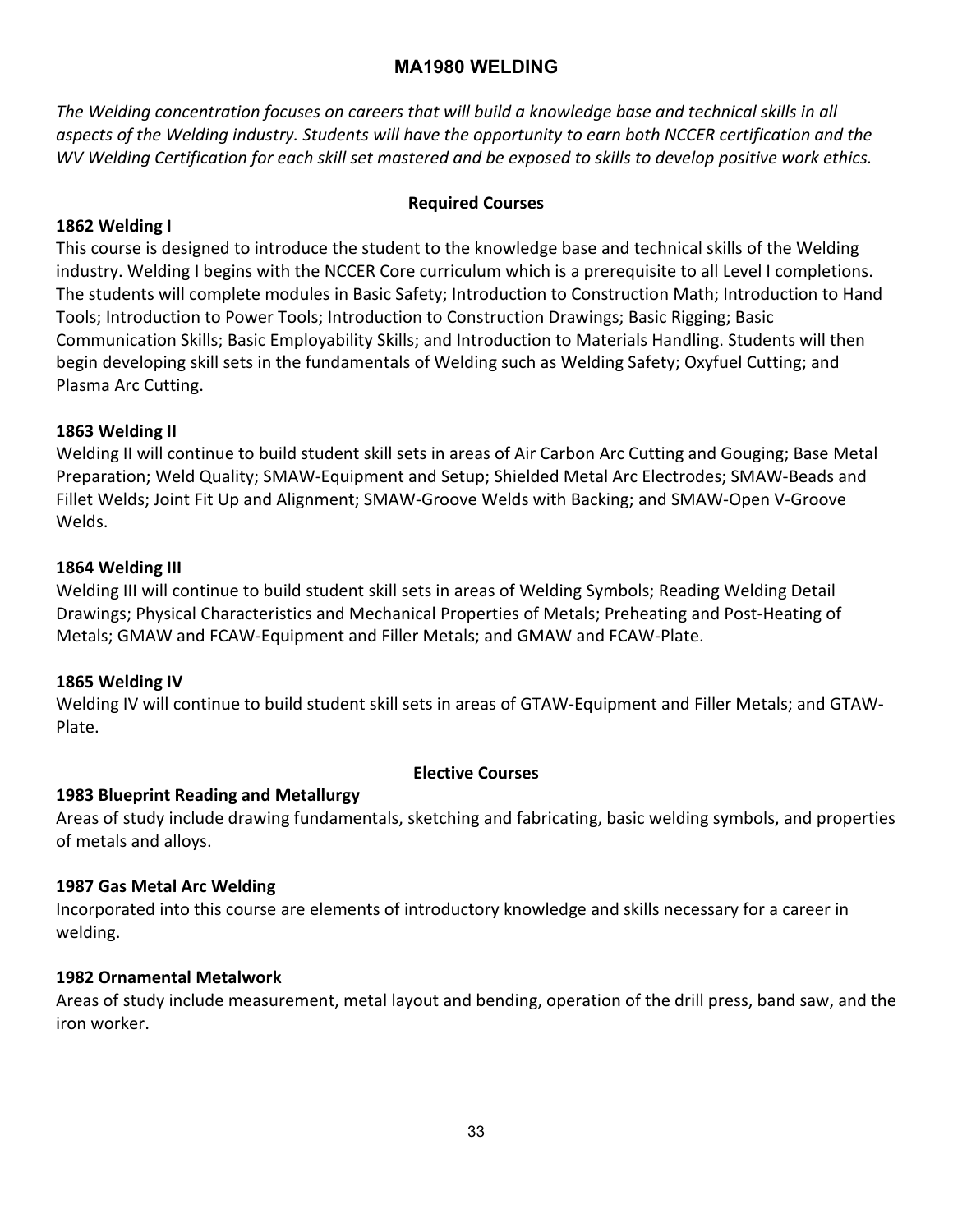# **1989 Gas Tungsten Arc Welding**

Incorporated into this course are elements of introductory knowledge and skills necessary for a career in welding.

| <b>Course Length:</b>           | Two years (1080 hours)                                                                                                                                                                                                                                                     |
|---------------------------------|----------------------------------------------------------------------------------------------------------------------------------------------------------------------------------------------------------------------------------------------------------------------------|
| <b>Meeting Times:</b>           | First Year: 7:25 AM - 10:15 AM; Second Year: 11:15 AM - 2:23 PM                                                                                                                                                                                                            |
| <b>Articulation Agreements:</b> | <b>EDGE Credit</b>                                                                                                                                                                                                                                                         |
| <b>Certifications:</b>          | SMAW State Certification, GMAW State Certification, GTAW Stainless Steel State<br>Pipe Certification, GTAW Aluminum Pipe State Certification, GTAW Inconel Pipe<br>State Certification, National Center for Construction Education and Research<br>(NCCER), NOCTI, OSHA 10 |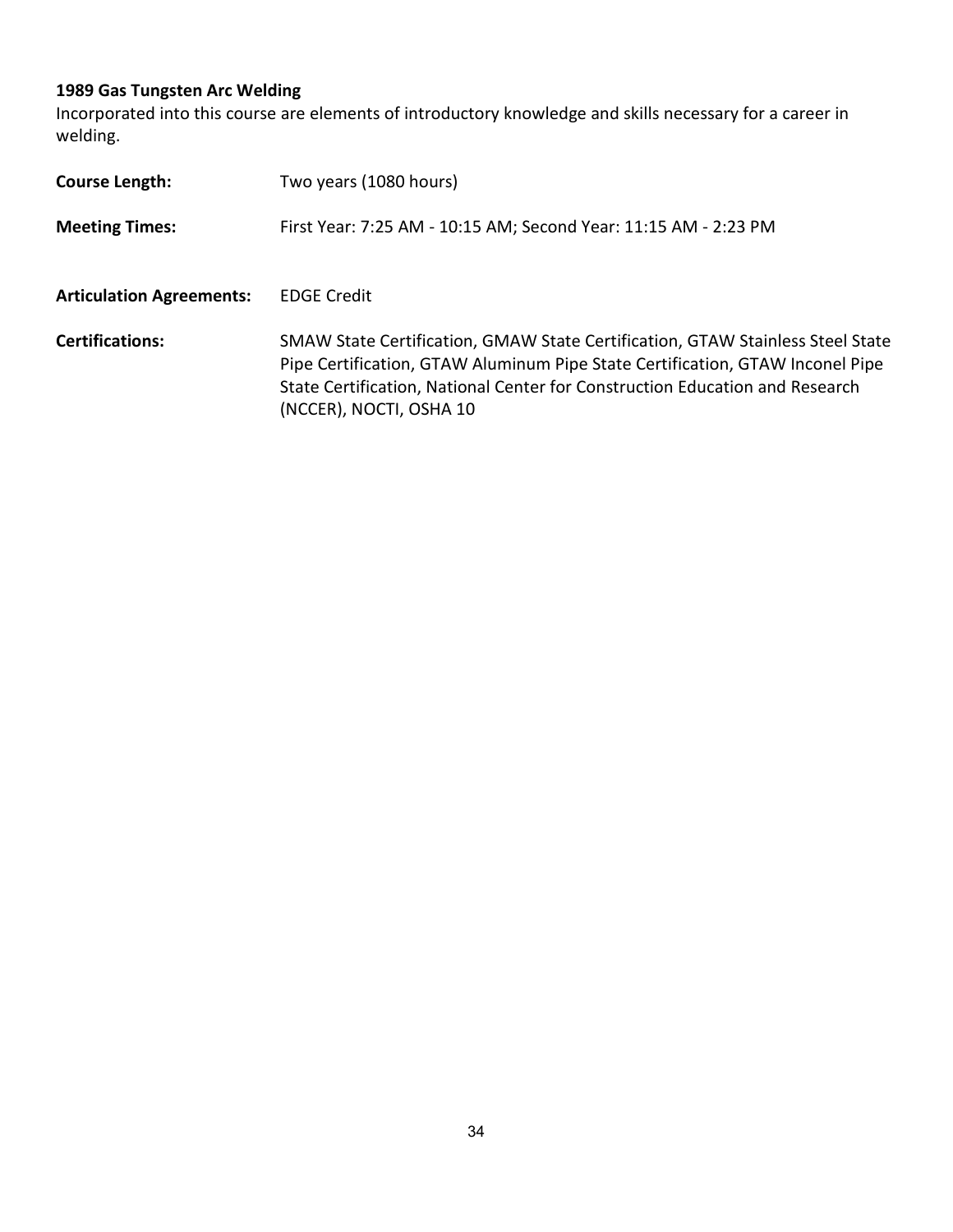## **MA9704-1 CERTIFIED WELDER (ACE)-ADULT STUDENTS ONLY EVENING PROGRAM**

<span id="page-34-1"></span><span id="page-34-0"></span>*The Welding concentration focuses on careers that will build a knowledge base and technical skills in all aspects of the Welding industry. Students will have the opportunity to earn WV Welding Certification for each skill set mastered and be exposed to skills to develop positive work ethics.*

#### **Possible Certifications**

| <b>SMAW-Plate</b><br>9311       |                                      |
|---------------------------------|--------------------------------------|
| <b>GMAW-Plate</b><br>9312       |                                      |
| <b>FCAW-Plate</b><br>9313       |                                      |
| <b>GTAW-Plate</b><br>9314       |                                      |
| 9315<br><b>SMAW-Pipe</b>        |                                      |
| 9316<br><b>GMAW-Pipe</b>        |                                      |
| <b>FCAW-Pipe</b><br>9317        |                                      |
| 9318<br><b>GTAW-Pipe</b>        |                                      |
|                                 |                                      |
| <b>Course Length:</b>           | Two years (900 hours)                |
|                                 |                                      |
| <b>Meeting Times:</b>           | Monday-Friday $2:30$ PM $- 10:00$ PM |
|                                 |                                      |
| <b>Articulation Agreements:</b> | <b>EDGE Credit</b>                   |
|                                 |                                      |
| <b>Certifications:</b>          | Possible certifications listed above |
|                                 |                                      |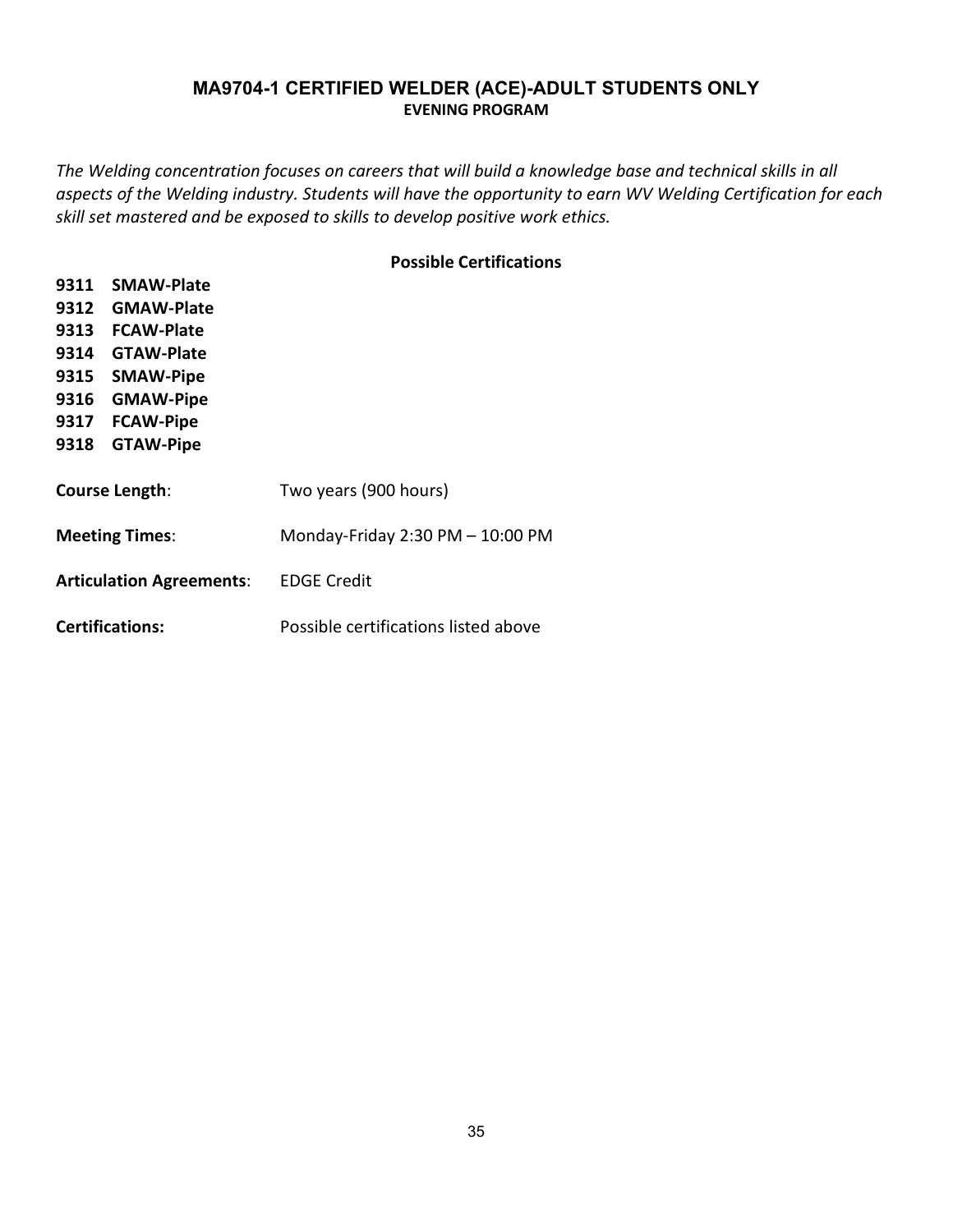# **TR9803 COMMERCIAL DRIVING (ACE)-ADULT STUDENTS ONLY**

<span id="page-35-0"></span>*This course introduces the student to the knowledge base and technical skills for Commercial Driving License. Areas of study include CDL license information, licensing procedures, requirements, and traffic laws.*

# **TR9803-2 Commercial Driving Class A 9283 CDL-Class A**

# **TR9803-5 Commercial Driving Passenger Endorsement 9291 CDL-Passenger Endorsement**

# **TR9803-6 Commercial Driving Hazardous Materials Endorsement 9292 CDL-Hazardous Materials**

# **CLASSROOM TRAINING**

Students attend 45 hours of classroom training covering all subjects required by the **ENTRY LEVEL DRIVER TRAINING** curriculum for a Class A commercial driver's license including but not limited to, **Basic Operation, Safe Operating Procedures, Advanced Operating Practices, Vehicle Systems and Reporting Malfunctions etc., along** with all required non-driving theory subjects outlined by the FMCSA's theory instruction standard curriculum. At the end of the classroom training students will then take the Class A Learners Permit test given by the West Virginia Division of Motor Vehicles. Students who acquire the Class A Learners Permit will then move on to the **RANGE and BEHIND THE WHEEL "BTW"** training segments of the course. Students must meet at least an 80% score in all areas to progress.

#### **BEHIND-THE-WHEEL RANGE**

BTW/RANGE training teaches exercises related to basic vehicle control skills and mastery of basic maneuvers, as covered in 49 CFR 383.111 and 383.113 these include, **VEHICLE INSPECTION PRE-TRIP/ENROUTE/POST-TRIP, STRAIGHT LINE BACKING, ALLEYDOCK BACKING 45/90 DEGREE, OFF-SET BACKING, PARALELL PARKING BLIND SIDE AND SIGHT SIDE, COUPLING AND UNCOUPLING.** Students will be trained to meet the proficiency level in all elements of the BTW/RANGE curriculum to successfully complete the training module.

# **BEHIND-THE-WHEEL (BTW) PUBLIC ROAD**

This segment of training will include BTW driving with a combination of highway, city, long steep downgrades, and heavy traffic driving. Training will meet all ELDT requirements including, **SHIFTING/TRANSMISSION, COMMUNICATIONS/SIGNALING, VISUAL SEARCH, SPEED AND SPACE MANAGMENT, SAFE DRIVER BEHAVIOR, HOURS OF SERVICE REQUIREMENTS, HAZARD PERCEPTION, RAILROAD HIGHWAY GRADE CROSSING etc.** A heavy emphasis is placed on defensive driving and giving each student plenty of time behind the wheel to become proficient in their ability to safely and professionally operate large combination vehicles.

#### **STUDENT JOB PLACEMENT SERVICES**

The Commercial Driving Program offers job placement assistance and career counseling to all students in the program. We work with students during the classroom phase of training so that they are educated in resume building and job seeking methods. Academy of Careers and Technology will invite several various trucking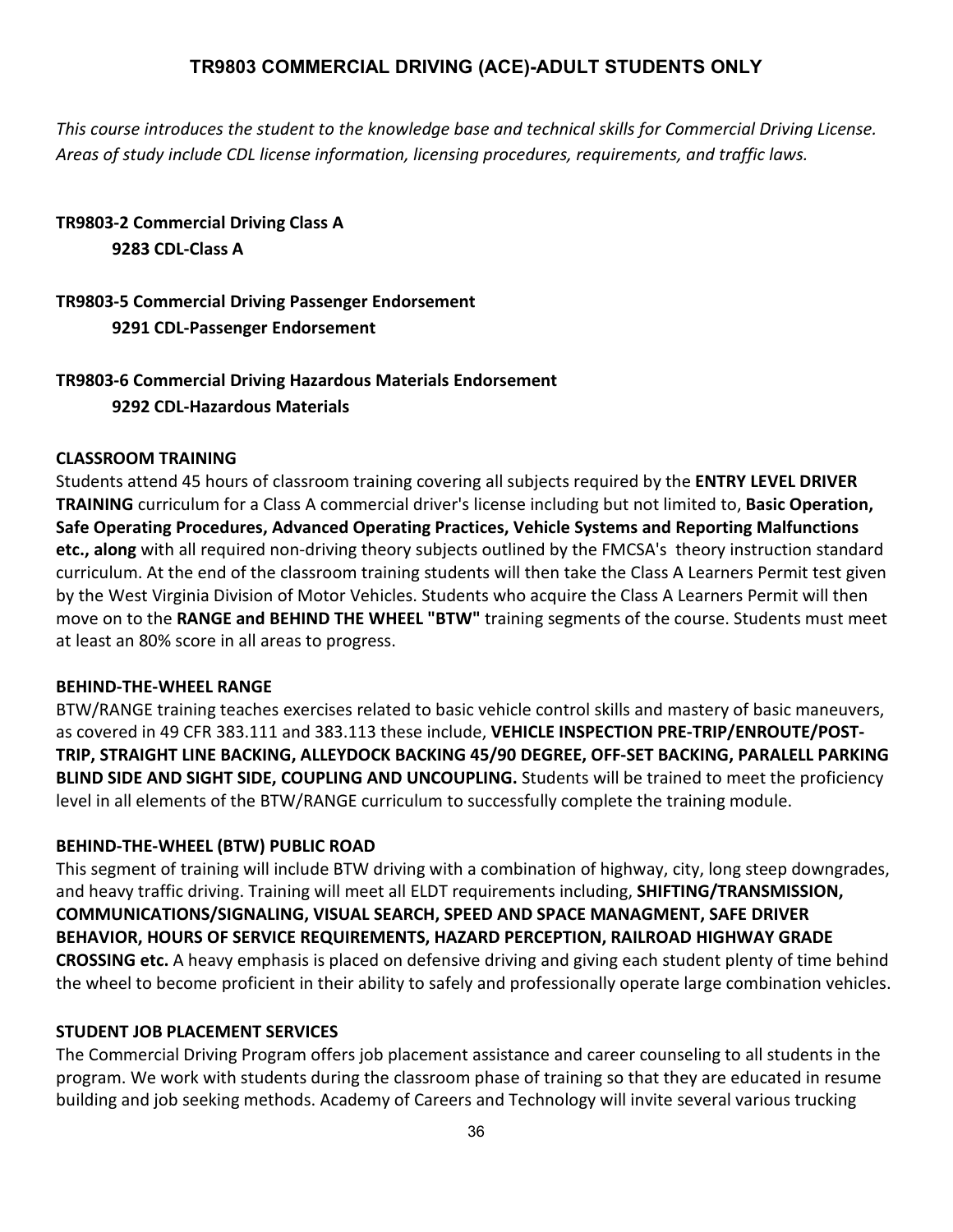companies to visit with our students here at the campus to talk to students regarding job placement with their company. Every effort will be made to assist our students in securing a new career in the commercial motor vehicle industry by the time they are due to graduate.

# **TRAINING EQUIPMENT**

At Academy of Careers and Technology you will be trained on many different types of equipment all of which directly compare to industry level size and operation. You will operate up to date conventional sleeper/road tractors with 10 speed unsynchronized transmissions equipped with APU and meet all regulated emission standards. Trailers used in training are 53' Dry Van, 45' Dry Van with electric powered lift gate and a 48' flatbed this gives our students hands on skill development with the major towed units that are industry related. Road tractors are modern International Pro Stars with manual transmissions, sliding fifth wheel, super singles and dual tire power units.

| Course Length:                  | 5 to 6 weeks; 180 hours                                    |
|---------------------------------|------------------------------------------------------------|
| <b>Meeting Times:</b>           | 7:00 AM to 2:30 PM                                         |
|                                 | Monday-Friday                                              |
| <b>Articulation Agreements:</b> | N/A                                                        |
| <b>Certifications:</b>          | General Knowledge Learners Permit                          |
|                                 | Tanker, Doubles/Triples, Hazmat, and Passenger Endorsement |
|                                 | Road and Skills Test                                       |
|                                 | Hazmat Background Check                                    |
|                                 | <b>State Final Exam</b>                                    |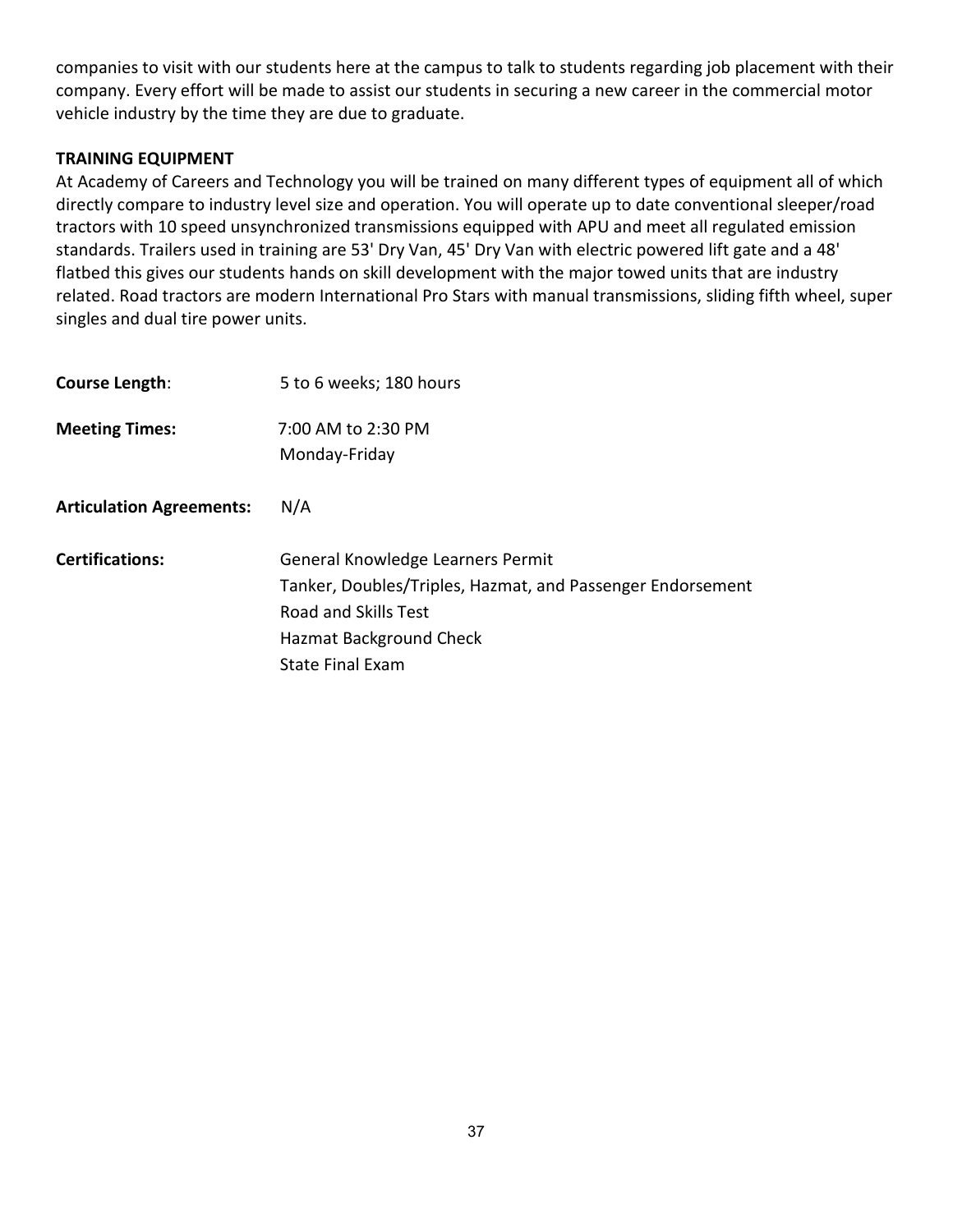# **HU9505-1 COSMETOLOGY (ACE)-ADULT STUDENTS ONLY**

<span id="page-37-0"></span>*The Cosmetology program prepares students to become the creative, well-trained professionals demanded by today's beauty industry. The Professional Cosmetologist will be trained with entry-level skills relating to hair, nails and skin with an emphasis on hygiene, sanitation, customer relations and salon management. The program provides the Cosmetologist with theory and skills-training in basic haircutting, hairstyling, and hair coloring. In addition to training on related hair services, nail and skin care will be introduced and implemented. Graduates are eligible to take the licensing examination from the West Virginia Board of Barbers and Cosmetologists.*

#### **Required Courses**

#### **9190 General Professional Information**

This course will develop life skills that include health and mind, ergonomics, basic communication, human relations. Concluding the course with practical theory of long hair design, wigs, and hair addition.

## **9191 The Science of Cosmetology/Hair Styling/Hair Styling**

This course provides information on the scientific aspects of cosmetology as delineated by the WVBBC such as human anatomy, chemistry and electricity, infection control, shampooing, and equipment.

## **9192 Professional Cosmetology/Hair Styling**

This course will develop theory and practical knowledge of hair design, sculpture/art, and men's sculpture/art.

#### **9193 Chemicals**

This course will provide theory and practical knowledge of highlights, color, perming, and relaxing.

#### **9194 The Science of Aesthetics**

This course will provide theory knowledge of skin care, skin diseases and disorders, human anatomy, skeletal system, muscular system, circulatory system, and nervous system.

#### **9195 Skin Sciences**

This course will provide in-depth practical knowledge of skin disease and disorders, skin care, guest experience and facial workshops.

#### **9196 General Aesthetics**

This course will provide theory and practical knowledge in hair removal, eyebrow, leg, and bikini, make up theory, makeup product and design, and make up workshop.

#### **9197 The Science of Nail Technology**

This course will provide theory of nail diseases and disorders. The anatomy of nail and practical theory of natural nail services.

#### **9198 Basic Nail Procedure**

This course will provide theory and practical knowledge of natural nail by preforming manicures and pedicures.

#### **9199 Art of Nail Technology**

In this course it will focus on practical nail services, nail tips, artificial nails, acrylic overlay, pink and white acrylics, and gel overlay.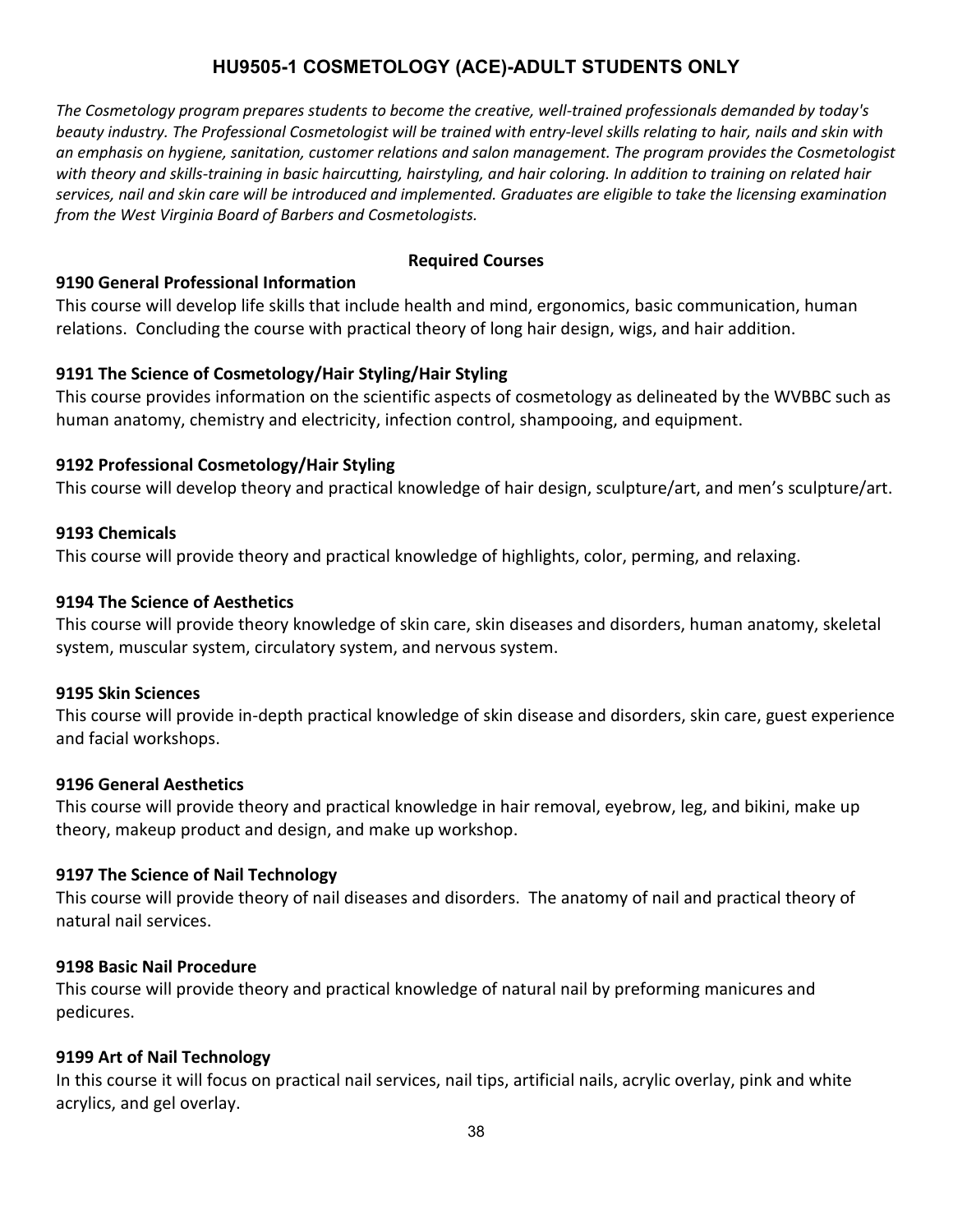| Course Length:                  | 1800 hours<br>Program is designed to be completed in about one-and-a-half years (315 days @<br>6 hours/day). |
|---------------------------------|--------------------------------------------------------------------------------------------------------------|
| <b>Meeting Times:</b>           | 7:30 AM - 2:00 PM                                                                                            |
| <b>Articulation Agreements:</b> | <b>EDGE Credit</b>                                                                                           |
| <b>Certifications:</b>          | WV Board of Barbers and Cosmetologists license                                                               |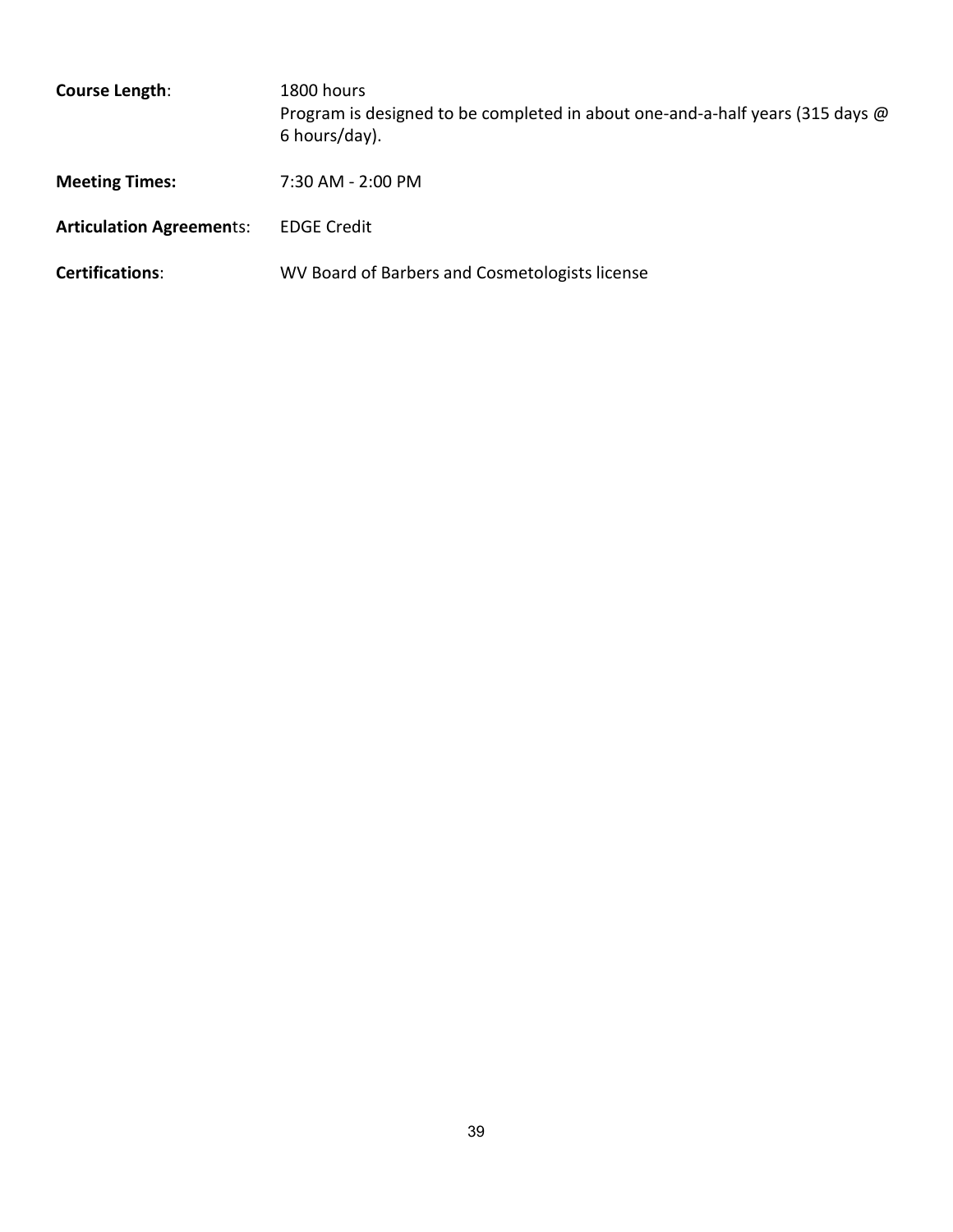# **AR9101-1 ELECTRICAL TECHNICIAN (ACE) -ADULT STUDENTS ONLY EVENING PROGRAM**

<span id="page-39-0"></span>*The Electrical Technician concentration focuses on careers that will build a knowledge base and technical skills in all aspects of the Electrical Trades industry. Students will have the opportunity to earn NCCER certification for each skill set mastered and be exposed to skills to develop positive work ethics.*

#### **Required Courses**

#### **9001 Electrical Trade I**

The students will complete modules in Basic Safety; Introduction to Construction Math; Introduction to Hand Tools; Introduction to Power Tools; Introduction to Construction Drawings; Basic Rigging; Basic Communication Skills; Basic Employability Skills; and Introduction to Materials Handling. Students will then begin developing skill sets related to the fundamentals of Electricity such as Orientation to the Electrical Trade; and Electrical Safety.

## **9002 Electrical Trade II**

Electrical Trade II will continue to build student skill sets in areas such as Introduction to Electrical Circuits; Electrical Theory; Introduction to the National Electrical Code®; Device Boxes; Hand Bending; Raceways and Fittings; Conductors and Cables; Basic Electrical Construction Drawings; Residential Electrical Services; and Electrical Test Equipment.

#### **9003 Electrical Trade III**

Electrical Trade III will continue to build student skill sets in areas of Alternating Current; Motors: Theory and Application; Electric Lighting; and Conduit Bending.

#### **9004 Electrical Trade IV**

Electrical Trade IV will continue to build student skill sets in areas of Pull and Junction Boxes; Conductor Installations; Cable Tray; Conductor Terminations and Splices; Grounding and Bonding; Circuit Breakers and Fuses; and Control Systems and Fundamental Concepts.

#### **Elective Courses**

#### **9005 Blueprint Reading for Electricians**

Areas of study include building plans and specifications and blueprint and schematic reading.

#### **9006 Industrial and Commercial Wiring**

Areas of study include conduit and raceways and commercial load calculations and configurations.

#### **9009 Residential Wiring**

Area of study include wiring data, service entrance equipment, luminary and receptacle outlets, protective devices, appliance and special circuits and low-voltage systems.

#### **9008 National Electrical Code**

This course introduces the student to the knowledge base and technical skills for the NEC. Areas of study include demonstrating skills in the use of the NEC, applying calculations to assure NEC standards are met.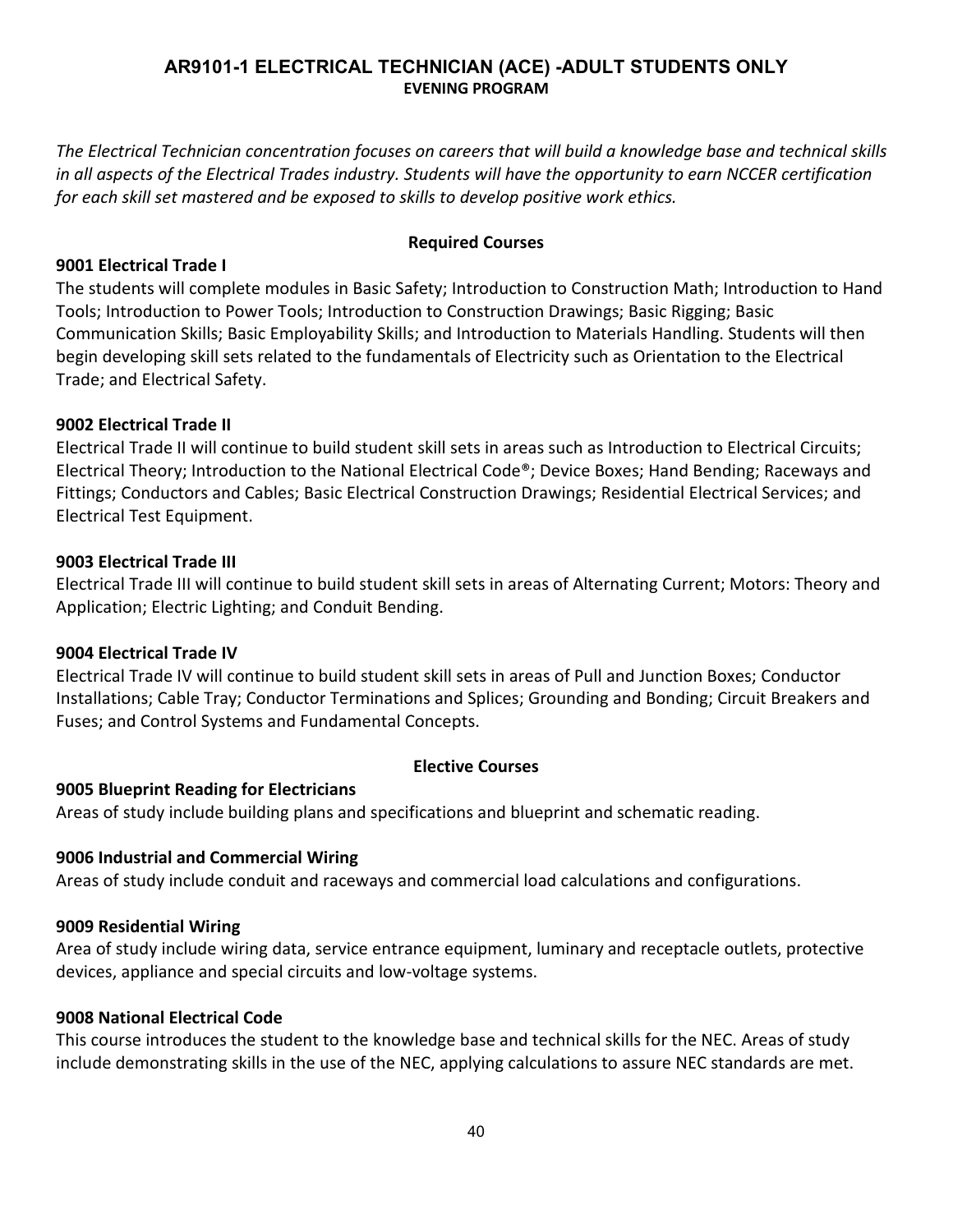| <b>Course Length:</b>           | Two years (1080 hours)                                                                                                                                                                                                                                                                                                                                                                                                             |
|---------------------------------|------------------------------------------------------------------------------------------------------------------------------------------------------------------------------------------------------------------------------------------------------------------------------------------------------------------------------------------------------------------------------------------------------------------------------------|
| <b>Meeting Times:</b>           | Tuesday-Thursday 5:00 PM - 10:00 PM                                                                                                                                                                                                                                                                                                                                                                                                |
| <b>Articulation Agreements:</b> | <b>EDGE Credit</b>                                                                                                                                                                                                                                                                                                                                                                                                                 |
| <b>Certifications:</b>          | National Center for Construction Education and Research (NCCER),<br>Journeyman/Electrician License, OSHA 10, Scissor Lift Certifications, NOCTI<br><b>Written and Performance</b>                                                                                                                                                                                                                                                  |
|                                 | WVDE requirements to sit for the Electrical Journeyman License:<br>1) Attain an overall grade of "B" or better in the four required state-approved<br>ACE Electrical Technician Program of Study required courses AND the four<br>specialized courses used to meet the 1080 hours needed to sit for the<br>Journeyman License as stated in the Electrician Licensing Rules from the<br>West Virginia State Fire Marshall's office; |
|                                 | 2) Attain a verified school attendance record of no more than 6 days absent in a<br>1 year-1080 hour program or 12 days absent in a two year-1080 hour<br>program;                                                                                                                                                                                                                                                                 |
|                                 | 3) Earn the OSHA 10 certification;                                                                                                                                                                                                                                                                                                                                                                                                 |
|                                 | Pass a minimum of TWO (2) documented drug screenings; and<br>4)                                                                                                                                                                                                                                                                                                                                                                    |
|                                 | 5) Score at or above the Workforce Entry-Level cut score on the industry-<br>recognized written AND satisfactorily pass a school identified performance<br>assessment.                                                                                                                                                                                                                                                             |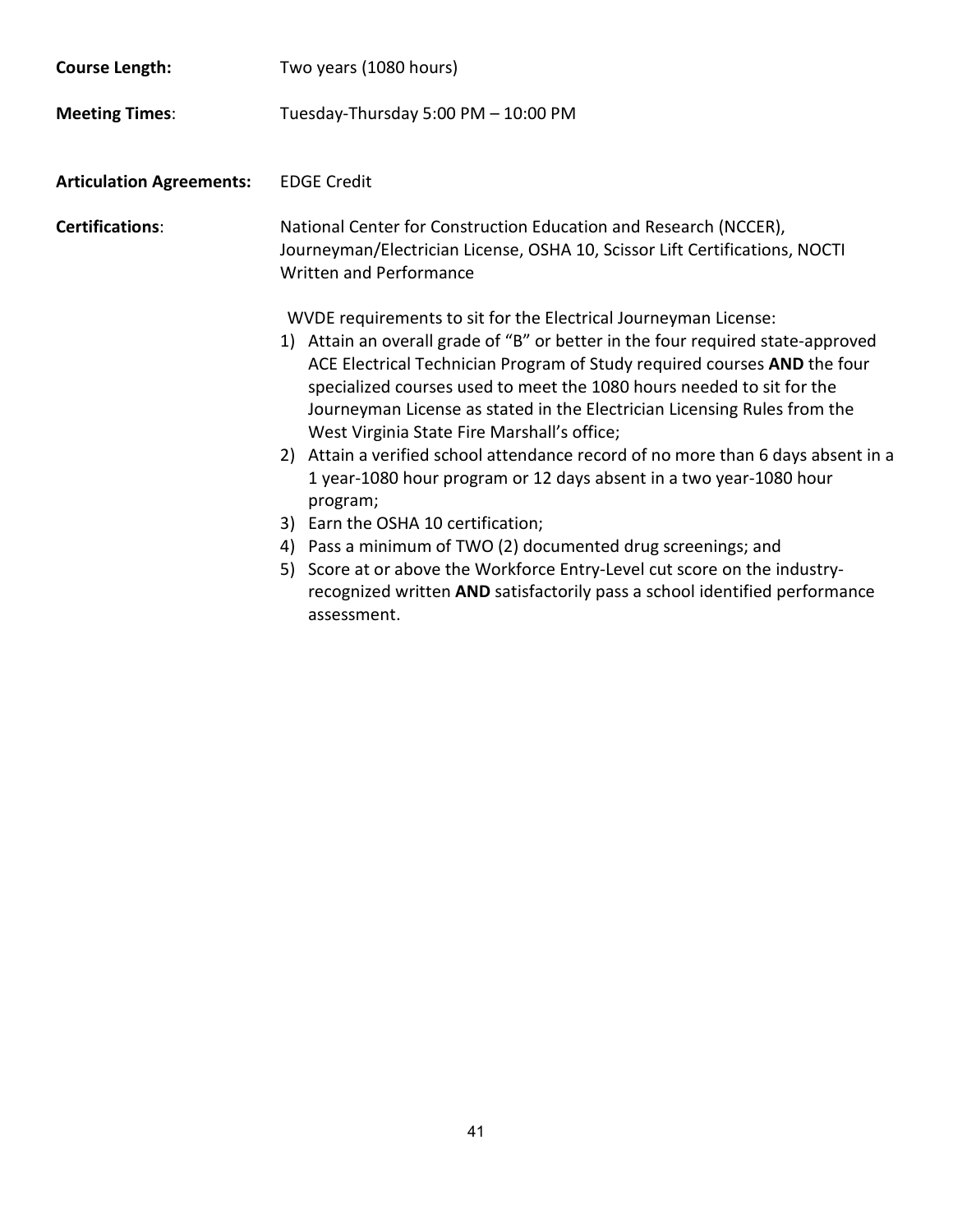# **HE9301-1 PHLEBOTOMY TECHNICIAN (ACE)-ADULT STUDENTS ONLY EVENING PROGRAM**

<span id="page-41-0"></span>*Phlebotomists draw blood from patients in hospitals, blood centers, or similar facilities for analysis or other medical purposes.*

#### **Required Courses**

#### **9065 Phlebotomy Skills**

Students will learn the anatomy of the vascular system as well as perform basic phlebotomy procedures. Students will evaluate patients for ability to withstand venipuncture procedure, can explain the venipuncture procedure and answer patient questions. Students will demonstrate basic point of care testing, such as blood glucose levels on patients; prepare blood, urine, and other body fluid specimens for testing per established standards.

| <b>Course Length:</b>           | Twelve Weeks Classroom/Two Weeks Clinical<br>(225 hours-145 classroom, 80 clinical)<br>Classes begin in August and late January or early February |
|---------------------------------|---------------------------------------------------------------------------------------------------------------------------------------------------|
| <b>Meeting Times:</b>           | Monday $-$ Thursday 6:00 p.m. $-9:00$ p.m.                                                                                                        |
| <b>Articulation Agreements:</b> | N/A                                                                                                                                               |
| <b>Certifications:</b>          | National Healthcare Association (NHA)                                                                                                             |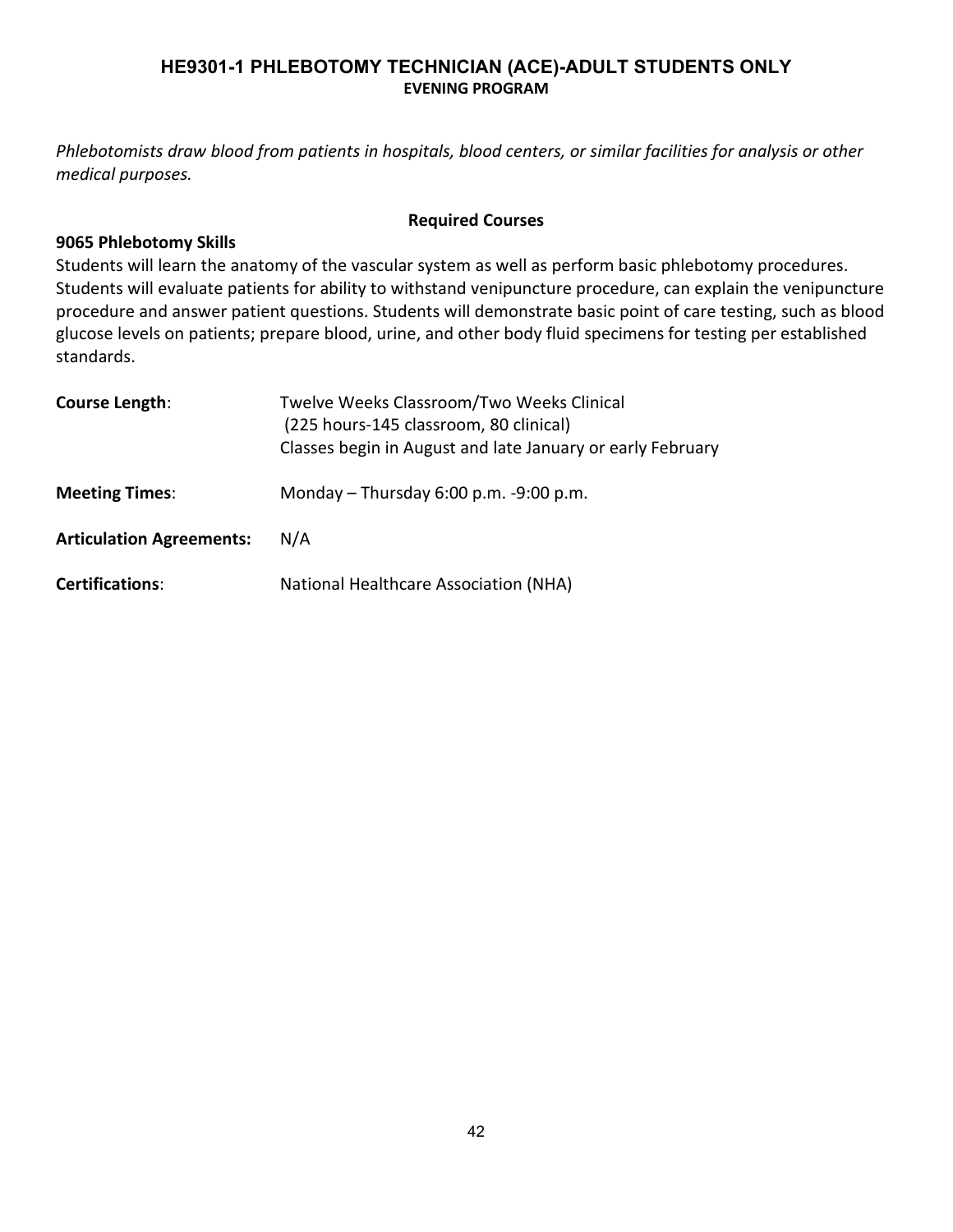# **HE9311-1 PRACTICAL NURSING (ACE)-ADULT STUDENTS ONLY**

<span id="page-42-0"></span>Li*censed practical nurses (LPNs) provide basic nursing care. They work under the direction of registered nurses and doctors. Licensed practical nurses work in many settings, including nursing homes and extended care facilities, hospitals, physicians' offices, and private homes.*

#### **Required Courses**

#### **Basic Skills Phase**

Fundamentals of Nursing Social Science I Gerontology Social Science II Growth and Development Nursing Skills Introduction to Anatomy and Physiology Introduction to Pharmacology Introduction to Nutrition and Diet Therapy

## **Med-Surg Phase**

Medical Surgical Nursing Integrated Anatomy Integrated Nutrition Integrated Pharmacology

#### **Specialty Phase**

Gerontology Maternal Child Health Psychiatric Nursing Community Health Entry to Practice

| Course Length:        | Daytime Program: One year (1350 hours)<br>Evening Program: Approximately 15 months (1350 hours)                                                                                                                                                                                                                                                                                                                                              |
|-----------------------|----------------------------------------------------------------------------------------------------------------------------------------------------------------------------------------------------------------------------------------------------------------------------------------------------------------------------------------------------------------------------------------------------------------------------------------------|
| <b>Meeting Times:</b> | Daytime Program: Monday - Friday 8:00 AM - 3:00 PM<br>Clinical Hours: Basic Skills and Medical-Surgical Phases 7:30 AM - 3:00 PM<br>Specialties $8:00$ AM $-3:00$ PM                                                                                                                                                                                                                                                                         |
|                       | Evening Program: Monday-Friday 5:00 PM - 9:00 PM<br>Clinical Hours: 5:00 PM - 10:00 PM<br>Clinicals for evening program are typically Wednesday, Thursday, and<br>Friday. Clinical groups are on a rotating schedule. Clinical hours may vary<br>according to clinical group. Each evening clinical group will be scheduled for<br>approximately 10 Saturday clinicals over the course of the program. Saturday<br>hours: 7:30 AM - 3:30 PM. |